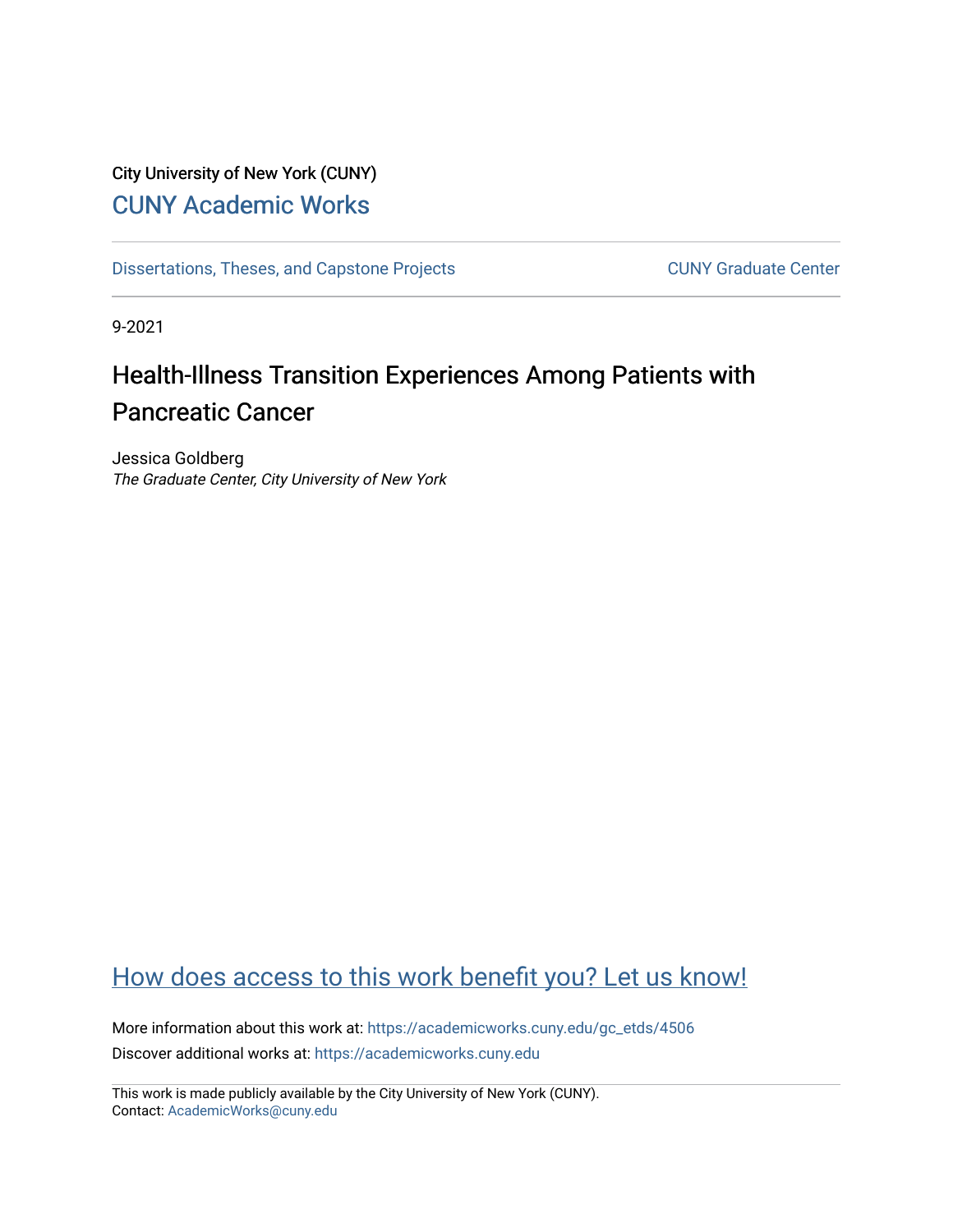Health-Illness Transition Experiences Among Patients with Pancreatic Cancer

Jessica I. Goldberg

A dissertation submitted to the Graduate Faculty in Nursing in partial fulfillment of the requirements for the degree of Doctor of Philosophy, The City University of New York 2021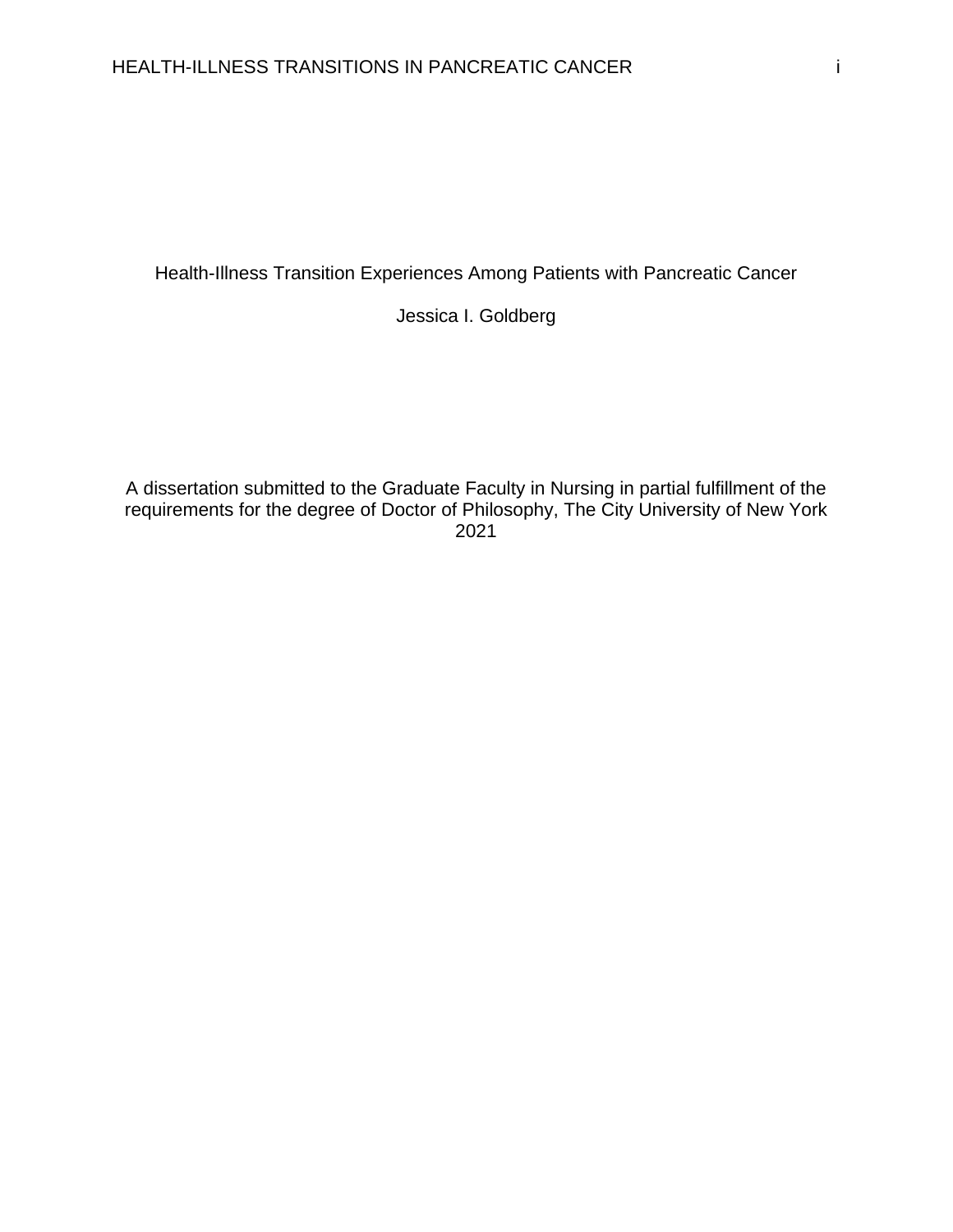© 2021

# JESSICA I. GOLDBERG

All Rights Reserved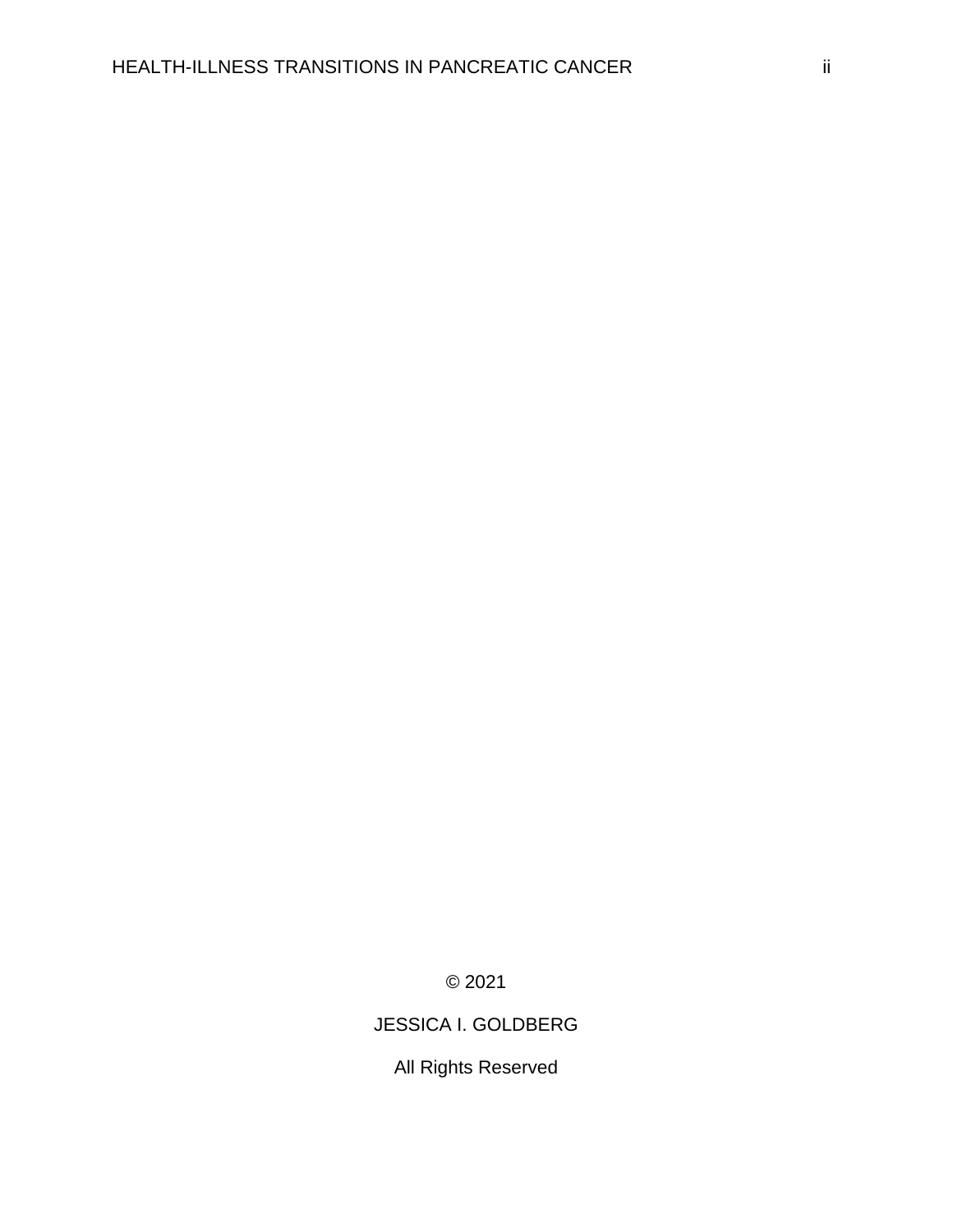Health-Illness Transition Experiences Among Patients with Pancreatic Cancer By Jessica I. Goldberg

This manuscript has been read and accepted for the Graduate Faculty in Nursing in satisfaction of the dissertation requirement for the degree of Doctor of Philosophy.

| Date | Elizabeth Capezuti                  |
|------|-------------------------------------|
|      | <b>Chair of Examining Committee</b> |
|      |                                     |
| Date | <b>Juan Battle</b>                  |
|      | <b>Executive Officer</b>            |
|      |                                     |
|      | <b>Supervisory Committee:</b>       |
|      | Steven Baumann                      |
|      | <b>Elizabeth Cohn</b>               |
|      | <b>Daniel Gardner</b>               |
|      | Dena Schulman-Green                 |
|      | <b>Judith Nelson</b>                |
|      |                                     |

THE CITY UNIVERSITY OF NEW YORK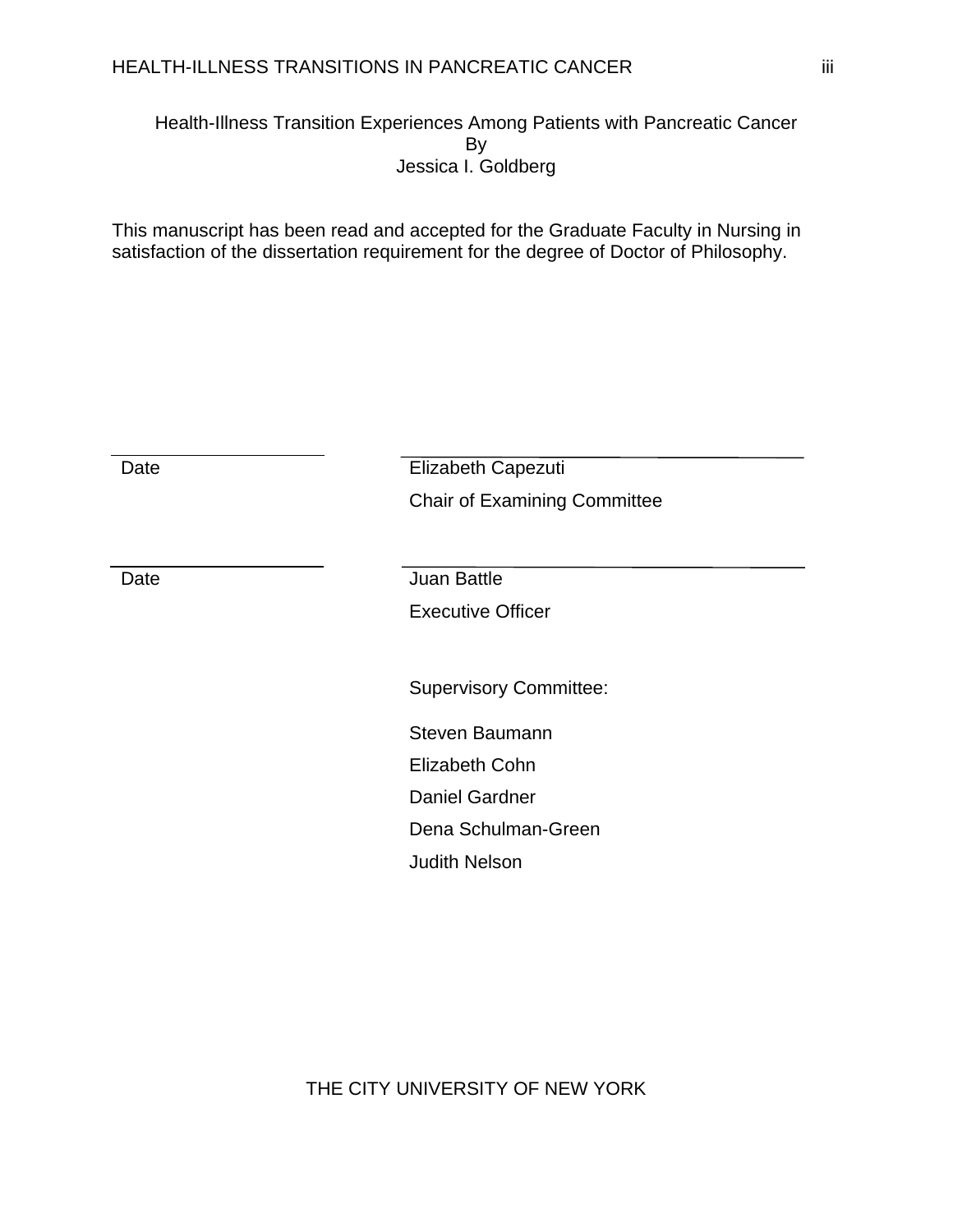#### **Abstract**

Health-Illness Transition Experiences Among Patients with Pancreatic Cancer

By

# Jessica I. Goldberg

Advisor: Elizabeth Capezuti

Pancreatic cancer is one of the most commonly diagnosed cancers and is associated with a poor prognosis measured in terms of months and with significant palliative care needs, including psychological distress. Self-management describes a patient's ability to manage the sequelae of serious illness, which can have an impact on quality of life and psychological health. One of the fundamental self-management skills is the management of transitions. A transition is a change in life situation or status that causes a shift in a patient's identity, role, behavior, or interpersonal relationships. Patients with cancer experience multiple, often overlapping transitions that can influence their ability to self-manage.

The aim of this dissertation was to identify transitions experienced by patients with pancreatic cancer and to measure their management of these transitions. This study was guided by the Self- and Family Management Framework and Transitions Theory. In this prospective longitudinal multi-method correlational study, a convenience sample of 55 patients with pancreatic cancer from one medical oncology clinic at Memorial Sloan Kettering Cancer Center were asked to report on their health-illness transition experiences at two time-points with the Measurement of Transitions in Cancer Scale (MOT-CA) and the Distress Thermometer (DT).

Patients reported experiencing multiple health-illness transitions and managed these transitions moderately well. The patients experienced emotional distress, and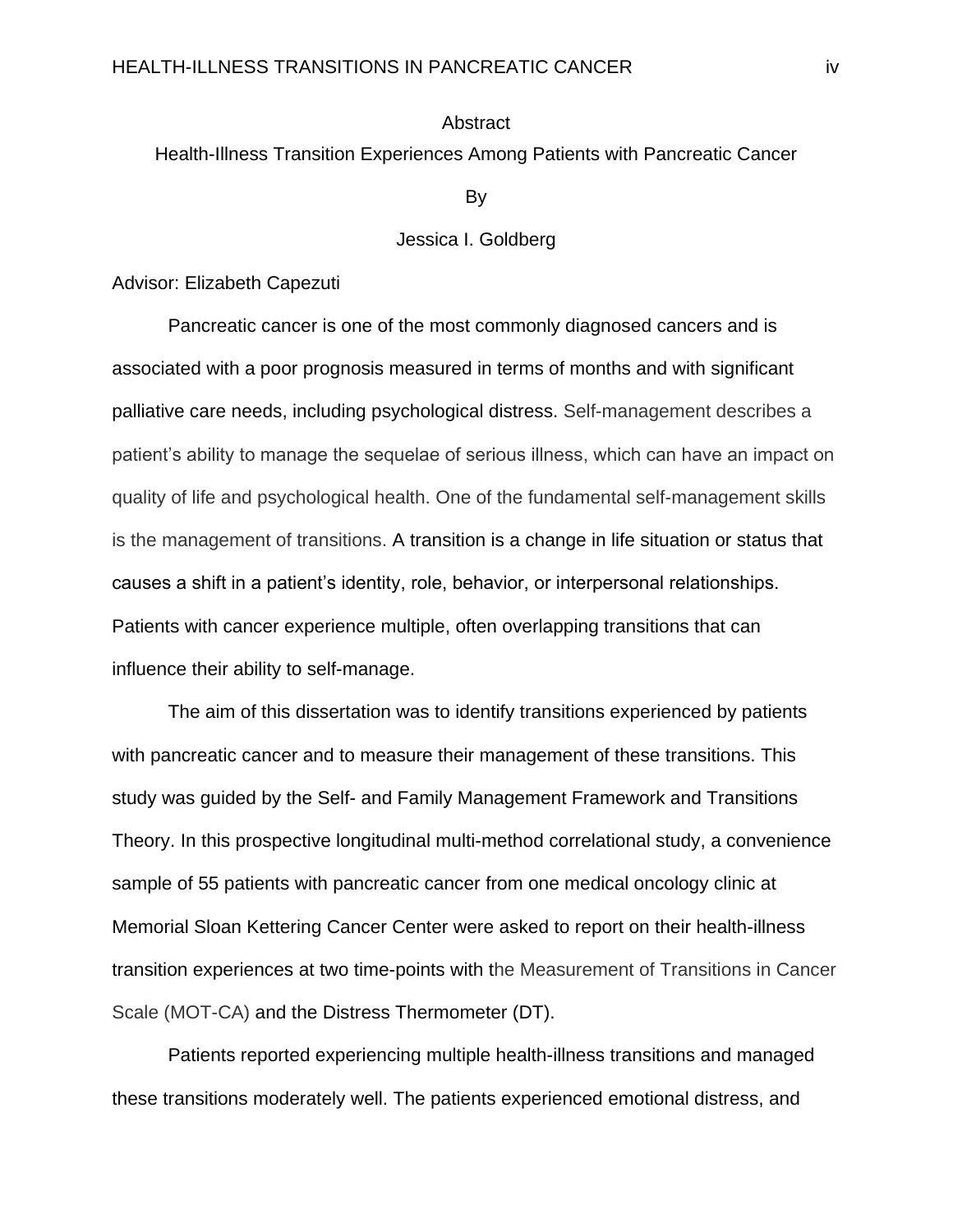# HEALTH-ILLNESS TRANSITIONS IN PANCREATIC CANCER v

there was a correlation between unmanaged transitions and distress at both time points. Patients reported several new transition domains, including financial and caregiver transitions, and described the impact of COVID-19 on their experience. Transitions were found to influence the self-management practices of the patients. Barriers and facilitators to active self-management were identified. Future research is needed to better understand the transition experiences of patients with different tumor types and disease course, and of family caregivers.

*Keywords: transition, self-management, distress, pancreatic cancer*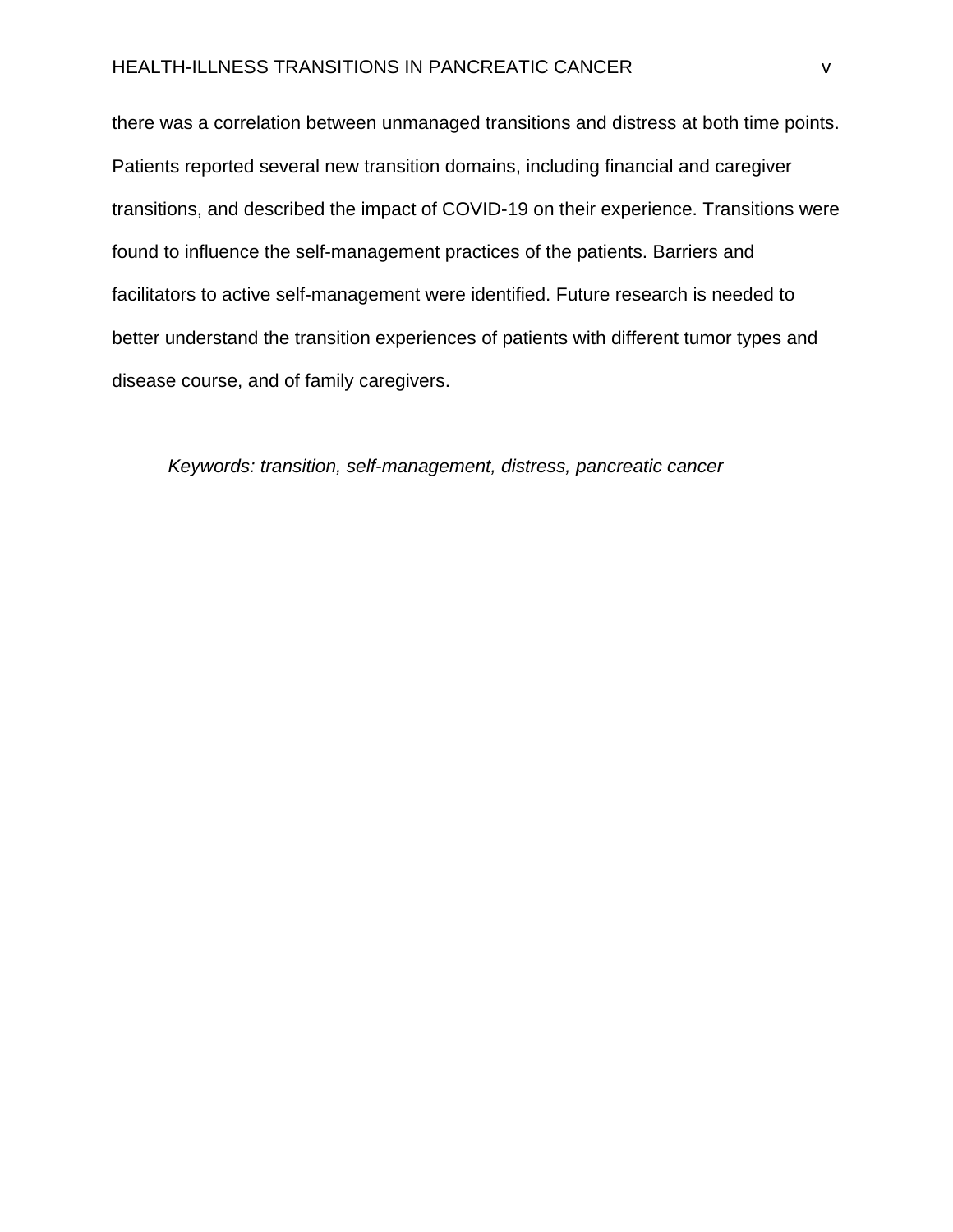#### **Dedication**

I would like to express my gratitude to my dissertation committee for their guidance through each step of this process. I am grateful to have had the opportunity to take classes with Dr. Steven Baumann and Dr. Elizabeth Cohn where they challenged me to think about nursing philosophy and theory in new and exciting ways. I have been so lucky to have known and learned from Dr. Dena Schulman-Green for almost the past decade. She has nurtured me as I develop as a nurse researcher and is the source of inspiration for this research. I am grateful to work with Dr. Judith Nelson, who motivates me every day to be a better palliative care clinician and researcher and pushes me to ask the hard questions. Dr. Elizabeth Capezuti has been my steady guide throughout this PhD program. I am grateful for her presence; she has celebrated my success and helped me to learn from the challenges that I have faced.

I am thankful to Dr. Margaret Barton-Burke and the entire staff of the Nursing Research Department at Memorial Sloan Kettering for providing practical support and funding with the Leslie B. Tyson Nursing Research Award. I would like to thank the Robert Wood Johnson Future of Nursing Scholars program which offered financial support for my PhD program and introduced me to an inspiring cohort of fellow nurse researchers.

I am grateful for the support of my friends and my work family in the Supportive Care Service; they provide encouragement when I am feeling defeated and were the reason I survived getting my PhD during COVID. I am forever indebted to the love and support from my siblings, my nieces, and my wonderful parents. My mother, in particular, is my forever cheerleader and I dedicate this work to her.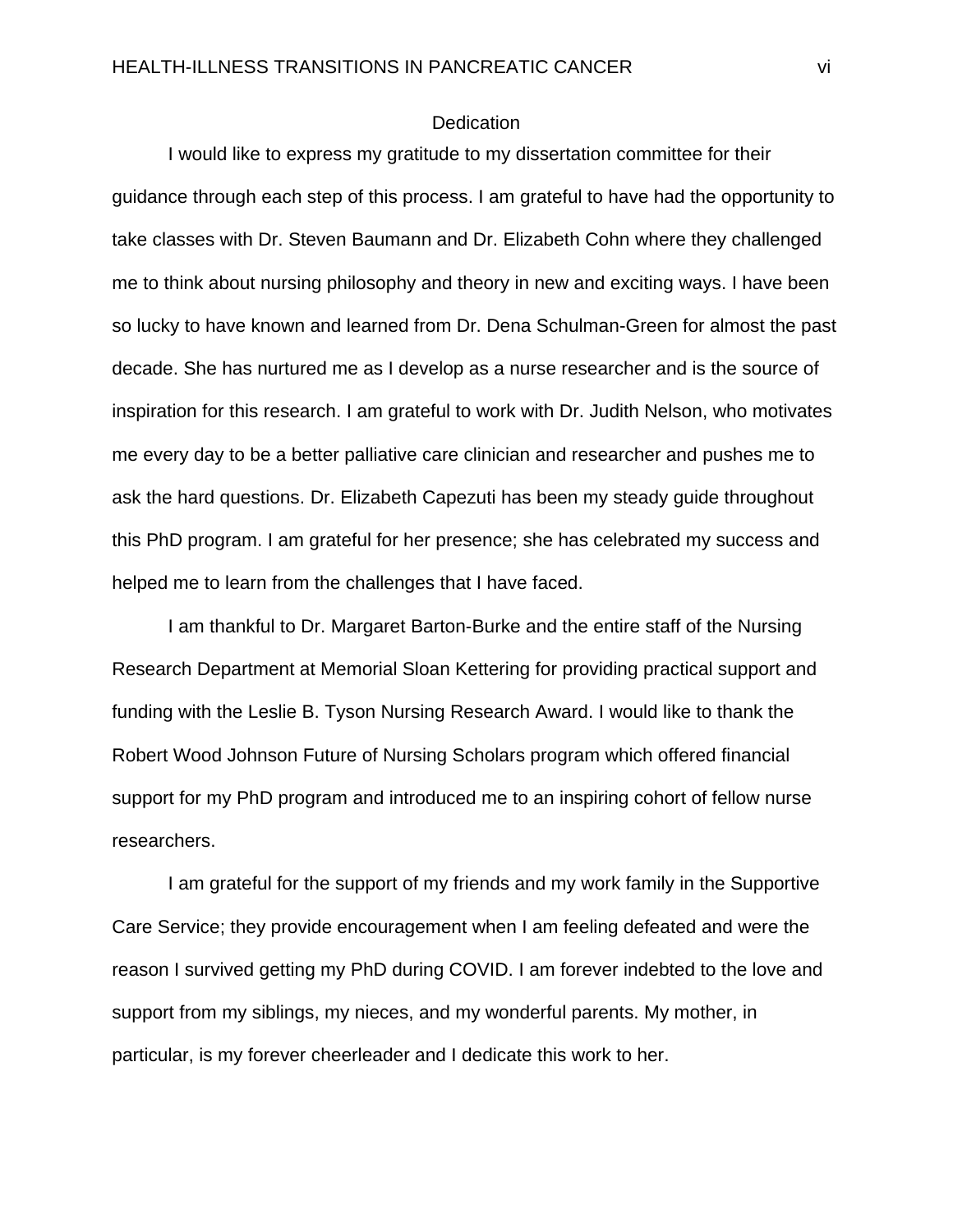# **Table of Contents**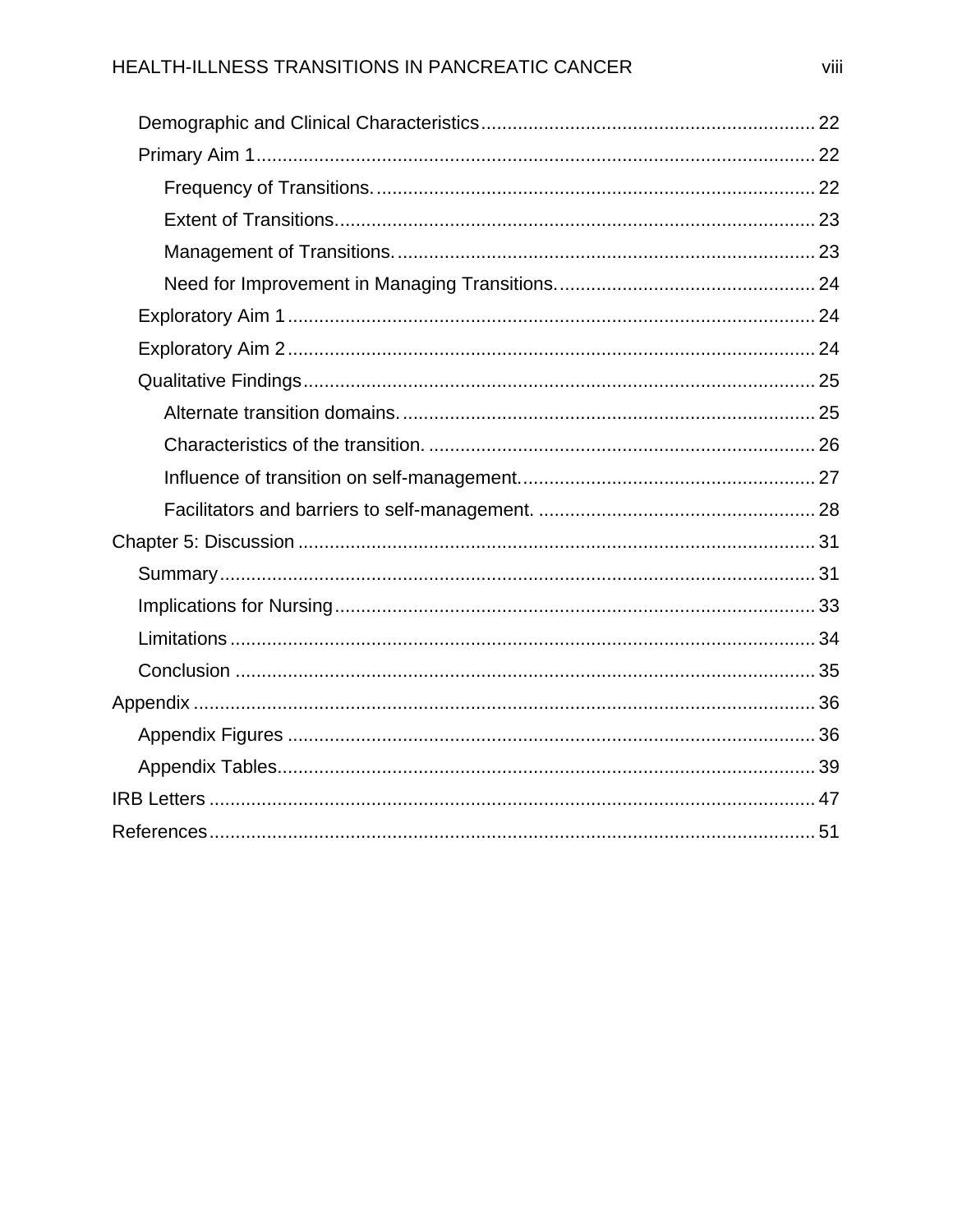# **List of Figures**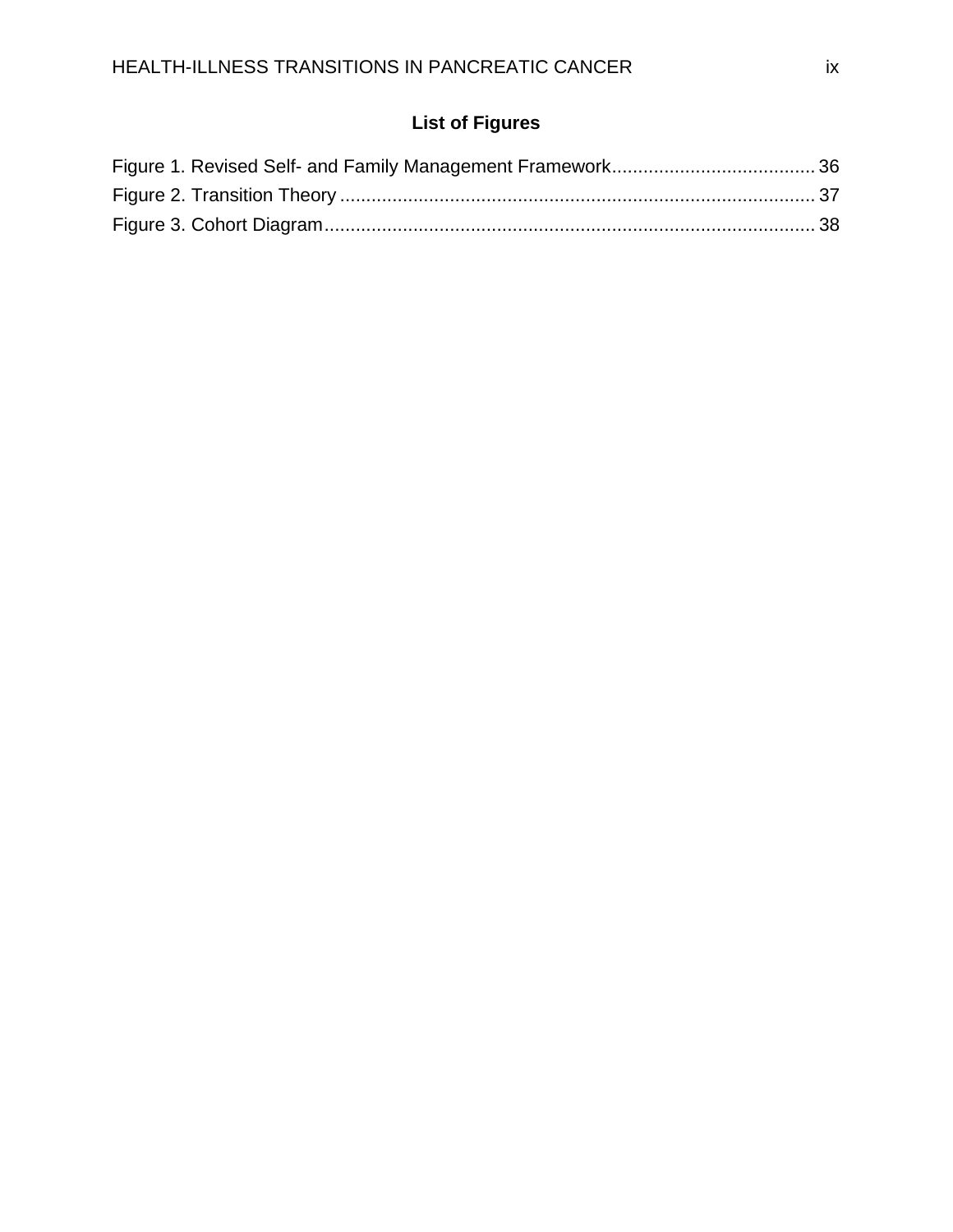# **List of Tables**

| Table 5. Descriptive Statistics for Proportional Need for Improvement (NFI) Composite |  |
|---------------------------------------------------------------------------------------|--|
|                                                                                       |  |
| Table 7. Correlation Between Proportional Need for Improvement (NFI) Composite        |  |
|                                                                                       |  |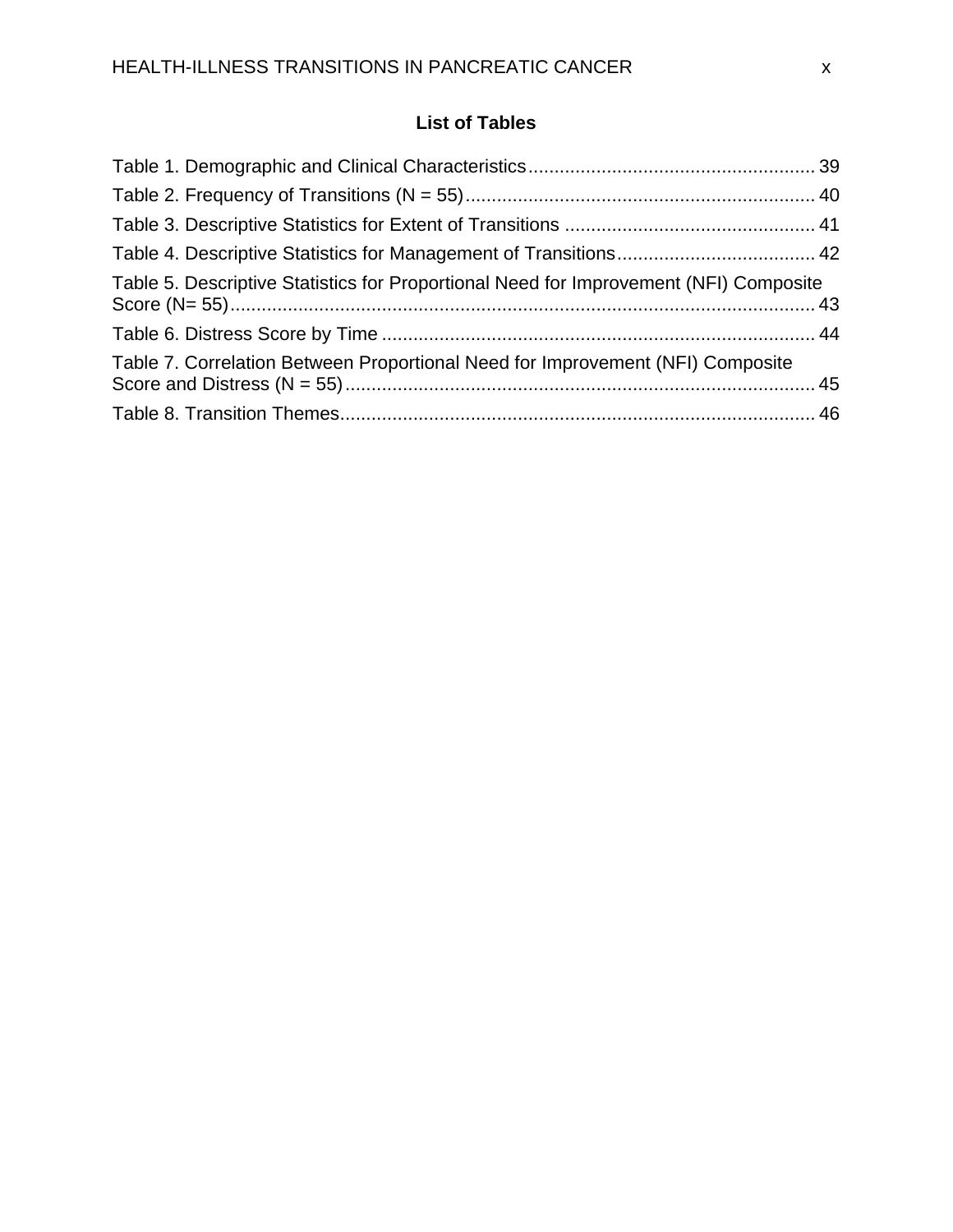# **Chapter 1: Background and Study Purpose**

## **Background**

 Pancreatic cancer is one of the ten most commonly diagnosed cancers in both men and women and is associated with a poor prognosis (Siegel, Miller, & Jemal, 2019). By 2030, pancreatic cancer will be the second most common cause of cancerrelated deaths (Rahib et al., 2014). The mortality rates for most cancer types have declined during the past several decades due to improved screening, detection, and treatment (Loud & Murphy, 2017); however, in pancreatic cancer, the death rate has increased and the five-year survival is currently nine percent (J. Ma & Jemal, 2013; Siegel et al., 2019). Patients with pancreatic cancer have significant palliative care needs (Beesley et al., 2016), including high psychological distress (Carlson et al., 2018; Clark, Loscalzo, Trask, Zabora, & Philip, 2010).

 Psychological distress is a common experience for patients with cancer (Zabora, BrintzenhofeSzoc, Curbow, Hooker, & Piantadosi, 2001). Twenty to 40% of all patients with cancer, regardless of diagnosis with solid or hematologic malignancy, will experience distress at some point during the disease trajectory (Mitchell et al., 2011). Psychological distress, as described by the National Comprehensive Cancer Network, is a multidimensional experience that can affect a patient's ability to cope with a cancer diagnosis and its consequences (2018). Several oncologic organizations have published guidelines that highlight the importance of screening, diagnosis, and management of distress in patients with cancer (Andersen et al., 2014; J. C. Holland et al., 2013; Pirl et al., 2014). Despite the national spotlight on cancer-related distress, many patients continue to experience unmet psychological needs, including untreated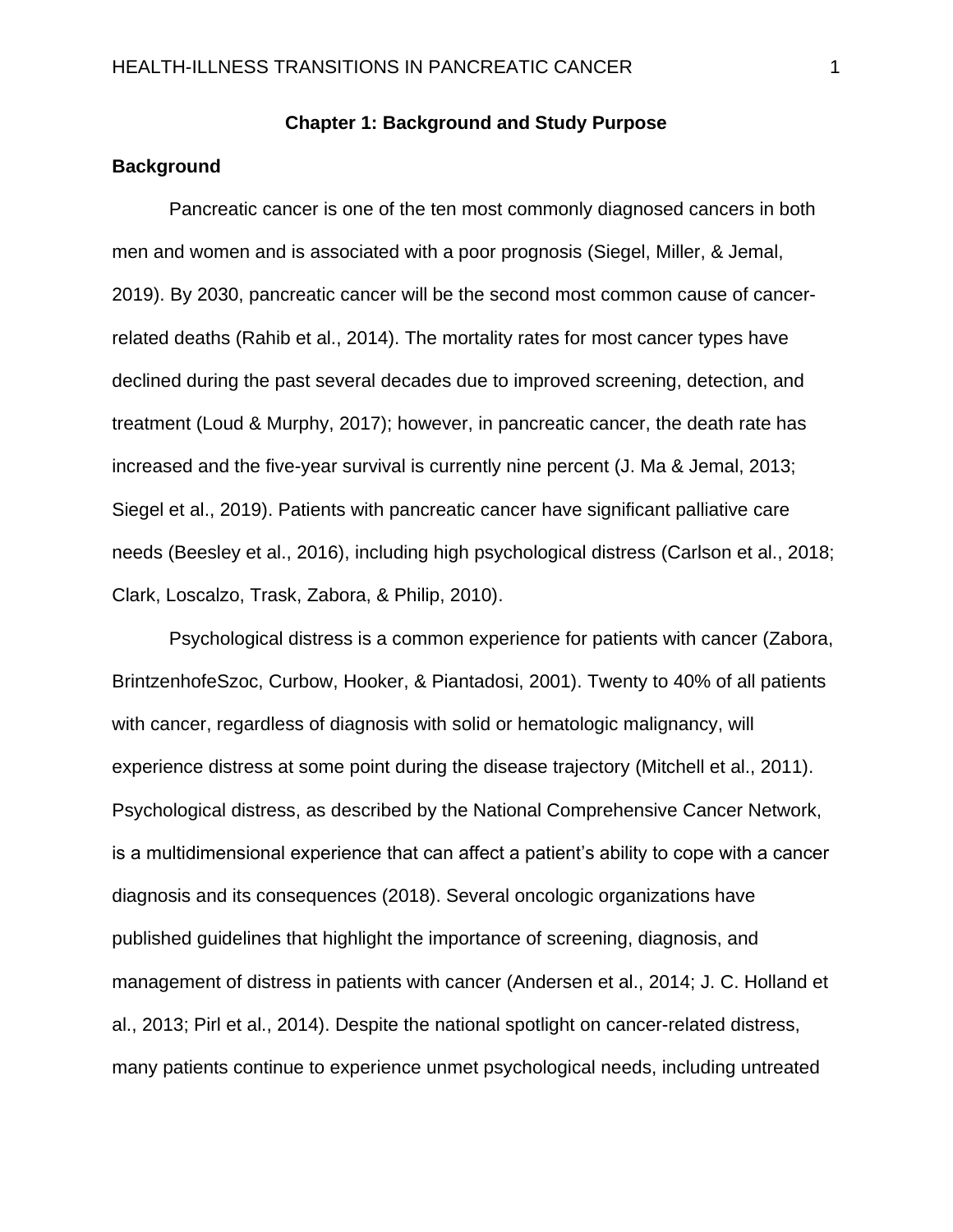distress (J. C. Holland, 2013; Krebber, Jansen, Cuijpers, Leemans, & Verdonck-de Leeuw, 2016; Zebrack et al., 2015).

 Self-management is the process or series of tasks in which a patient participates to manage the sequelae of serious illness (McCorkle et al., 2011). The degree to which a patient engages in self-management may affect their quality of life and psychological health, including the experience of cancer-related distress (Richard & Shea, 2011). A key self-management skill is the management of transitions (McCorkle et al., 2011). A transition is a shift that a patient experiences in life situation or status that brings about a resultant change in their identity, role, behavior, or interpersonal relationships (Schumacher & Meleis, 1994). Self-management can influence a patient's ability to respond to transitions in physical and emotional symptoms, spiritual well-being, interpersonal relationships, functional ability and lifestyle (Richard & Shea, 2011).

 Patients with cancer experience multiple, often simultaneous transitions, such as physical, emotional, social, and spiritual changes (Geary & Schumacher, 2012). Examples of transitions include changes in sleeping habits, anxiety, employment, relationship with a higher power, and goal of treatment. These transitions can trigger periods of increased distress (Schulman-Green, Bradley, et al., 2012) and can influence a patient's ability to self-manage (Schulman-Green et al., 2011). In patients with a poor prognosis and limited life expectancy, such as those with a pancreatic cancer diagnosis, the presence of multiple simultaneous transitions during a shortened period of time may make self-management particularly difficult, leading to unmanaged transitions.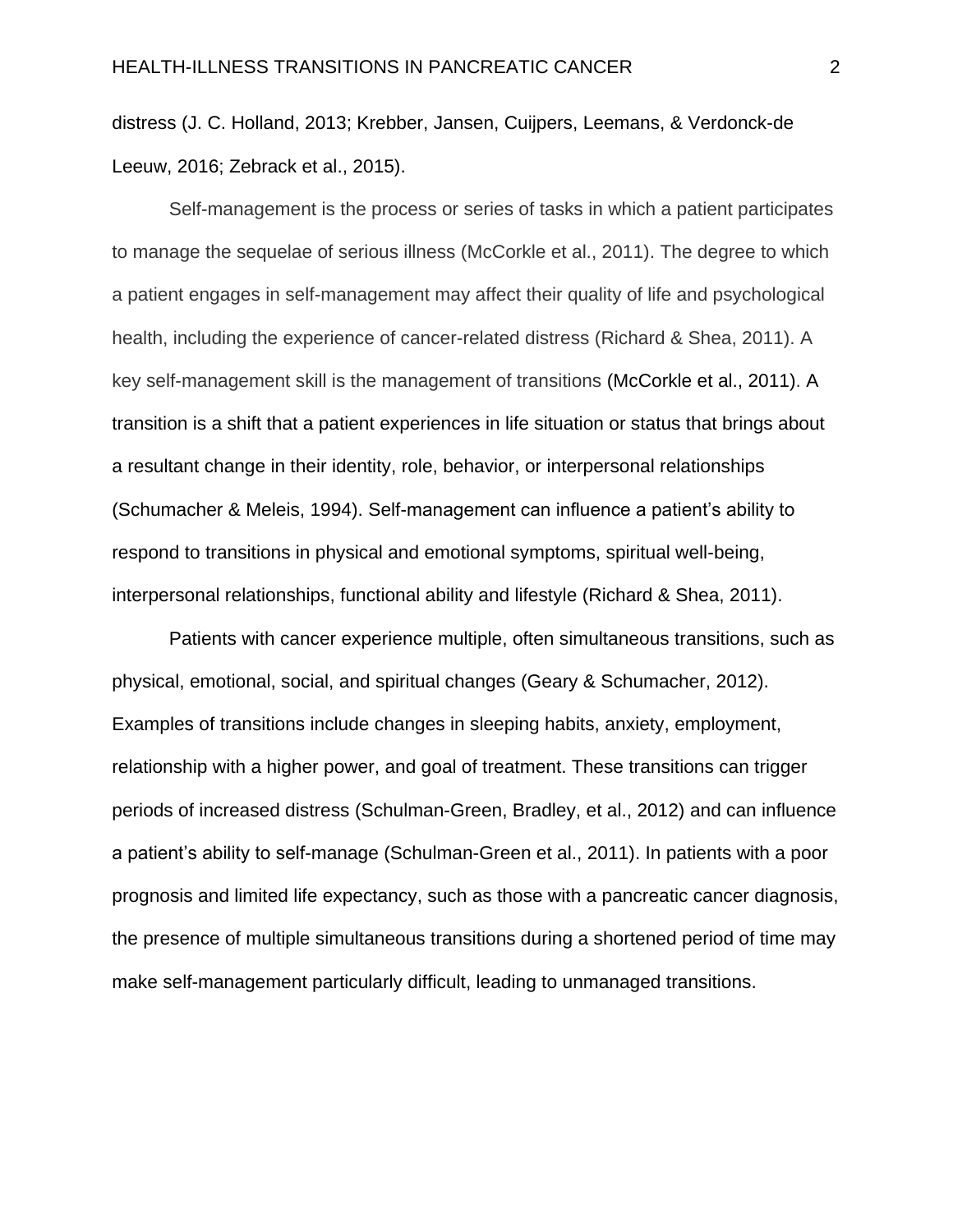# **Statement of the Problem**

 The aim of this dissertation was to identify transitions experienced by patients receiving tumor-directed therapy for pancreatic cancer and to measure their engagement with these transitions. This population, in whom survival is measured in terms of months, is particularly at risk for poor health outcomes due to experiencing multiple, simultaneous transitions that can cause distress over a brief period of time and this distress can influence their self-management. We aimed to add to the nascent health-illness transition literature and to describe the transition experiences of a different population of patients with a unique disease trajectory.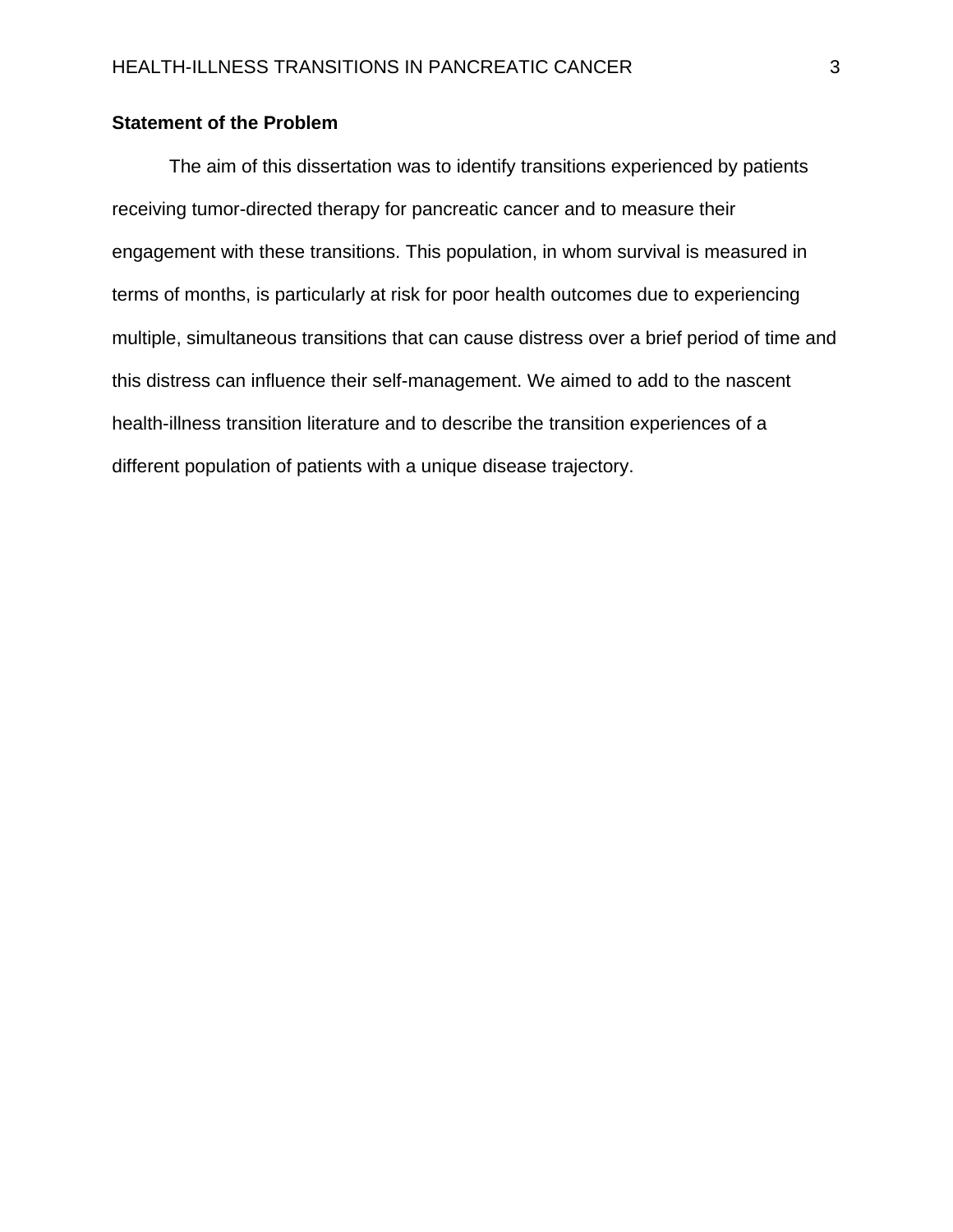# **Significance of the Study**

 Patients with pancreatic cancer are at an especially high risk of developing psychological distress (Carlson et al., 2018). There is evidence that cancer-related distress has an adverse effect on quality of life (Zenger et al., 2010) and is associated with increased overall mortality (Brown, Levy, Rosberger, & Edgar, 2003; Hamer, Chida, & Molloy, 2009; Russ et al., 2012). Self-management can help to mitigate the emotional experience of cancer, including the development of distress (Howell, Harth, Brown, Bennett, & Boyko, 2017). Patients with a diagnosis of pancreatic cancer likely have limited emotional capacity due to high levels of distress and a short amount of time to learn and integrate self-management skills. Therefore, there is small window of opportunity to reach these patients. In previous work, patients with ovarian and breast cancer reported that simply acknowledging and discussing transitions was a validating experience and played an important role in helping them to identify the source of their distress (Goldberg, Hinchey, Feder, & Schulman-Green, 2016).

 Management of transitions is an important self-management skill (Schulman-Green, Jaser, et al., 2012), and previous research has demonstrated that patients with breast (Schulman-Green et al., 2011) and ovarian cancer (Schulman-Green, Bradley, et al., 2012) experience increased distress during times of transition. This relationship has not yet been studied in other cancer populations; however, if it is shown to be more widely applicable, this work may provide a foundation for an intervention to improve the psychological health and quality of life for patients with cancer, including the particularly vulnerable population of patients with pancreatic cancer.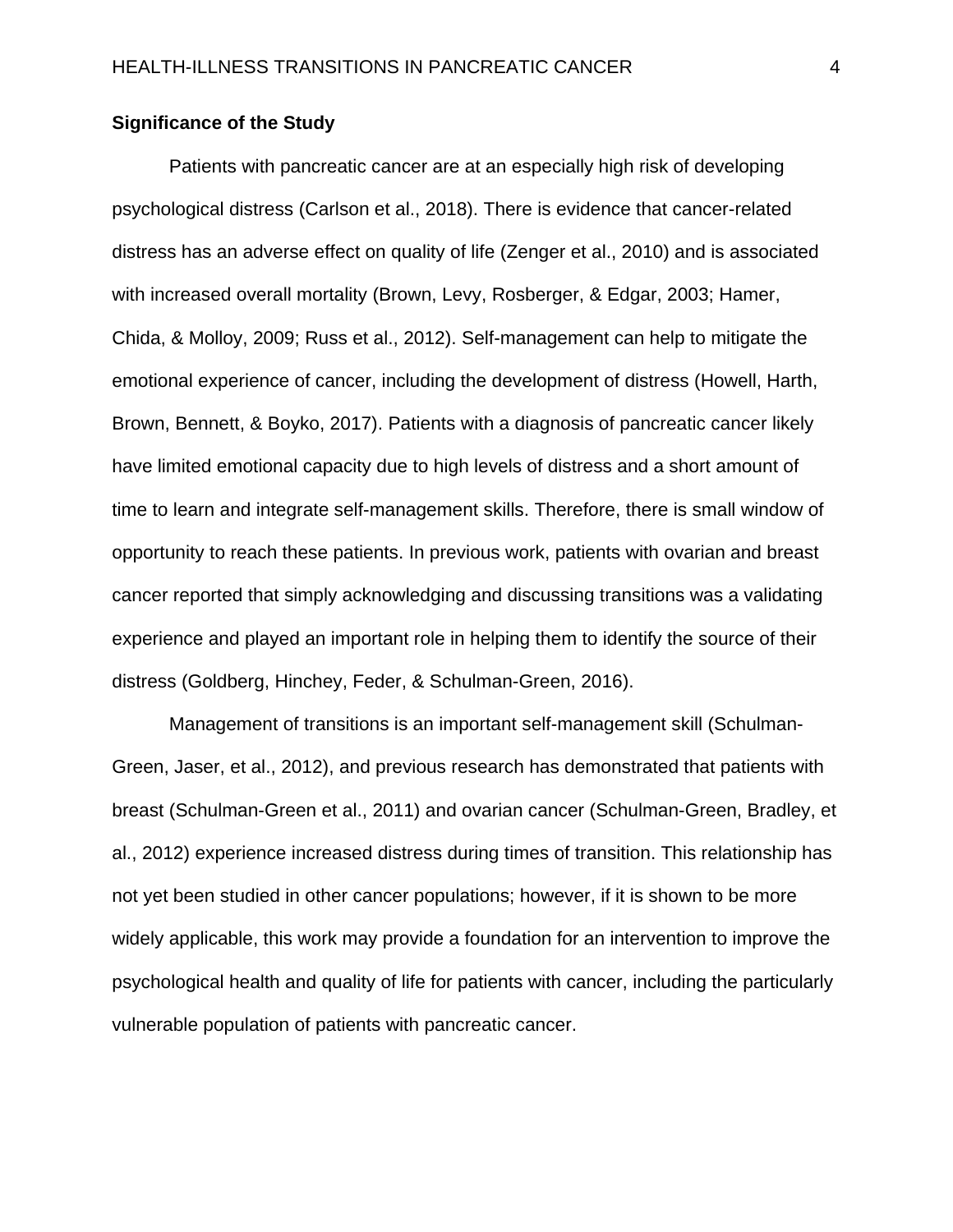# **Purpose Statement and Research Questions**

The specific aims of this study were:

Primary Aim 1: Identify the pattern(s) of transitions, the management of the transitions, and the need for improvement in managing the transitions in patients with pancreatic cancer who are receiving chemotherapy.

Hypothesis: Patients with pancreatic cancer will report multiple, overlapping healthillness transitions. They will report difficulty managing the personal and care transitions. Exploratory Aim 1: Explore the relationship between demographic (gender, age, race) and clinical (tumor type, time since diagnosis, stage) factors and the need for improvement in managing transitions.

Hypothesis: In patients with pancreatic cancer, diagnosis with stage IV adenocarcinoma and recent diagnosis will be associated with unmet transition needs.

Exploratory Aim 2: Explore the relationship between distress and the need for improvement in managing transitions.

Hypothesis: Patients who report that they have unmanaged transitions will report distress.

Qualitative Assessment: Conduct thematic analysis of the responses to the question ("Is there anything else about your transition experience that you would like to add?").

#### **Conceptual Framework**

 The study of transitions is guided by the Self- and Family Management Framework (Grey, Knafl, & McCorkle, 2006; Grey, Schulman-Green, Knafl, & Reynolds, 2015) and the Theory of Transitions (Schumacher & Meleis, 1994). The Self- and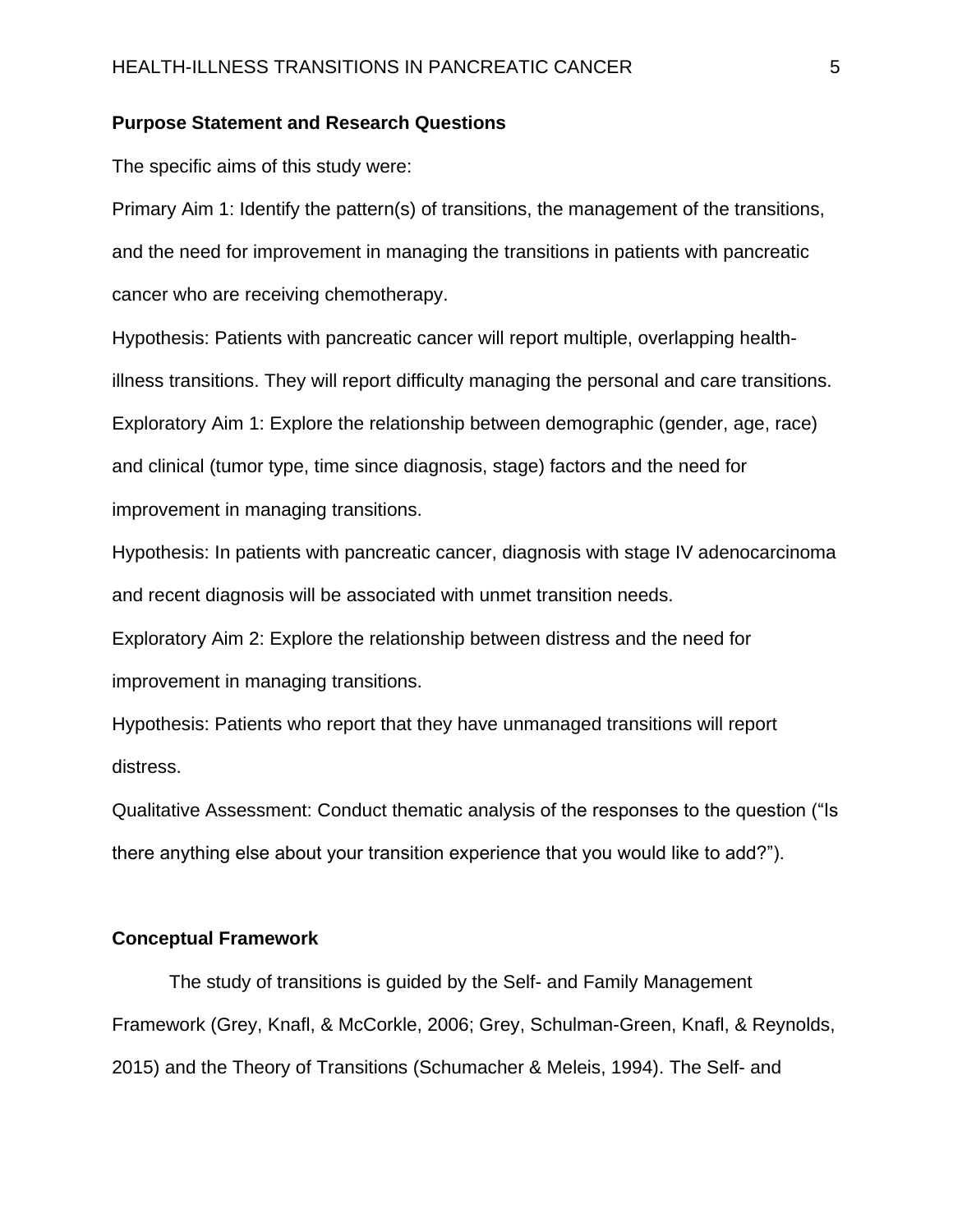Family Management Framework describes how facilitators and barriers can influence the process of self-management, which in turn affects individual and health outcomes in patients with chronic illness (Grey et al., 2006; Grey et al., 2015) (Figure 1). Facilitators and barriers that affect self-management include personal and lifestyle qualities, health status, resources, environmental characteristics, and the health care system (Grey et al., 2015). The framework describes three main self-management processes, focusing on illness needs, activating resources, and living with the condition (Grey et al., 2015). Although the framework does not use the language of "transitions", it does highlight the importance of acknowledging and managing change as a self-management task. Specifically, the transition experience is reflected in the self-management process of living with the condition, which in part describes a patient's ability to adjust to and integrate the chronic illness in their life.

 Transition theory is a middle-range theory that provides a comprehensive view of the transition experience and highlights the importance of the role of the nurse in this process (A. I. Meleis, Sawyer, Im, Hilfinger Messias, & Schumacher, 2000; Schumacher & Meleis, 1994). The theory describes four fundamental components: the nature of the transition; facilitators and barriers to the transition; patterns of response; and nursing therapeutics (A. I. Meleis et al., 2000) (Figure 2). Each of these components affects the other bidirectionally. The nature of transitions encompasses the types, patterns, and properties of the changes. The transition conditions, explained as the facilitators and barriers, can be categorized as personal, community, and society. The patterns of response include process indicators and outcome indicators.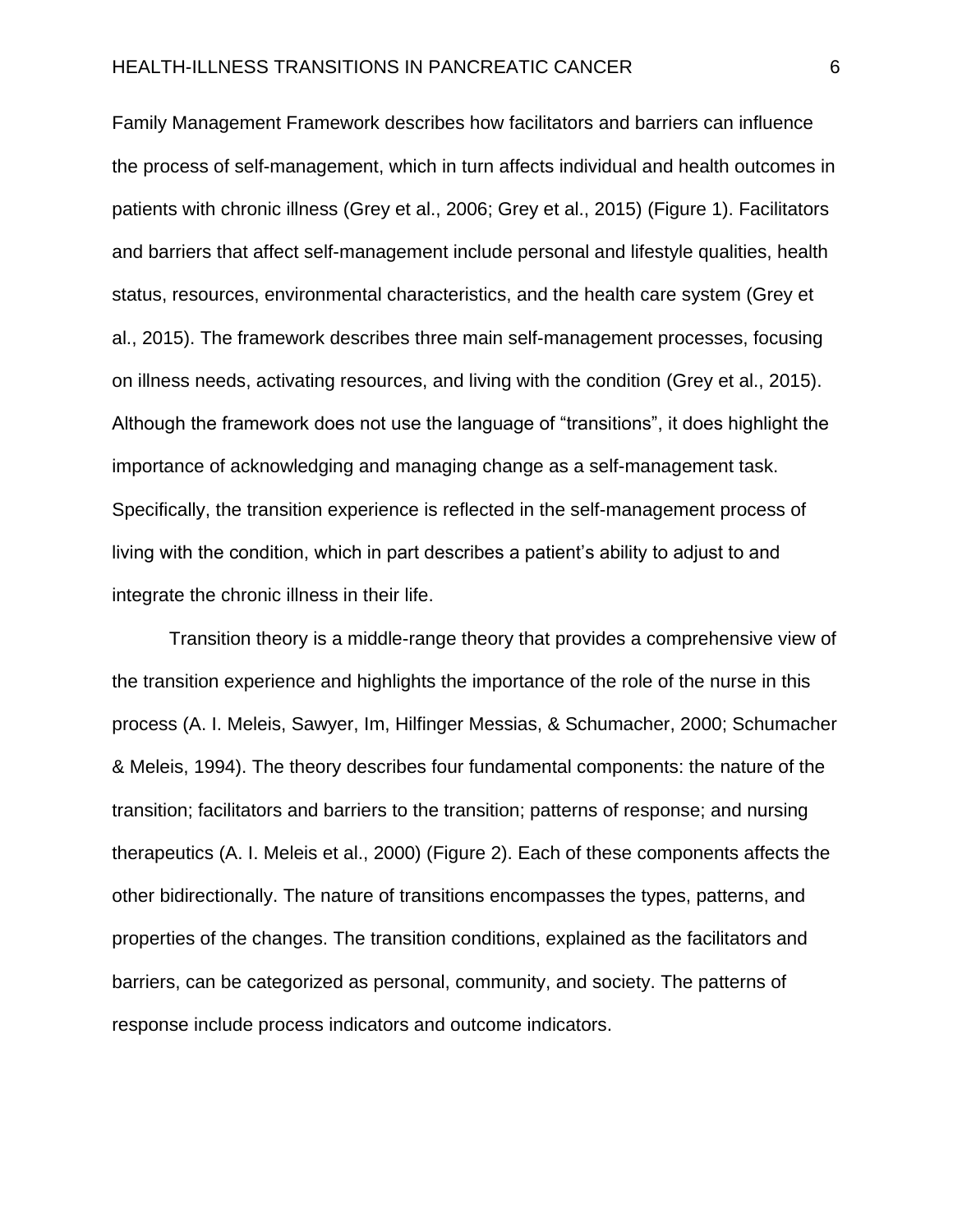Transition theory demonstrates that transitions are complex experiences with several fundamental properties, including awareness, engagement, change and difference, time span, and critical points and events (A. I. Meleis et al., 2000). Awareness refers to the knowledge and recognition that one is experiencing a transition, which is one of the defining characteristic of a transition (Chick & Meleis, 1986). Engagement describes the degree of involvement in the processes of the transition, such as seeking out help and information from medical providers and making changes to one's lifestyle (A. I. Meleis et al., 2000). Change and difference are essential to the transition experience (A. I. Meleis & Trangenstein, 1994); all transitions are triggered by a change, and all transitions result in a change. Critical points and events are also important in the transition experience. Transitions are both triggered by a critical point and cause a series of events to occur (A. I. Meleis et al., 2000).

 The characteristics of the Self- and Family Management Framework and the Theory of Transitions help to guide the aims of the study. Aim 1 tested fundamental tenets of the transition experience, including the awareness and engagement with the transition and the presence of changes and critical points. Additionally, Aim 1 acknowledged the importance of changes over time in the transition experience. Therefore, in the study, patients were asked to identify the transitions they have experienced and their engagement with the process at two different time points. The experimental aims explored the patterns of response to transitions, and specifically examined whether there is a relationship between the transition experience and the presence of psychological distress.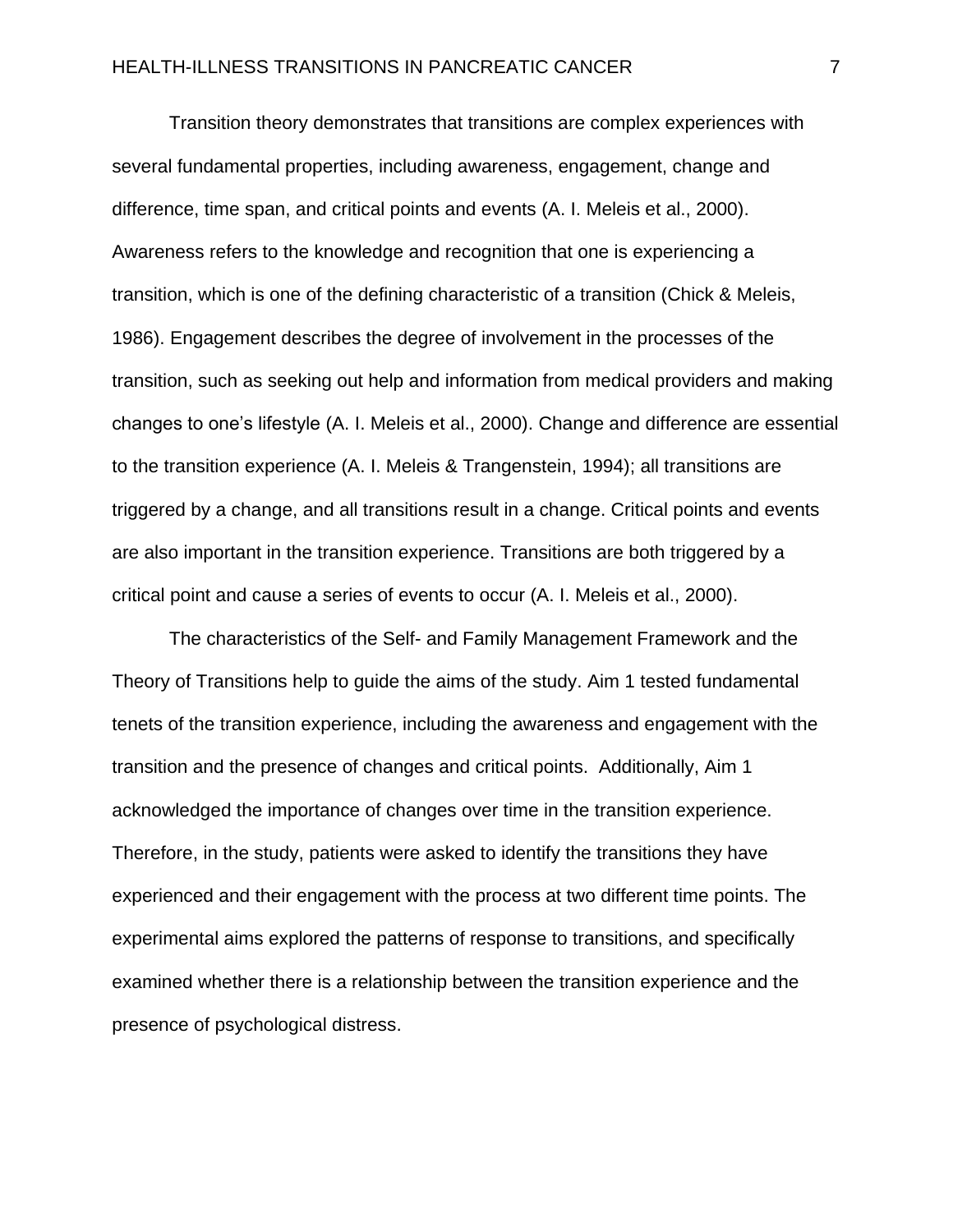#### **Chapter 2: Literature Review**

 In 2021, it is projected that almost two million new patients will be diagnosed with cancer in the United States and more than six hundred thousand will die from cancer (Siegel, Miller, Fuchs, & Jemal, 2021). Patients with cancer report a significant burden which may be related to the cancer itself or to the treatment (Stark, Tofthagen, Visovsky, & McMillan, 2012). The most commonly reported physical symptoms include pain, fatigue, nausea/vomiting, and gastrointestinal issues (Deshields, Penalba, Liu, & Avery, 2017; Wochna Loerzel, 2015). The most frequently reported psychological symptoms include worry, anxiety, and depression (Deshields, Potter, Olsen, Liu, & Dye, 2011; Jimenez et al., 2011). The physical and psychological symptom burden contributes to the prevalence of cancer-related distress in many patients (Mehnert et al., 2018; Thiagarajan et al., 2016).

### **Pancreatic Cancer Treatment**

 Few patients diagnosed with pancreatic cancer have localized disease that will allow for surgical resection (White & Lowy, 2017), and the majority will experience recurrence of their disease (Sahin, Elias, Chou, Capanu, & O'Reilly, 2018). Therefore, the NCCN guidelines recommend the use of adjuvant chemotherapy for all patients diagnosed with pancreatic cancer (Tempero et al., 2019). The two most common chemotherapy regimens for patients with pancreatic cancer are Gemcitabine/Abraxane (Von Hoff et al., 2013) and FOLFIRINOX (Conroy et al., 2011). In the Gemcitabine/Abraxane protocol, patients receive medication on days one, eight, and fifteen, and the cycles of treatment repeat every 28 days. In the FOLFIRINOX protocol,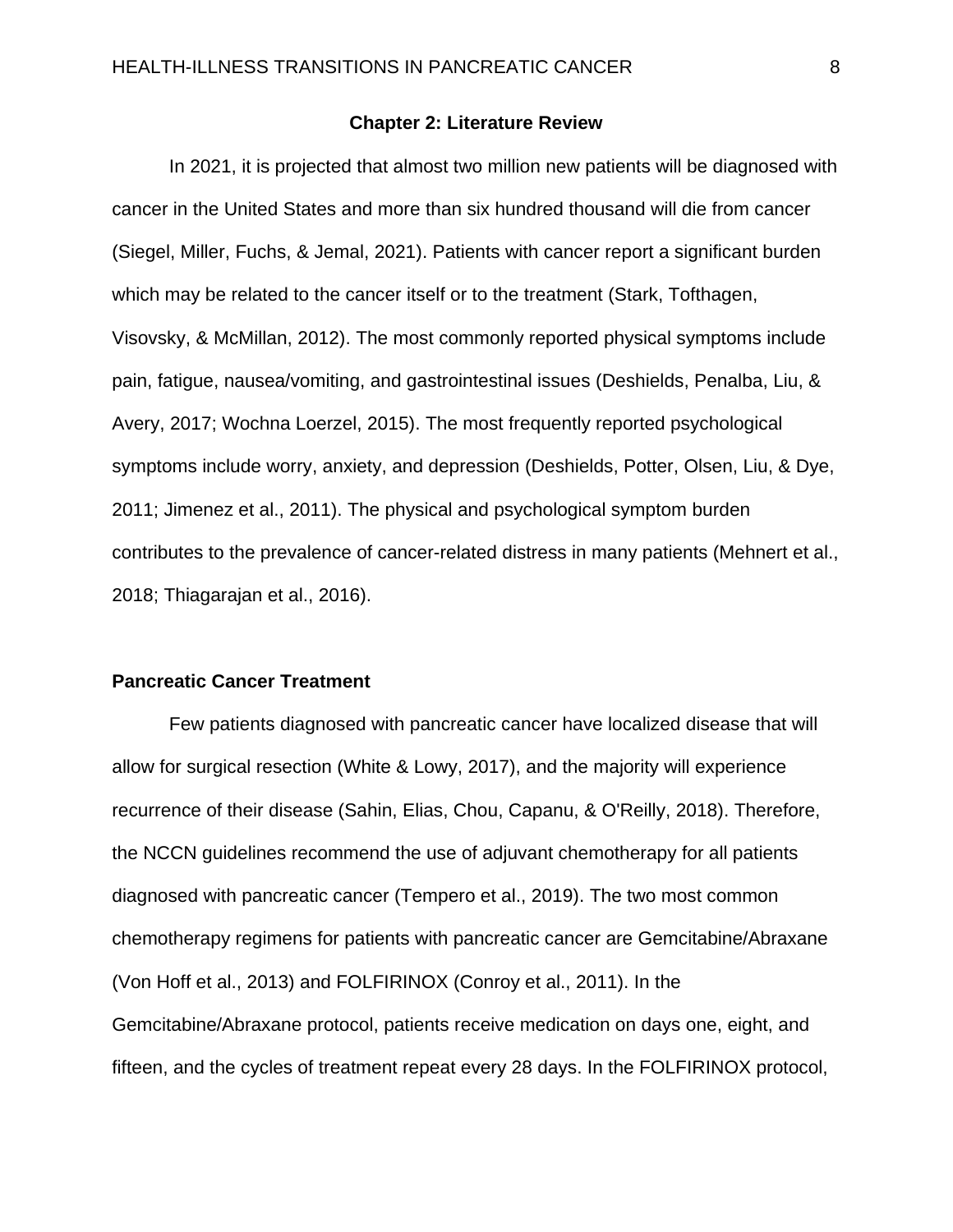#### HEALTH-ILLNESS TRANSITIONS IN PANCREATIC CANCER 9

patients receive Oxaliplatin, Irinotecan, and Leucovorin on day one, and Fluorouracil on days one and two. The FOLFIRINOX cycle repeats every 14 days. Regardless of the chemotherapy regimen, all patients undergo restaging scans every three months. These treatments are associated with varied side effects, including fatigue, peripheral neuropathy, neutropenia, thrombocytopenia, and anemia, which may be chronic and have a significant impact on quality of life (Hronek & Reed, 2015).

#### **Distress**

 The National Comprehensive Cancer Network (NCCN) defines distress as "a multifactorial unpleasant experience… that may interfere with the ability to cope effectively with cancer, its physical symptoms, and its treatment" (2018). Distress exists along a continuum, and patients may develop feelings that range from sadness to anxiety and depression, leading to a psychological crisis (National Comprehensive Cancer Network, 2018). Over the past decade, there has been an increased focus on the importance of distress to the cancer experience. In 2009, the International Psychooncology Society designated distress as the sixth vital sign (J. Holland, Watson, & Dunn, 2011). In 2012, the American College of Surgeons Commission on Cancer published guidelines which mandated routine distress screening as a requirement for accreditation (Commission on Cancer, 2012).

 Numerous systematic reviews and meta-analyses have addressed the potential benefit of various interventions to decrease the distress burden of patients with cancer. The results from many of these reviews are mixed (Chien, Liu, Chien, & Liu, 2014; Faller et al., 2013; Graves, 2003; Hersch, Juraskova, Price, & Mullan, 2009), making it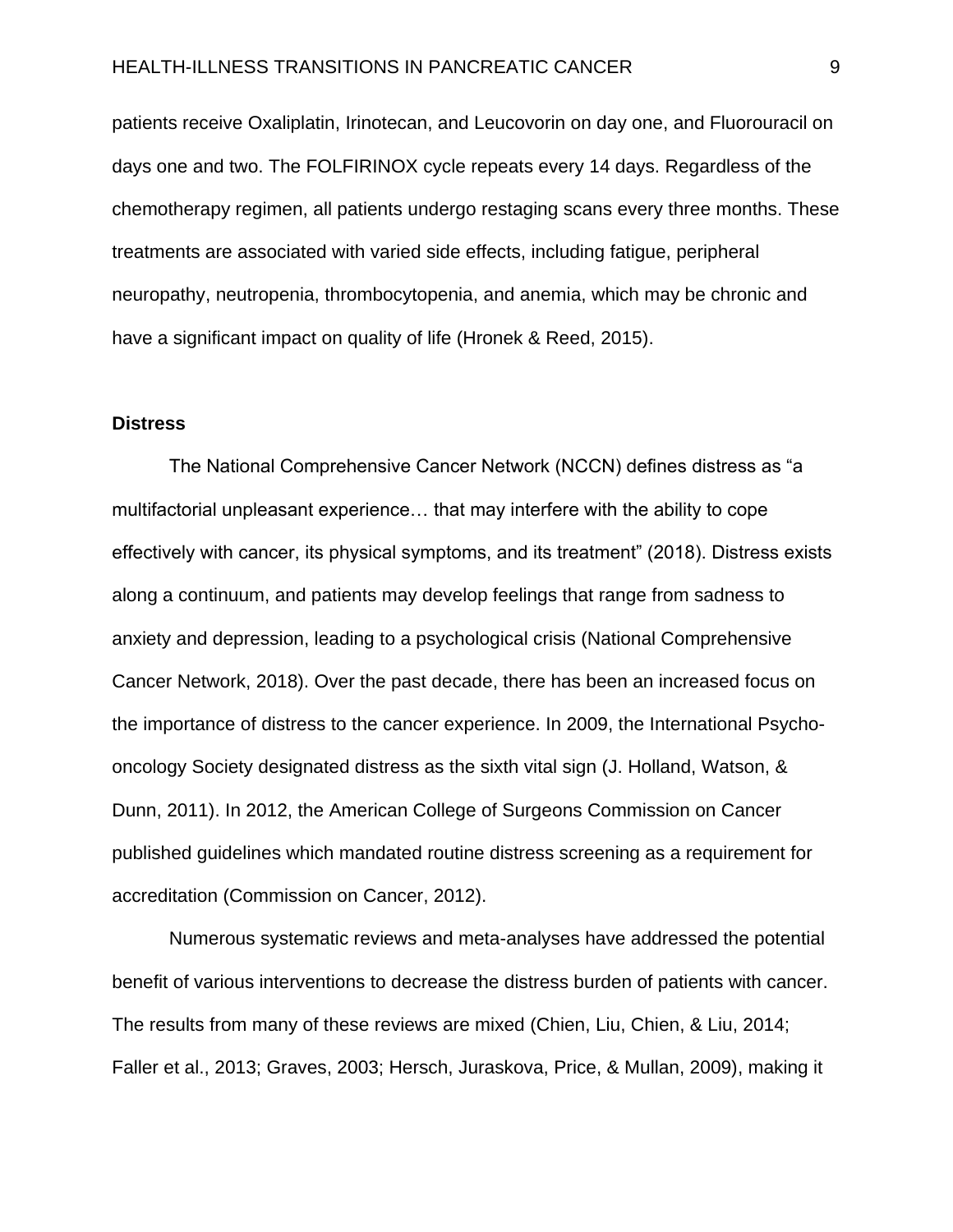difficult to draw systematic conclusions. In addition, although the studies included patients with various tumor types at different stages, the majority focused on women with non-metastatic breast cancer (D'Egidio et al., 2017; Duijts, Faber, Oldenburg, van Beurden, & Aaronson, 2011; Huang, He, Wang, & Zhou, 2016). There emerges a need to better understand and to explore the distress experiences among a wider population of patients.

#### **Self-management**

 Self-management refers to the tasks that patients complete to manage a chronic illness (Lorig & Holman, 2003) and improve overall quality of life (Schulman-Green, Brody, Gilbertson-White, Whittemore, & McCorkle, 2018). The goal of self-management is to maximize functioning and improve physical and psychological well-being (Barlow, Wright, Sheasby, Turner, & Hainsworth, 2002). Integral self-management skills include problem solving, goal setting, decision making, resource utilization, relationship-building with health care providers, development of a plan for action, and self-tailoring (Lorig & Holman, 2003). Self-management is a dynamic process that is relevant throughout the cancer trajectory, from diagnosis to survivorship or end of life (McCorkle et al., 2011; Schulman-Green et al., 2018). As the experience of living with cancer changes over time, the self-management processes that are valuable to and helpful for a patient may shift (Schulman-Green et al., 2018; Schulman-Green, Jaser, et al., 2012). There is a strong bi-directional relationship between self-management and distress; selfmanagement skills can be used to decrease the experience of distress (Howell et al.,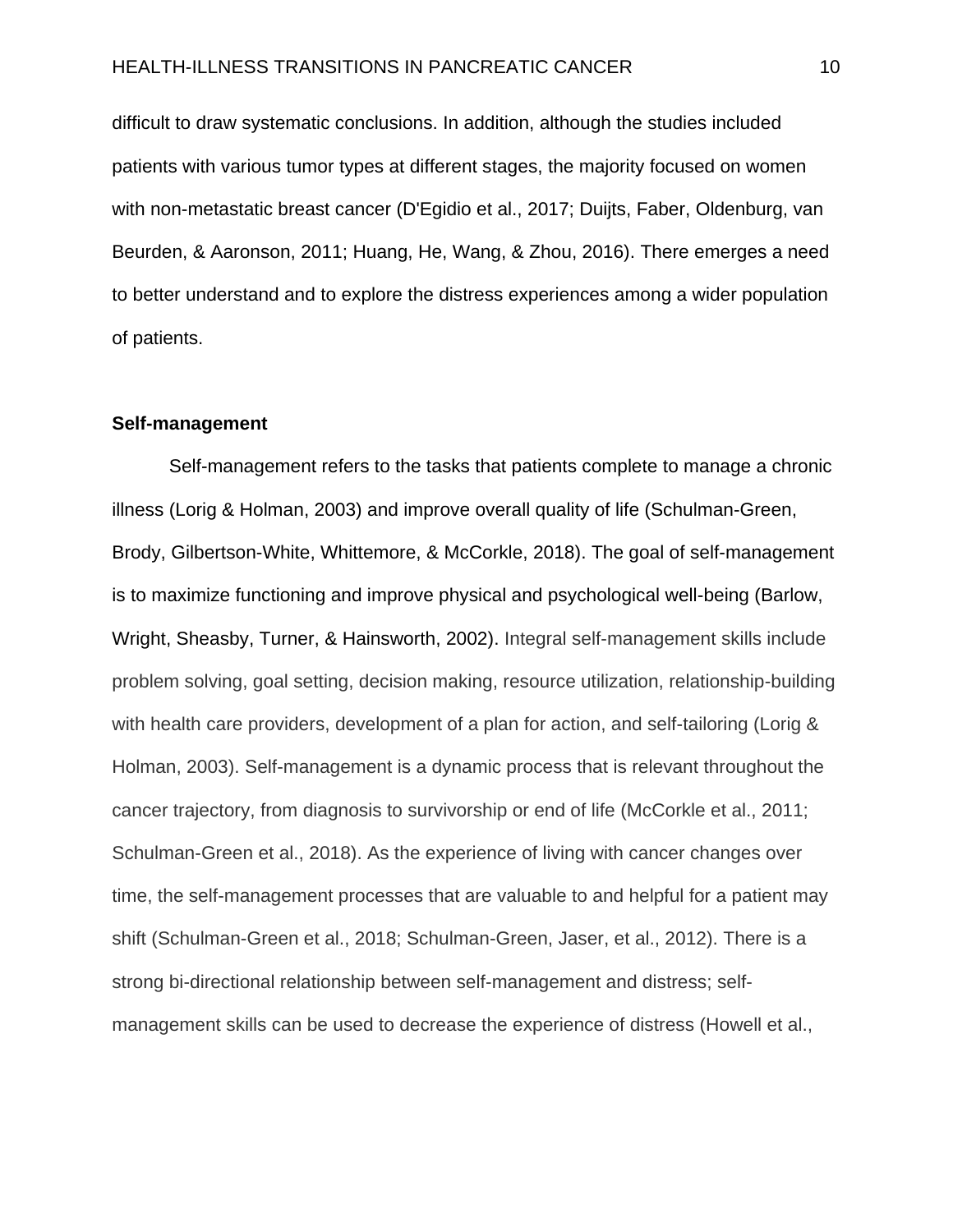2017), but distress, in turn, can interfere with a patient's ability to self-manage (Schulman-Green, Jaser, Park, & Whittemore, 2016).

### **Transitions**

 A transition is a life change that influences a patient's identity, relationships, and behaviors (Schumacher & Meleis, 1994) and represents a central concept in nursing practice (Im, 2011). The relationship between the nurse and the patient is often most important during a time of transition (Harrison, 2004; A.I. Meleis, 2010). Nurses need to be able to identify times of transition and to recognize how patients will react to transition in order to be effective in their role and to ultimately affect the outcome of the transition (Harrison, 2004; A.I. Meleis, 2010). The role of the nurse is to facilitate transitions in their patients, namely to prevent risks from unmanaged transition and changes due to the transitions, to promote good health, and to teach self-management skills (A.I. Meleis, 2010; Schumacher & Meleis, 1994).

 Transitions are complex but can be characterized by several key processes: an inciting critical event such as a diagnosis of cancer and the subsequent awareness, engagement, and adjustment by the patient over time (A.I. Meleis, 2010). The patient engagement and adjustment over time are key steps in this process and are necessary to ensure mastery or management of the transition experience. Unmanaged transitions can result in worse health outcomes (A. I. Meleis et al., 2000). There are several conditions that influence the experience of transitions. These include the meaning individuals attach to a transition, their expectations for the transition, their level of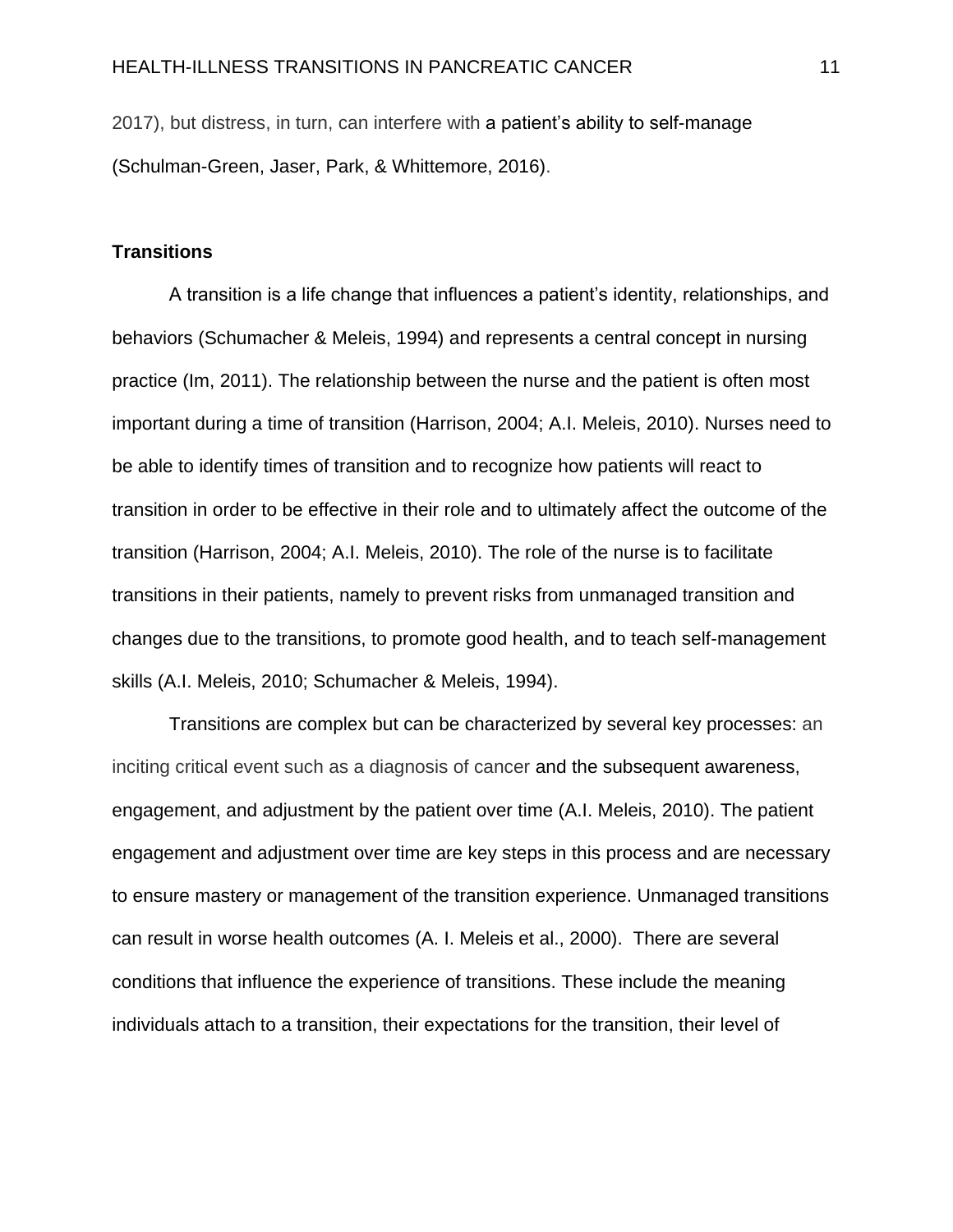knowledge or skill related to the transition, the surrounding environment, their level of planning, and their emotional and physical well-being (Schumacher & Meleis, 1994). Schumacher and Meleis described four distinct categories of transitions: developmental; situational; organizational; and health-illness (1994). The experience of cancer patients can best be explained as health-illness transitions, which are changes that occur with a diagnosis of an illness (Schumacher & Meleis, 1994). The majority of the previous work on health-illness transitions has focused narrowly on care transitions, which include changes in cancer status, treatment type, or goals of care (Duggleby et al., 2010; Kantsiper et al., 2009; Miller et al., 2015; Schulman-Green et al., 2011; Vaartio, Kiviniemi, & Suominen, 2003); however, patients with cancer have reported that their experience is not limited to care transitions and also endorse the importance of personal health-illness transitions, which incorporate physical, emotional, social, and spiritual changes (Schulman-Green, Jeon, McCorkle, & Dixon, 2017).

 The health-illness transition experience of cancer patients is varied and complex. While not a novel concept, cancer patients describe transitions as a new way of thinking about times of change (Goldberg et al., 2016). Patients with breast cancer have reported that transitions may be a positive, negative, or neutral experience (Schulman-Green et al., 2011). They also describe that times of transitions are associated with increased reliance on their support network (Schulman-Green et al., 2011).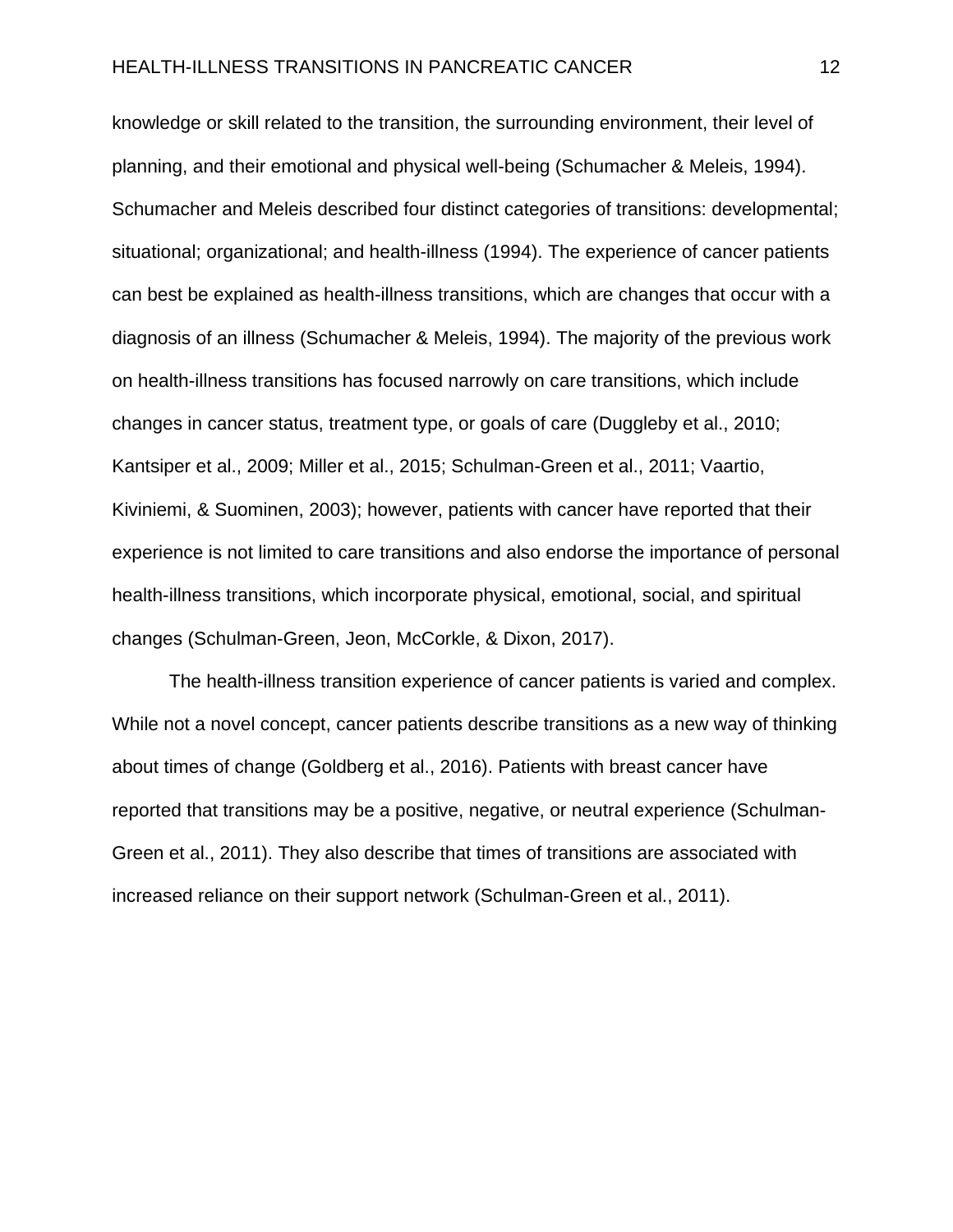#### **Chapter 3: Methods**

# **Design**

 In this prospective longitudinal multi-method correlational study, a convenience sample of patients with pancreatic cancer receiving tumor-directed therapy were asked to report on their health-illness transition experiences.

#### **Setting**

 Patients were approached for their voluntary participation in one medical oncology clinic at Memorial Sloan Kettering Cancer Center (MSKCC). MSKCC is a National Comprehensive Cancer Institute that serves an international population of patients. The designated medical oncology clinic, led by a single attending oncologist, cares primarily for patients with hepatobiliary malignancies, including pancreatic cancer. This clinic was selected as it sees the highest volume of patients with pancreatic cancer at MSKCC and would allow for standardization of the research practices. In 2017, over 750 new patients with a diagnosis of pancreatic cancer were seen at MSKCC.

#### **Inclusion and Exclusion Criteria**

 The inclusion criteria for this study were: 1) adult patients 21 years of age and older; 2) read and understand English; 3) biopsy-proven diagnosis of pancreatic cancer; and 4) within the first three months after initiating chemotherapy at the Rockefeller Outpatient Pavilion at MSKCC. The exclusion criterion was: 1) previous history of cancer.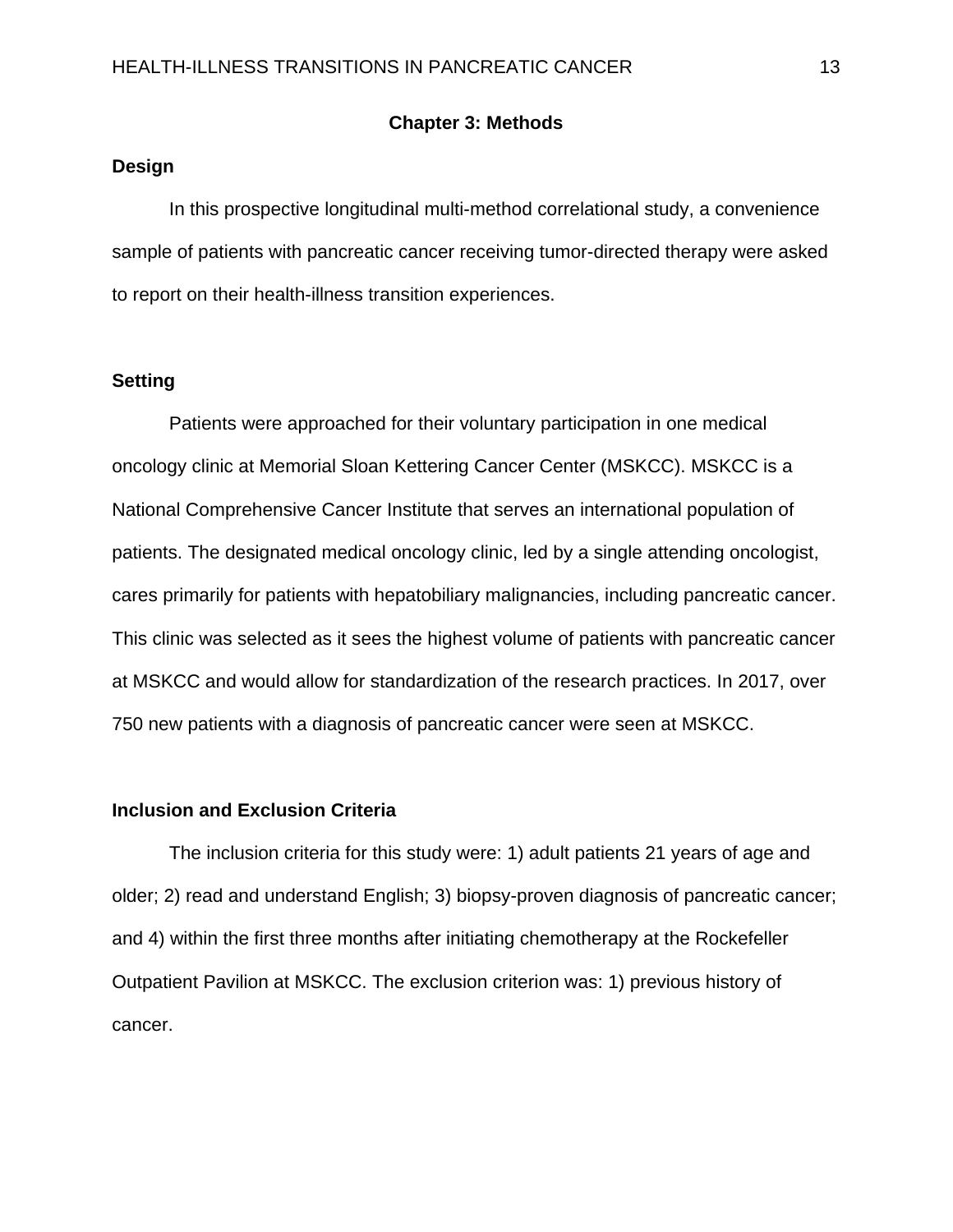## **Sample Size**

 For the study, we calculated sample size for our primary outcome, the Measurement of Transitions in Cancer Scale (MOT-CA) (Schulman-Green et al., 2017), using a two-tailed Wilcoxon signed-rank test and an alpha adjusted for multiple (7) comparisons (alpha = 0.008) (Faul, Erdfelder, Lang, & Buchner, 2007). A sample size of 55 had 80% power to detect a change in MOT-CA between the two time points at a 5% significance level.

# **Variables and Measures**

#### **Transitions.**

 Transitions were measured with The Measurement of Transitions in Cancer Scale (MOT-CA) (Schulman-Green et al., 2017), a tool that was developed to identify cancer-related transitions that patients experience and to measure how well they believe they have managed each transition. There is a tool that measures exclusively the site of care transitions (Coleman et al., 2002); the MOT-CA is the only scale that exists to measure the complete health-illness transition experience. The MOT-CA measures seven transition domains (physical, emotional, social, spiritual, cancer status, treatment, approach to care) which correspond to seven health-illness transitions reported by patients with breast and ovarian cancer (Schulman-Green et al., 2011; Schulman-Green, Bradley, et al., 2012) and are guided by the Self- and Family Management Framework (Grey et al., 2015). The seven transition domains of the MOT-CA are categorized as either Personal (physical, emotional, social, spiritual) or Care (cancer status, treatment, approach to care) Transitions. Factor analysis has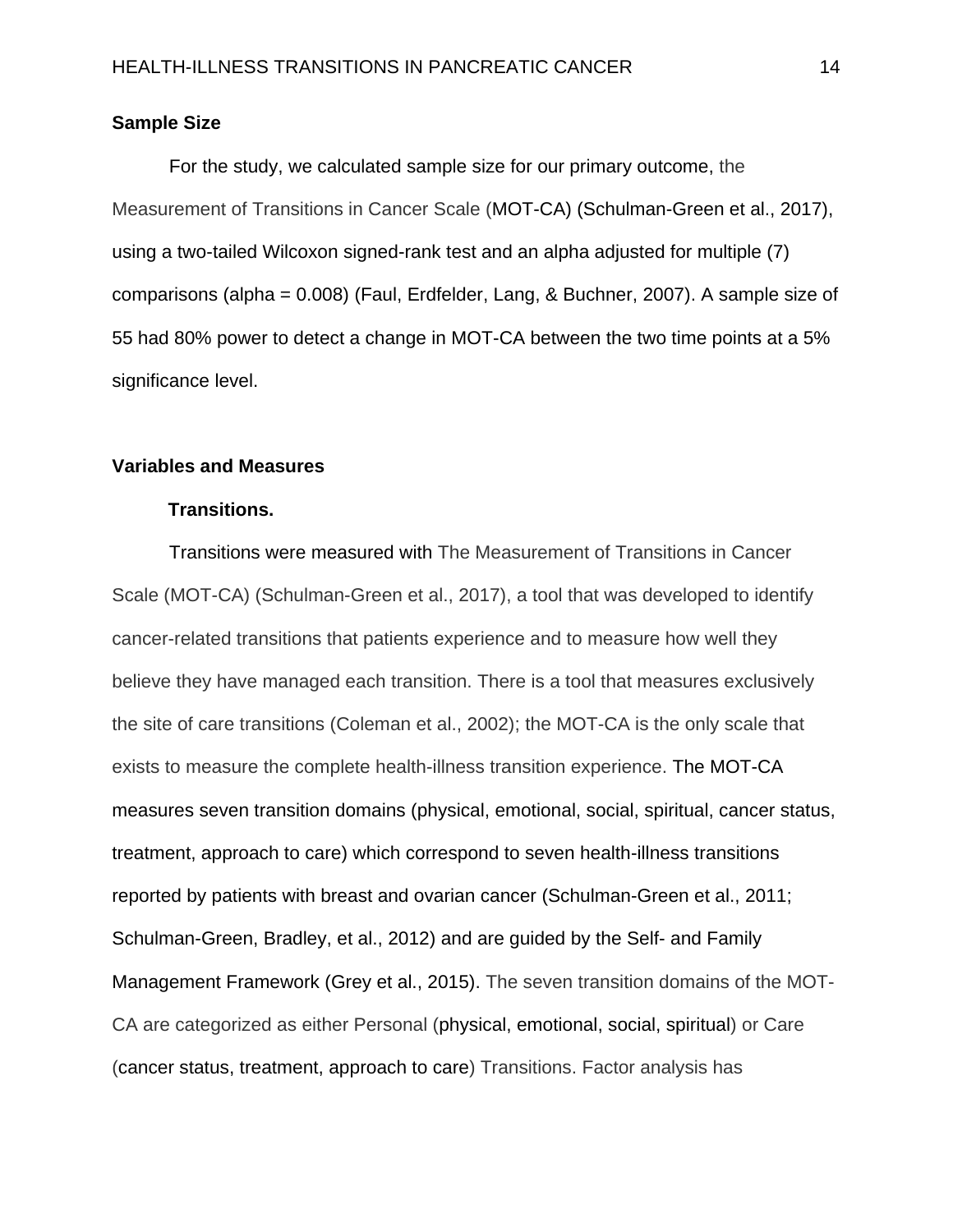demonstrated that Personal ( $\alpha$  = 0.74) and Care ( $\alpha$  = 0.79) are distinct and have an inter-factor correlation of 0.323 (Jeon, Schulman-Green, McCorkle, & Dixon, 2019). The only published use of this tool has been in population testing with breast cancer patients (Goldberg et al., 2016).

 The MOT-CA has seven items, and each item has two parts. The first part of each item refers to the extent of the transition (part A) and the second part refers to the management of the transition (part B). Thus, patients are first asked to rate the amount of change they have experienced within the past month for each transition (from '0= no change' to '10= complete change') and next how well they have dealt with the transition (from '1= not well at all' to '10= very well'). Patients can designate 'no change' and 'N/A' if they have not experienced a particular transition. The scores on part A can be stratified; 1-3 means little transition, 4-6 means moderate transition, and 7-10 means much transition (Schulman-Green et al., 2017). On part B, lower scores mean that the transition was not managed well and higher scores mean that the transition was well managed. The MOT-CA has not been used in the pancreatic cancer population. In an effort to evaluate validity in this population, the author of the tool (DSG) agreed to allow the researcher to add a question to the end of the assessment asking for additional comments about the transition experience ('Is there anything else about your transition experience that you would like to add?'). After a review of the first several responses and identification of several common themes, the researcher added several additional questions including, "Did COVID affect your transition experience?", Did you experience any financial transitions?", and Did you experience any caregiver transitions?". The responses to these questions were transcribed verbatim.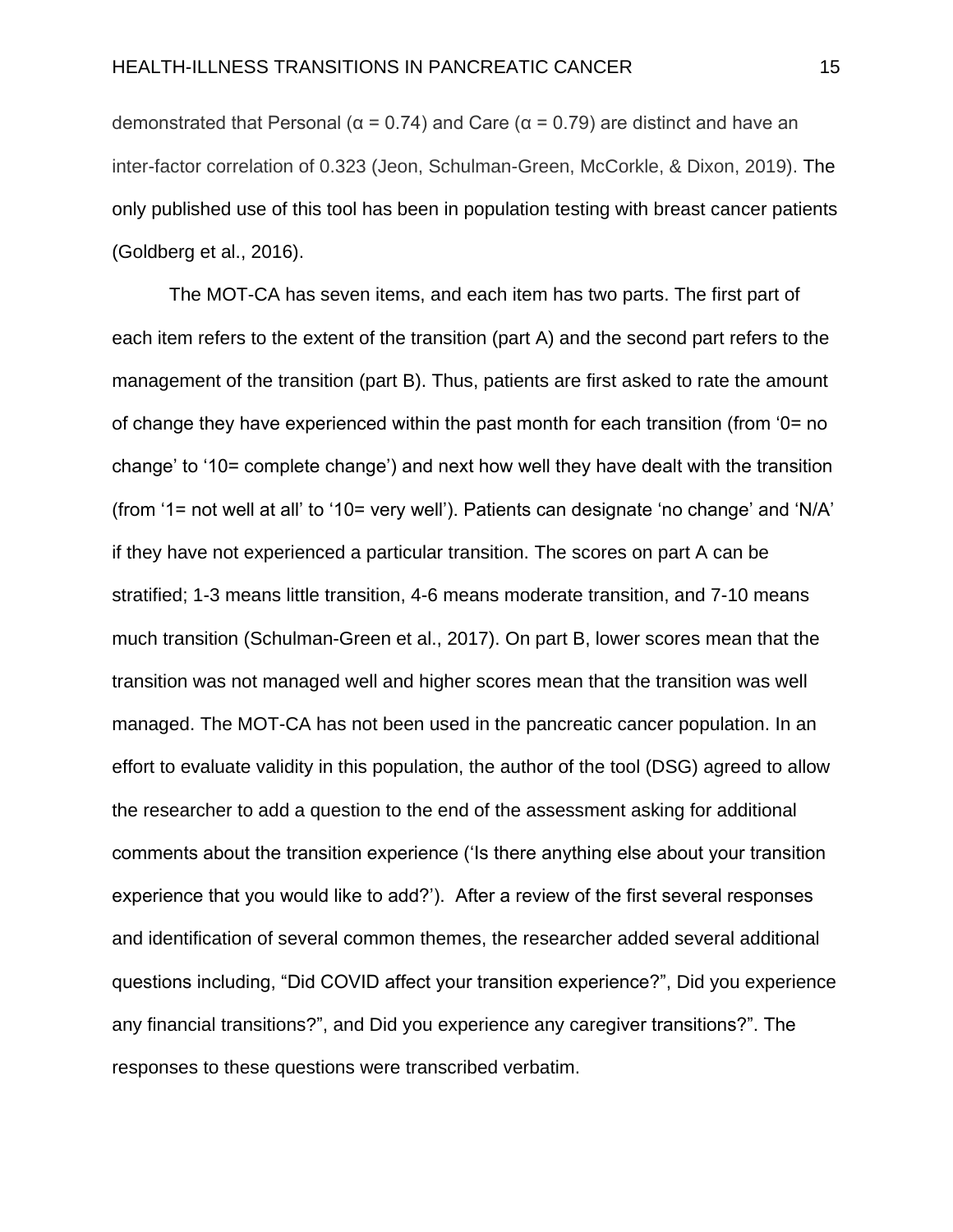#### **Distress.**

 Distress was measured with the Distress Thermometer (DT), which was developed by the NCCN Distress Management Panel ("NCCN practice guidelines for the management of psychosocial distress. National Comprehensive Cancer Network," 1999; Roth et al., 1998). The DT is one of the most commonly used tools to measure distress in cancer patients (Donovan, Grassi, McGinty, & Jacobsen, 2014). The reliability and validity of the DT has been described in multiple cancer populations (Chambers, Zajdlewicz, Youlden, Holland, & Dunn, 2014; Gessler et al., 2008; X. Ma et al., 2014; Wiener, Battles, Zadeh, Widemann, & Pao, 2017), although never specifically in a pancreatic cancer population. All patients at Memorial Sloan Kettering receive the DT as part of their new visit documentation.

 The DT is a one item, 11-point visual analog scale superimposed on a graphic of a thermometer. Patients are asked to rank how much distress they have experienced in the past week on a scale that ranges from 0 ('no distress') to 10 ('extreme distress'). Scores less than four are reflective of mild distress, and any score of four or above indicates clinically meaningful distress (J. C. Holland et al., 2013).

#### **Demographic and Clinical Characteristics.**

 The following demographic and clinical data were collected from the electronic medical record (EMR) to describe the sample: age; gender; race; date of diagnosis; primary tumor histology; cancer stage; chemotherapy regimen; date of initiation of chemotherapy; and date of death.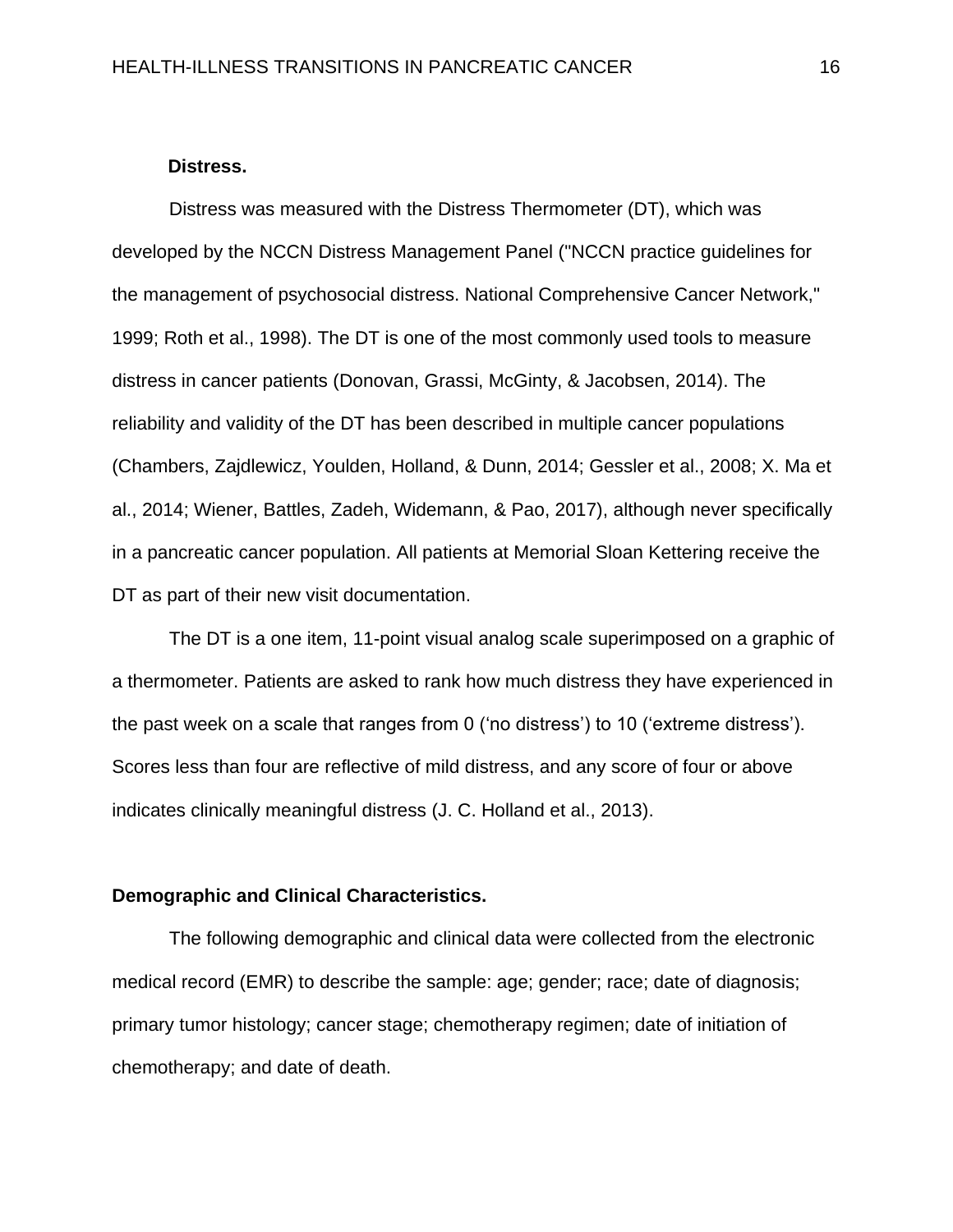## **Human Subject Considerations**

 Human subject approval was granted by the Institutional Review Board at MSKCC (IRB #20-028) and the Human Research Protection Program (HRPP) at CUNY/Hunter College (2020-0174).

#### **Study Procedures**

 The researcher, as an employee of MSKCC and with the approval of the medical clinical administrator and the MSKCC IRB, identified potentially eligible patients by reviewing the medical oncology clinic list in the electronic medical record. A list of the patients who met the study inclusion criteria was emailed to the medical team (medical oncologist, nurse practitioner, and registered nurse) one business day before the clinic was held. On the day of the clinic, the researcher (JG) approached the eligible patients in the chemotherapy clinic suite for informed consent. Consented patients received a number (assigned sequentially), which was used for identification on all study documents, and they were asked to complete paper copies of the DT (Distress Thermometer; ("NCCN practice guidelines for the management of psychosocial distress. National Comprehensive Cancer Network," 1999; Roth et al., 1998) and the and MOT-CA (Measurement of Transitions in Cancer Scale; (Schulman-Green et al., 2017) (Time 1). The researcher also identified and documented demographic and clinical variables from the EMR. The researcher tracked the patients' subsequent medical oncology visits using the EMR. Four to six weeks after the baseline visit, the patients again completed the DT and MOT-CA at a chemotherapy treatment visit (Time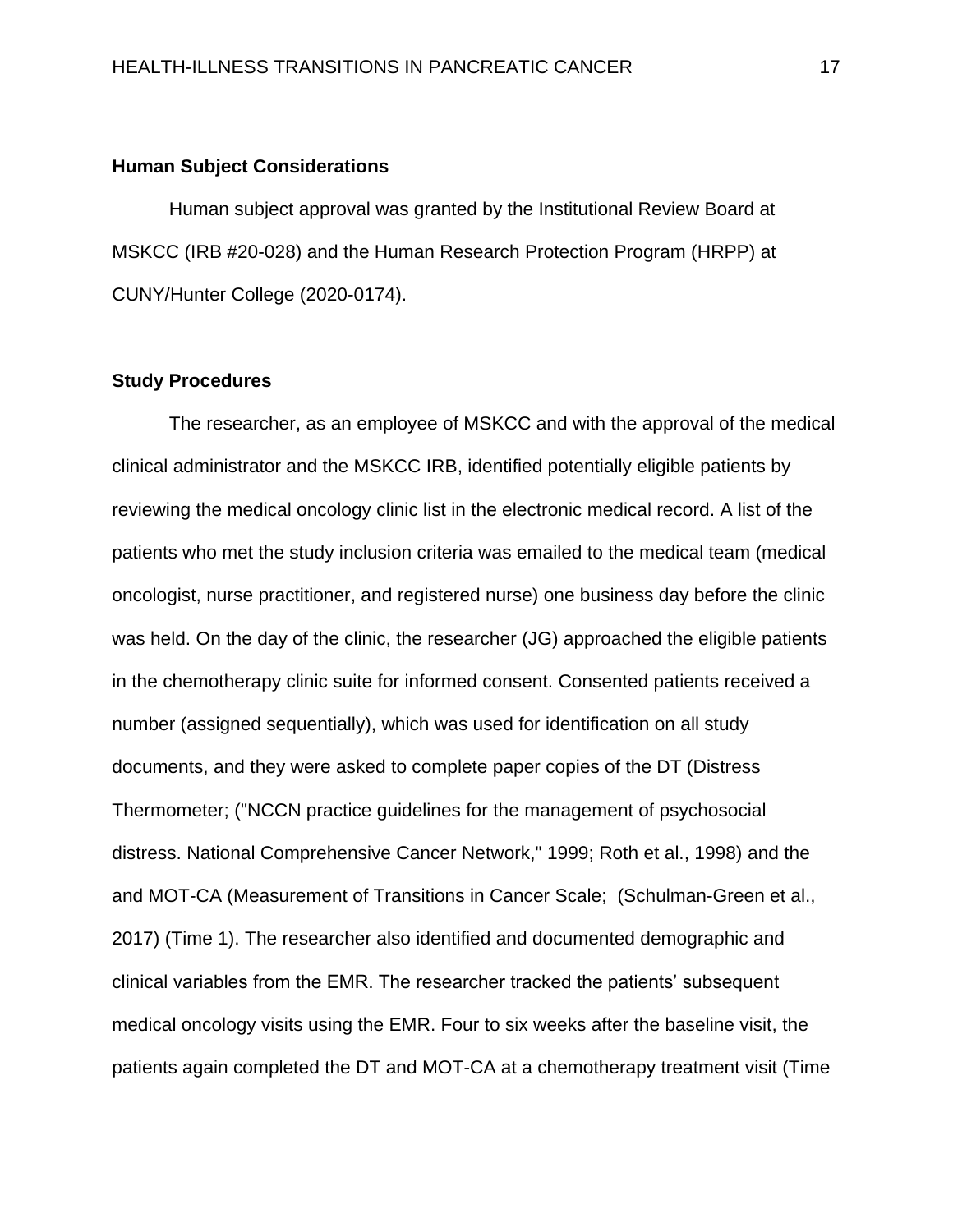2). This time point was chosen to follow patients long enough so that all had completed at least one cycle of chemotherapy and had enough time to experience a transition, although short enough that the majority of the patients had not become severely debilitated. In the event that a patient did not complete assessments at both time points, due to drop-out or death, they were not included the final analysis.

#### **Data Management**

 The original paper copies of the study documents (consent form, DT, MOT-CA) and the list linking the participants name to the participants study identification numbers were housed in a locked file cabinet in a locked office which can only be accessed by approved study personnel. Data collected for this study were entered by the researcher without any personal identifiers into the Research Electronic Data Capture Database (REDCap) (Harris et al., 2009). REDCap is an open-source platform that allows for the secure collection of data using a web-based interface. Data was housed in the MSKCC New Jersey data center. The MSKCC Information Systems group is responsible for applying all operating system patches and security updates to the REDCap servers. All connections to REDCap utilize encrypted (SSL-based) connections to ensure data is protected and the server is backed up nightly. Only the MSKCC members of the research personnel have access to this data.

#### **Data Analysis**

### **Quantitative Assessment.**

The plan for data analysis was as follows: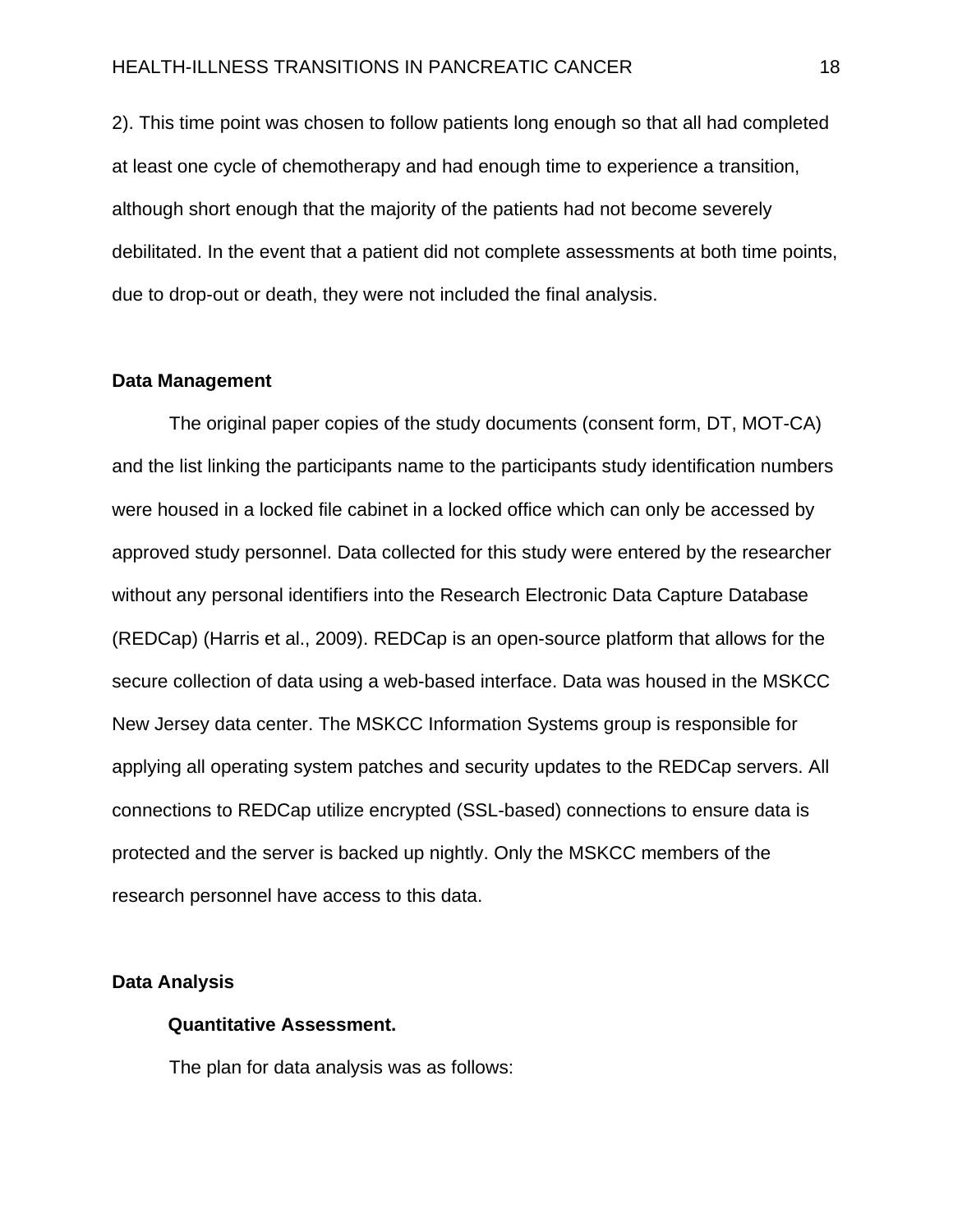Frequencies and descriptive statistics were used to summarize the demographic and clinical characteristics of the sample.

Primary Aim 1: Identify the pattern(s) of transitions, the management of transitions, and the need for improvement in managing the transitions in patients with pancreatic cancer who are receiving chemotherapy.

 Frequencies and descriptive statistics were calculated for the transition variables (presence of change, extent of the change, management of the change, and need for improvement in management) at both time points. The proportional need for improvement (NFI) in management score measures unmanaged transitions and is the preferred method to analyze the correlation between extent of the transition and management of the transition (Jeon et al., 2019). The NFI is calculated as [(10 management of transition)/10] x extent of transition. A score of zero reflects either successful management of the transition or a minor transition. The higher the NFI score, the greater the need for improved management. Differences between the transition variables at the two time points were calculated using a two-tailed Wilcoxon signed rank test.

Hypothesis: Patients with pancreatic cancer will report multiple, overlapping healthillness transitions. They will report difficulty managing the personal transitions.

Exploratory Aim 1: Explore the relationship between demographic (gender, age, race) and clinical (tumor type, time since diagnosis, stage) factors and the need for improvement in managing transitions.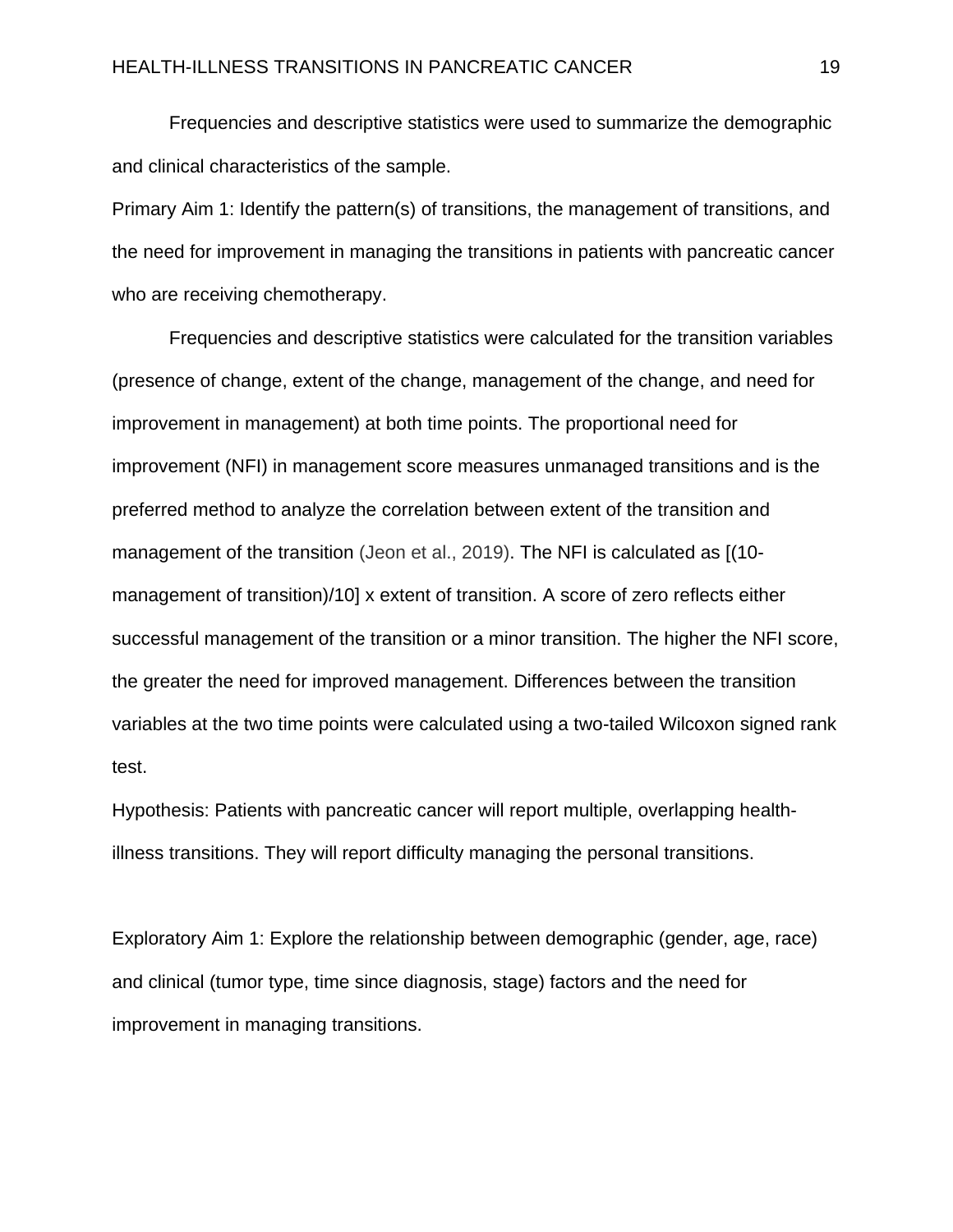#### HEALTH-ILLNESS TRANSITIONS IN PANCREATIC CANCER 20

The demographic and clinical factors were made into categorical (gender, race, tumor type) and continuous (age, time since diagnosis) variables. The relationship between the categorical factors (gender, race, tumor type) and the need for improvement in managing transitions (NFI) for each of the seven transition domains was calculated using a two-tailed Wilcoxon rank sum test. The relationship between the continuous factors (age, time since diagnosis) and the need for improvement in managing transitions (NFI) for each of the seven transition domains was calculated using Spearman's correlation.

Hypothesis: In patients with pancreatic cancer, diagnosis with stage IV adenocarcinoma and recent diagnosis will be associated with unmanaged transitions. Exploratory Aim 2: Explore the relationship between distress and the need for improvement in managing transitions.

 Frequencies and descriptive statistics were calculated for the distress score (on the DT) at both time points. Correlation between the distress score and the need for improvement in managing transitions were explored using Spearman's correlation. Hypothesis: Patients who report that they have unmanaged transitions will report distress.

#### **Qualitative Assessment.**

 The patient responses were synthesized using deductive thematic analysis; familiarizing yourself with the data, generating initial codes, searching for themes, and collapsing and redefining themes (Braun & Clarke, 2006). Two authors (EC and JG) independently coded the patient responses using inductive analysis. They then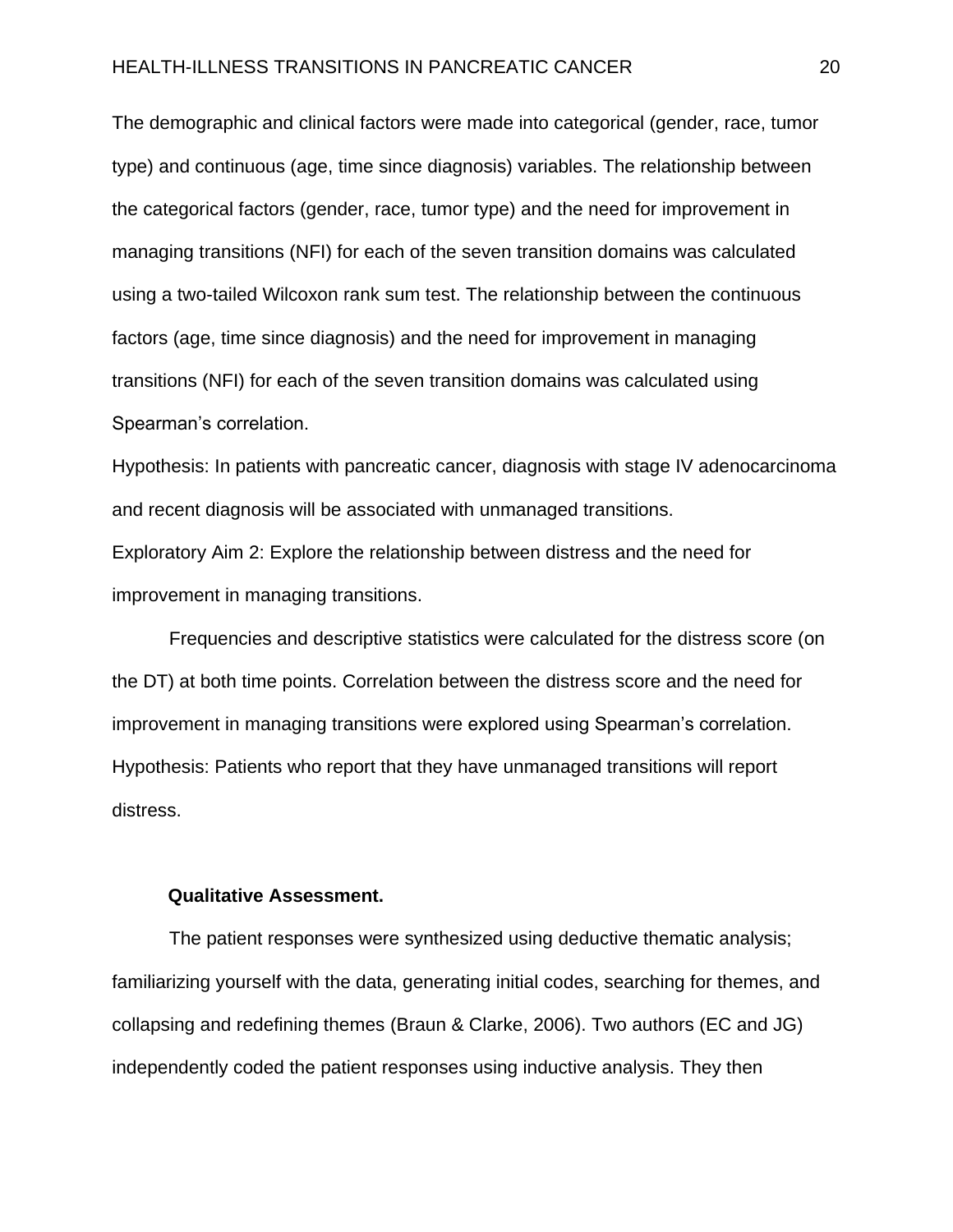compared and discussed their codes and resolved any discrepancies. Themes were identified and the corresponding codes were grouped together. The final code key consisted of five themes and nineteen codes and was applied to all of the patient responses.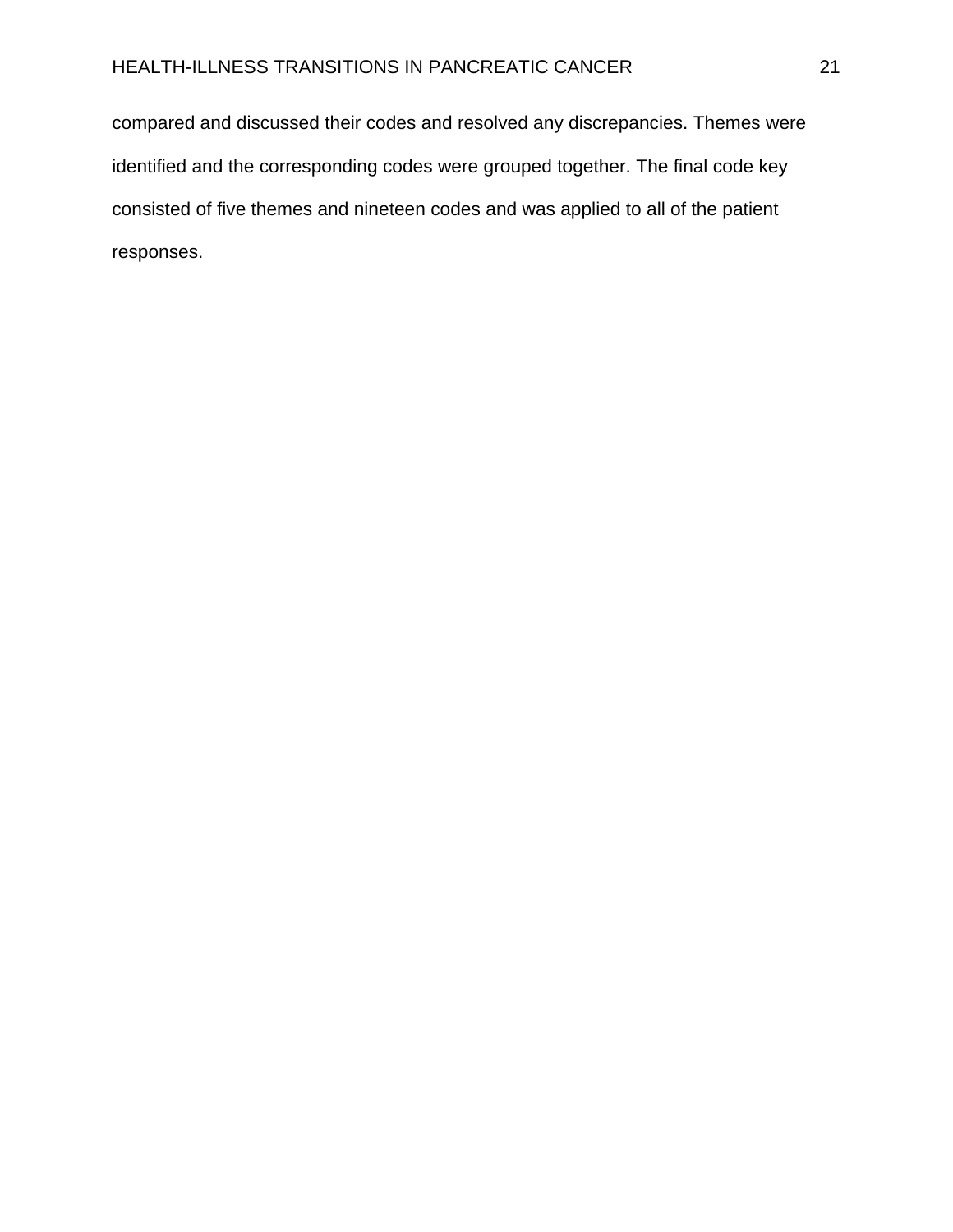# **Chapter 4: Results**

# **Recruitment**

 154 patients were screened for eligibility, and 96 were deemed ineligible. Of the 58 eligible patients, 56 consented to participate in the study and completed the Time 1 data collection. One patient died before the Time 2 assessment and was not included in the final analysis. In total, 55 patients completed the questionnaires at the two time points (Figure 3).

# **Demographic and Clinical Characteristics**

 Approximately half of the sample was female (51%), and most were white (87%) and older (Median age= 70 years, range 48-82). Median time from diagnosis to consent was four months (range 0-50). Most of the participants had a diagnosis of stage IV (75%) pancreatic adenocarcinoma (98%), and few (22%) had undergone a Whipple procedure before study enrollment. The most common chemotherapy regimens were FOLFIRINOX (45%) or Gemcitabine/Abraxane (31%) (Table 1).

# **Primary Aim 1**

## **Frequency of Transitions.**

 The frequency of experiencing a transition ranged from 29 to 90% for all of the transition domains at Time 1, with 50% or more patients describing at least some physical, emotional, social, cancer status, and treatment transitions. At Time 2, the frequency of transitions ranged from nine to 96% for the seven transition domains, with proportions of 50% or more for physical, emotional, and social transitions only. The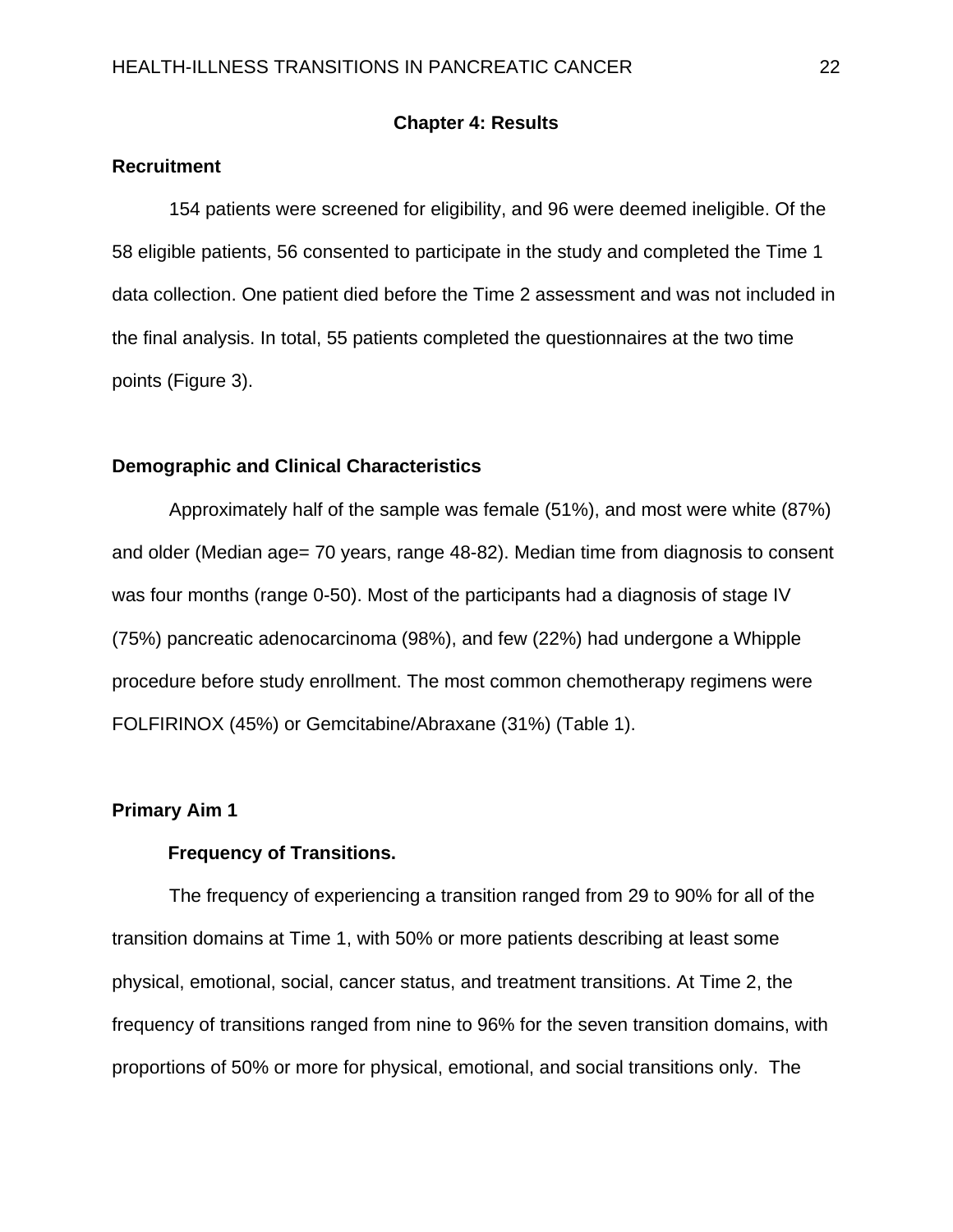frequency of care transitions (cancer status, treatment, approach to care) significantly decreased between Time 1 and Time 2 ( $p < 0.05$ ) (Table 2).

# **Extent of Transitions.**

Part A of the MOT-CA question asks about the extent of transition experienced. Among those patients who reported experiencing a transition, the mean extent of change ranged from 2.88 to 8.75 at Time 1 and from 2.42 to 8.38 at Time 2. At Time 1, patients described much transition in cancer status and treatment. By Time 2, only treatment transitions were frequently reported. Patients experienced moderate amounts of physical and emotional transitions and little spiritual transitions at both time points. Overall, the extent of each of the seven transition domains decreased between Time 1 and Time 2 (Table 3).

#### **Management of Transitions.**

Part B of the MOT-CA question asks about the management of the transition. Among the patients who experienced a transition, the mean management ranged from 4.46 to 7.58 at Time 1 and from 4.62 to 7.68 at Time 2. Overall, the patients reported that they managed all transitions at least moderately well. At both time points, patients described better management of the personal transitions (physical, emotional, social), in comparison to the care transitions (cancer status, treatment, approach to care) (Table 4).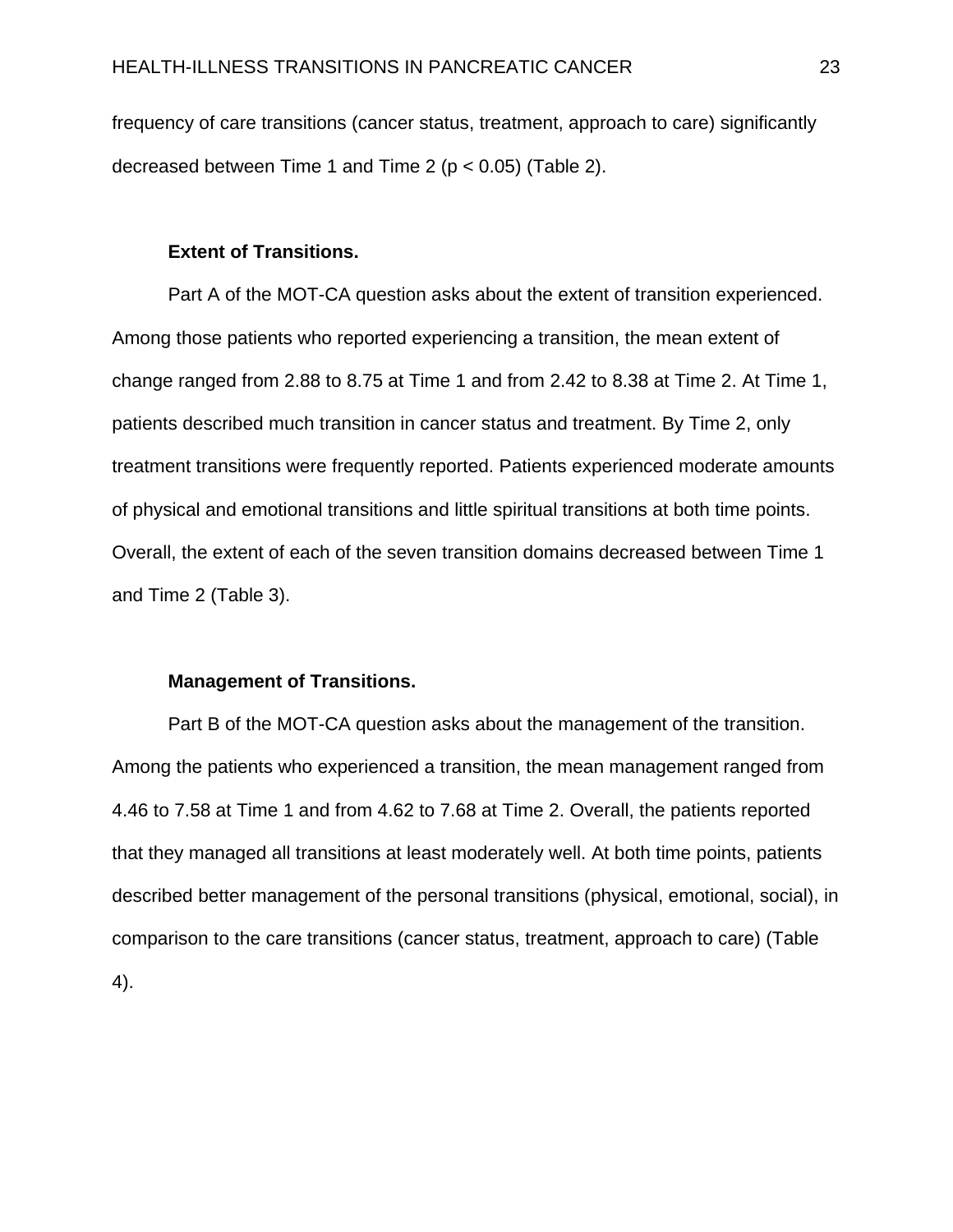# **Need for Improvement in Managing Transitions.**

The proportional need for improvement (NFI) is a composite score that combines the extent and management of a transition (Jeon et al., 2019). The mean NFI score ranged from 0.29 to 2.35 at Time 1 and from 0.17 to 2.12 at Time 2. Overall, the patients reported successful management of the transitions at both time points. The need for improvement in management significantly decreased for the care transitions (cancer status, treatment, approach to care) between Time 1 and Time 2 (Table 5)

## **Exploratory Aim 1**

At Time 1, women were more likely to have unmanaged emotional transitions  $(2.50 \text{ vs } 0.60, p = 0.002)$ , and patients with locally advanced disease reported more unmanaged social transitions (1.55 vs 0.40,  $p = 0.030$ ). There were no statistically significant relationships between the need for improvement in management composite score and race, age, or time since diagnosis at either Time 1 or Time 2 ( $p > 0.05$ ). Since the majority of the sample (98%) had pancreatic adenocarcinoma (in comparison to pancreatic neuroendocrine), tumor type was not included in the analysis.

## **Exploratory Aim 2**

The level of distress reported by patients at all time points (first MSK visit, Time 1, Time 2) was unchanged (*M* = 3.87, 4.07, 4.02) (Table 6). At Time 1, patients with greater levels of unmanaged physical, emotional, and cancer status transitions reported more distress. At Time 2, patients with higher levels of unmanaged physical, emotional, social, spiritual, cancer status, and treatment transitions experienced greater distress.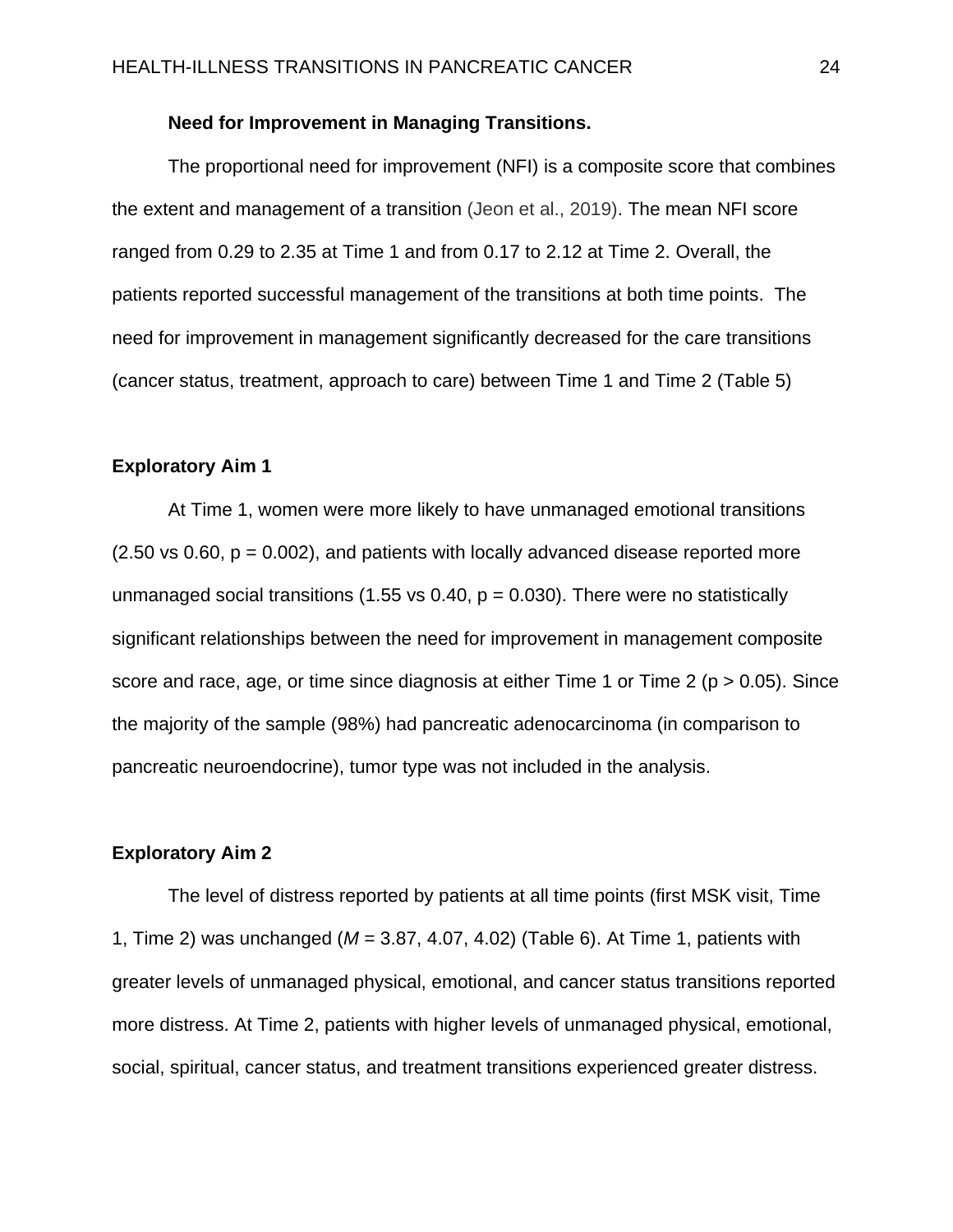The correlation between unmanaged emotional transitions and distress was moderate  $(r_s = 0.60)$  at Time 1 and high  $(r_s = 0.82)$  at Time 2 (Hinkle, Wiersma, & Jurs, 2002) (Table 7).

#### **Qualitative Findings**

 Thirty-one of the patients provided 46 responses to the open-ended question about their transition experience. The statements were organized into four themes: alternate transition domains, characteristics of the transition, influence of the transition on self-management, and facilitators and barriers to self-management (Table 8).

# **Alternate transition domains.**

 Patients identified several alternate transition domains that were not reflected on the MOT; they included COVID transitions, financial transitions, and caregiver transitions. Many of the patients described the influence of COVID-19 on their cancer experience as a source of increased anxiety, social isolation, and in one patient who had a concurrent diagnosis of COVID, increased vigilance and awareness of physical symptoms. Several of the patients explained that the COVID-19 pandemic was the source of a transition that was unique from any triggered by their cancer diagnosis.

*COVID changed everything for us. My wife and I are both doctors and we changed our practice to 100% telemedicine. I've totally isolated myself... we used to be really social and would be out to dinner every night. Now I basically never see friends in person. It's 100% from COVID, not the cancer.*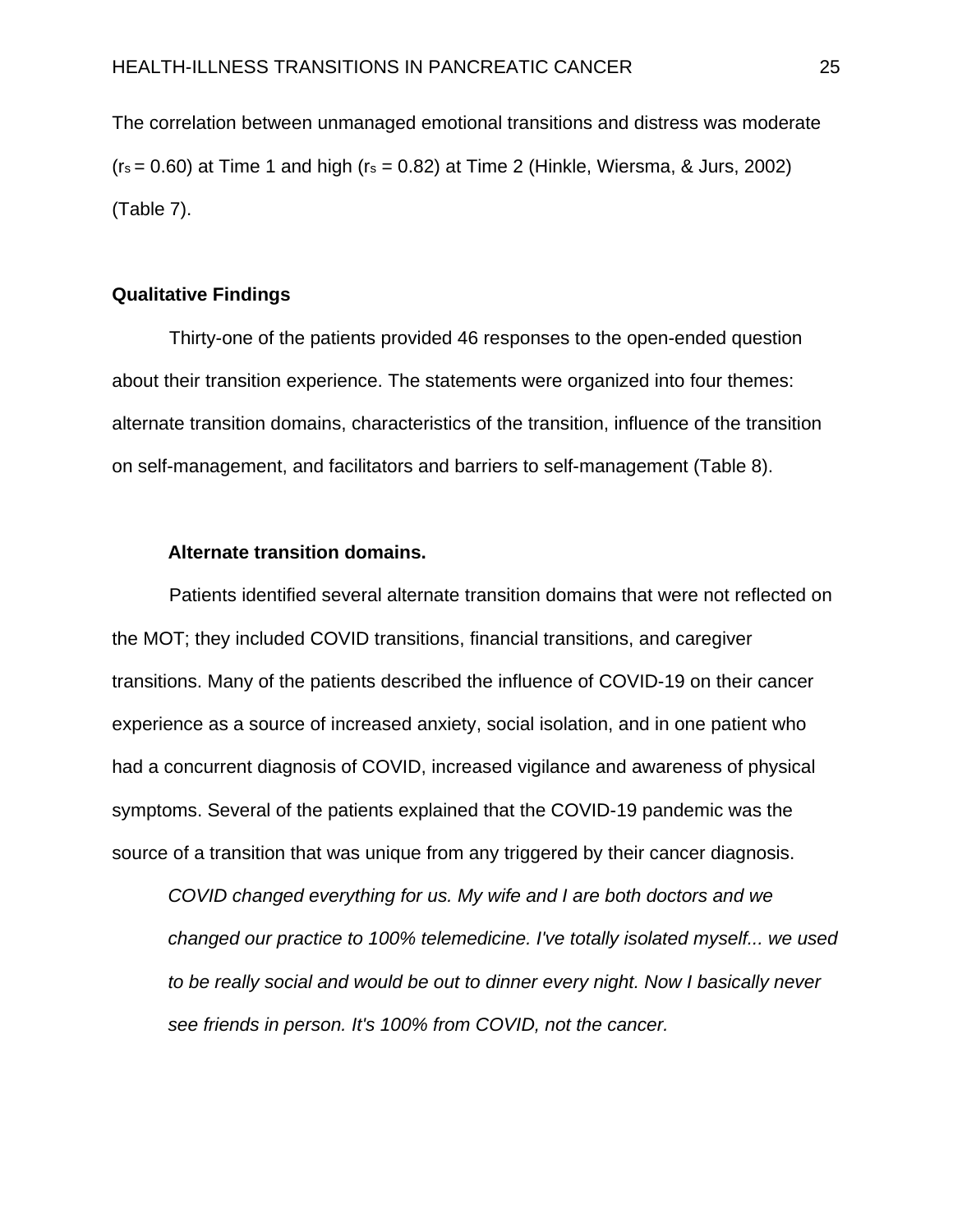## HEALTH-ILLNESS TRANSITIONS IN PANCREATIC CANCER 26

Patients frequently mentioned the financial changes that they experienced. For many of these patients, the financial transitions included changes in job status or insurance coverage. Several of the patients described these financial changes as a distinct transition experience, which was associated with increased uncertainty and distress.

*MSK doesn't take my insurance anymore so I'll be getting treatment at Yale. Maybe this will be a good change… it's just been so expensive every time we come into the city, it's been a constant problem. This is all a lot to take. I'm sure it'll be fine in the end but it seems like a big deal now.* 

Many patients also reported their family caregivers experienced transitions as a result of the patient's cancer diagnosis.

*My wife's life has changed a lot. She's definitely been praying more. She had to go back to work. I don't know that she loves going back to work. I'm now Mr. Mom around the house.* 

### **Characteristics of the transition.**

 Patient reported several characteristics of the transition, including that their experience shifted throughout the disease course and that they frequently used avoidance. Many patients described that the way that they engaged with and experienced a transition changed over time. For many of these patients, the cancer diagnosis acted as an inciting event which triggered multiple simultaneous changes or transitions. Over time, patients became acclimated to the ways that these transitions influenced their life.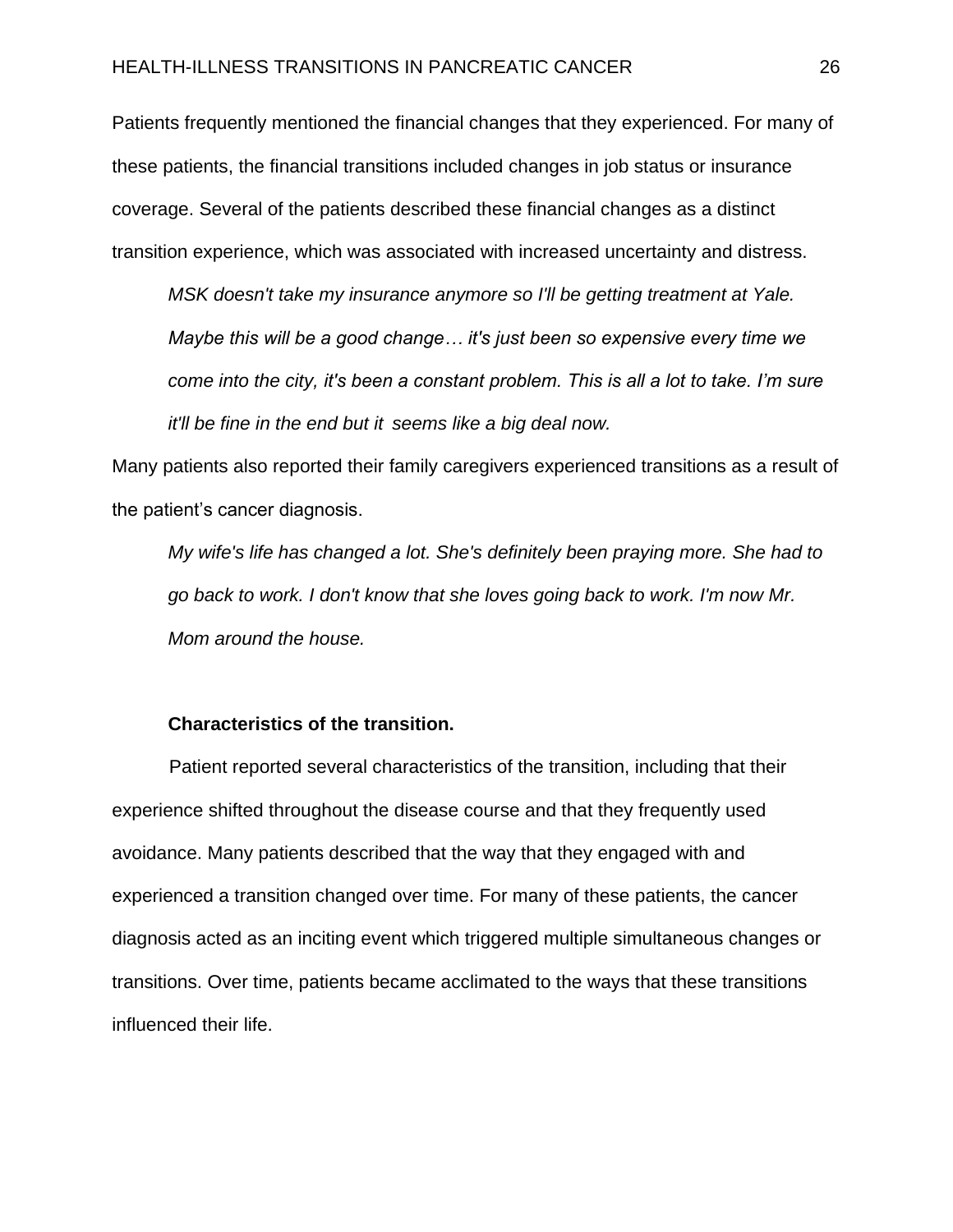*I think I'm pretty used to the ebb and flow by now. If you'd asked me in the beginning it was a different story. My whole life had to change… cut back on work hours, stopped going out, prayed much more. Now this seems like the new normal.*

Several patients described not wanting to acknowledge that they were experiencing a transition.

*There might be a difference between actual change and what someone might acknowledge. I don't want to see changes in my body but if my wife was here she might tell you something different.*

These patients may have used avoidance as a protective measure against the uncertainty and distress experienced during a transition.

*I try not to think about all of it... I guess I'm the wrong person to ask. My wife jokes that I could look past a burning house. It's always been easier to not think too much about what's going on.*

# **Influence of transition on self-management.**

 Patients described having difficulty engaging in self-management when they were experiencing a transition. Physical transitions, most notably, changes in pain level, affected patient's ability to participate in self-management.

*This month hasn't been great… it feels like it's catching up with me. The pain is definitely worse now, that's really wearing me down. When I feel awful it's hard to face anything else.*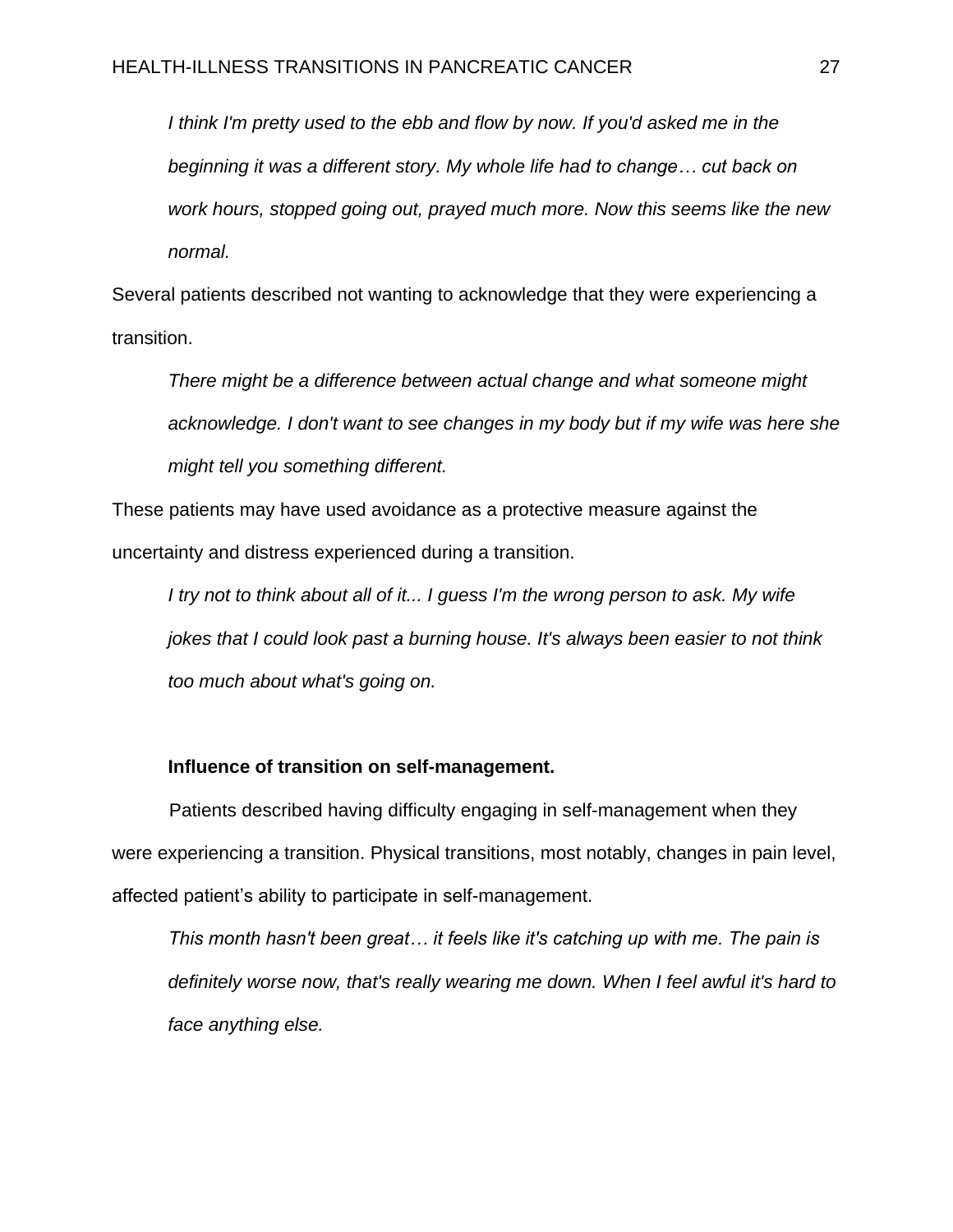The experience of emotional transitions, and the presence of uncertainty, also interfered with self-management practices.

*I feel suspended, like I'm attached to a wire. I can't go forward or backward. There's so much uncertainty… that's been the biggest change. I can't live my life. I don't know what'll happen next. Makes it hard to know how to help myself.* 

### **Facilitators and barriers to self-management.**

 The patient reports several facilitators to participating in self-management, including gaining knowledge and receiving support. Patients described the importance of seeking out information about pancreatic cancer and its treatment and described having a sense of control as a result of this knowledge.

*Now I'm in a good place. I had to understand the data and pay attention to the science to get past how scary the diagnosis is. Now I know the numbers and that's been helpful.*

Many of the patients identified the importance of social support in their coping, particularly the support from their family caregivers.

*My husband is my nurse. I used to do everything- cooking, cleaning. Now it's all him, he's a new man. I never asked him… expected him to do housework. Now he spoils me. All this doesn't seem so bad because I have support.*

Patients also described the importance of the support they received from their primary oncology nurse. For many of these patients, the nursing support helped to alleviate uncertainty and distress.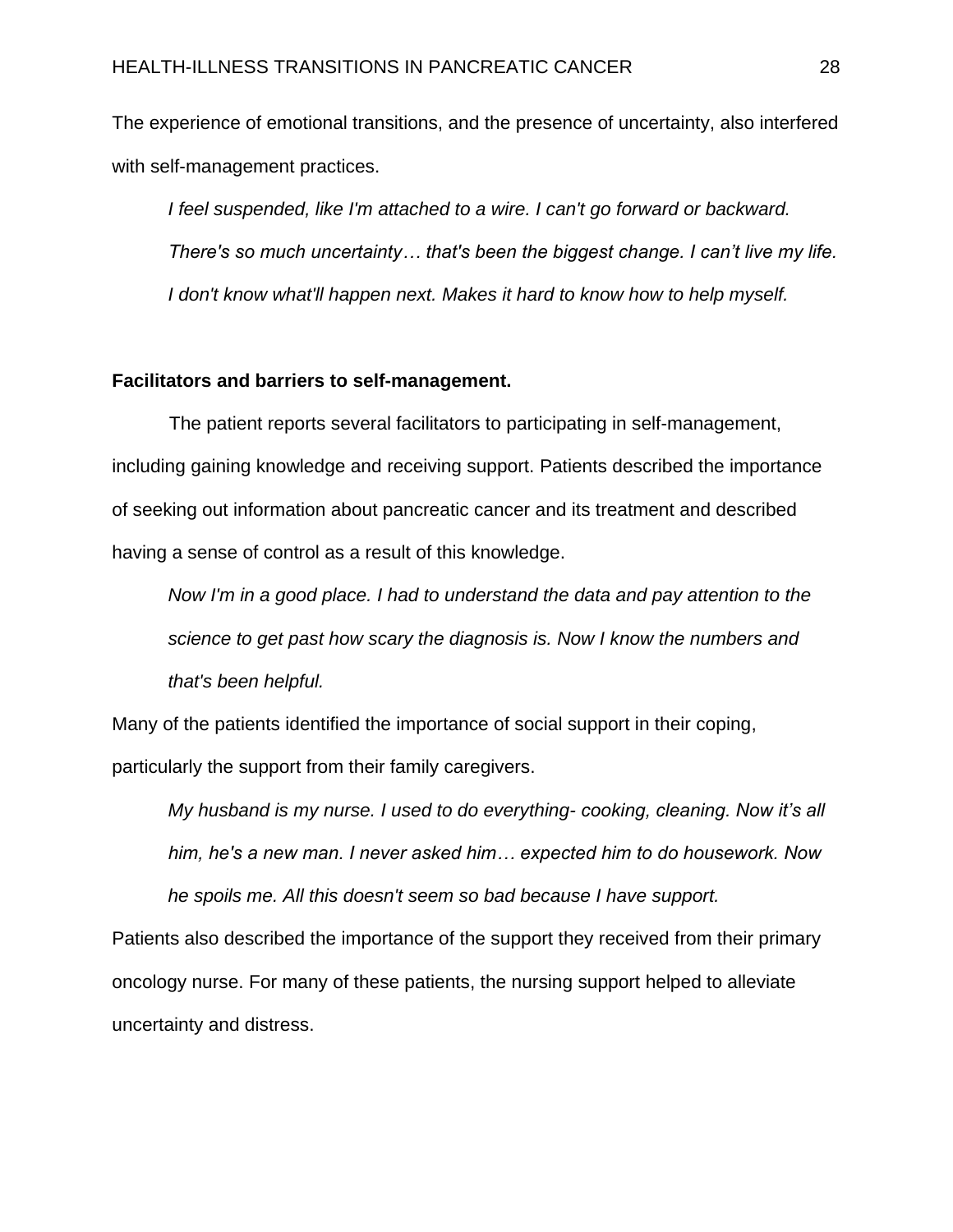*I feel supported- that makes all the difference. The nurses here know what to expect, they're always checking in and have something to recommend. I'm not left to my own devices. I don't have to figure out how to cope when things change.*

One patient even explained that their family was having a more difficult time coping with the changes because they did not have the same level of support from the nursing staff.

*My kids have been having more difficulty with the day-to-day. Their lives have changed more, I think more than me. I get to come here, I have the nurses for support. My kids are more isolated- they're not the ones with cancer, they don't have the same support.*

Several patients described feeling supported by their religious beliefs and identified prayer as an important self-management skill.

*Prayer has been the most helpful. My faith gives me strength and when I'm feeling challenged, stuck, I turn to prayer.*

 One of the most commonly cited barriers to participating in self-management was financial difficulties. Many of the patients described feeling overwhelmed by the costs associated with the cancer experience and the resulting financial strain.

*There've been a lot of out-of-pocket costs I never expected. It's not even the big things- the meds or treatment. It's been the small things that add up every month. For treatment we take the train to the city, stay in a hotel, and then take cabs. It really adds up. I think it's been the hardest part.*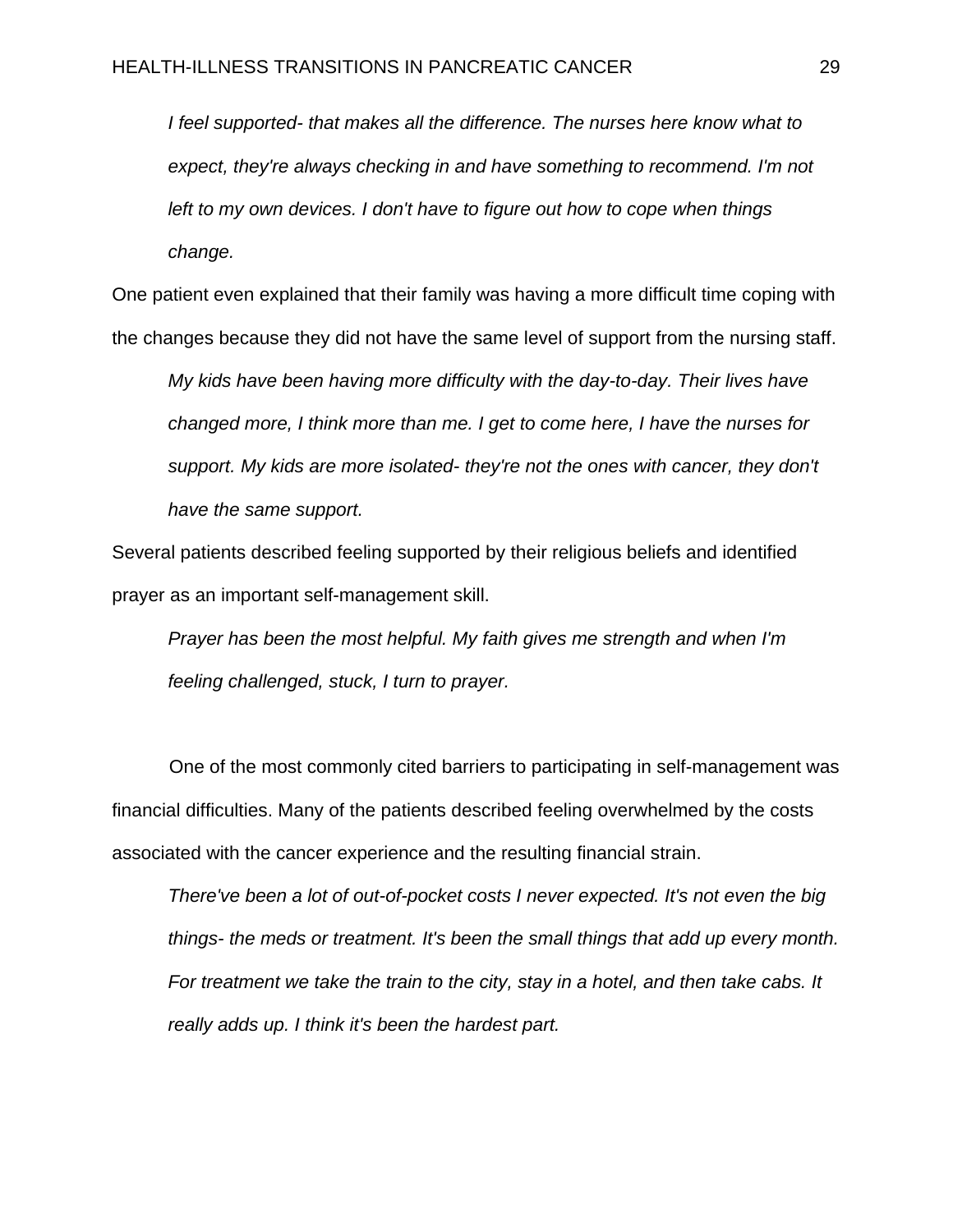Although caregiver support was frequently cited as a positive influence for patients, many also described negative consequences as a result of their increased reliance on the caregivers. Patients reported feeling dependency guilt and identified sources of family stress.

*My daughter's life absolutely changed in a heartbeat. I didn't expect her to rearrange things so much in her life but it's been really helpful. Of course I feel guilty, she should be living her own life, but instead she worries about me all the time. I know it puts a lot of emotional strain on her.*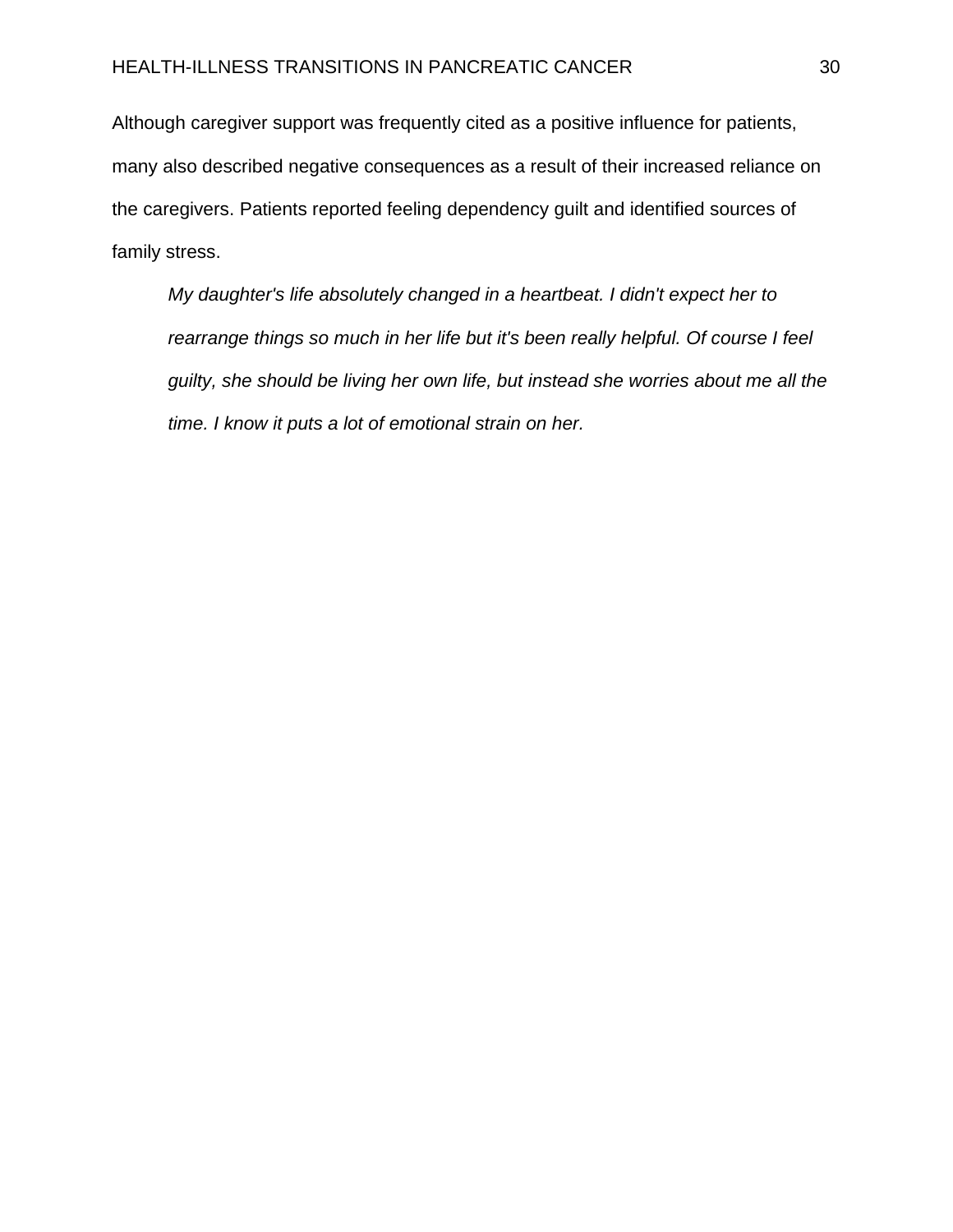# **Chapter 5: Discussion**

# **Summary**

 We found that patients with pancreatic cancer who were receiving chemotherapy experienced multiple overlapping health-illness transitions; the most commonly reported were physical, emotional, and social transitions. For most patients, the extent of the transitions decreased by Time 2, four to six weeks after study enrollment. Overall, patients reported that they managed these transitions moderately well, although the personal transitions were managed better than the care transitions. The patients experienced clinically significant levels of distress, which did not change over time. There was a correlation between unmanaged transitions and distress at both time points.

 Patients' descriptions of their overall transition experience confirmed much of the previous understanding about health-illness transitions. The patients with pancreatic cancer in this study described experiencing uncertainty during a transition and also identified that their physical and emotional symptoms influenced the transition experience (Schumacher & Meleis, 1994). Additionally, the patterns of transitions reported by patients in this study were similar to those experienced by patients with breast cancer (Goldberg et al., 2016). In both studies, the personal transitions (physical, emotional, social, spiritual) were reported more frequently than the care transitions (cancer status, treatment, approach to care). However, in the previous work with breast cancer patients there was little difference in the management of the transitions; in the current study, patients reported greater difficulty with management of the care transitions. This finding may reflect the difference in prognosis between breast and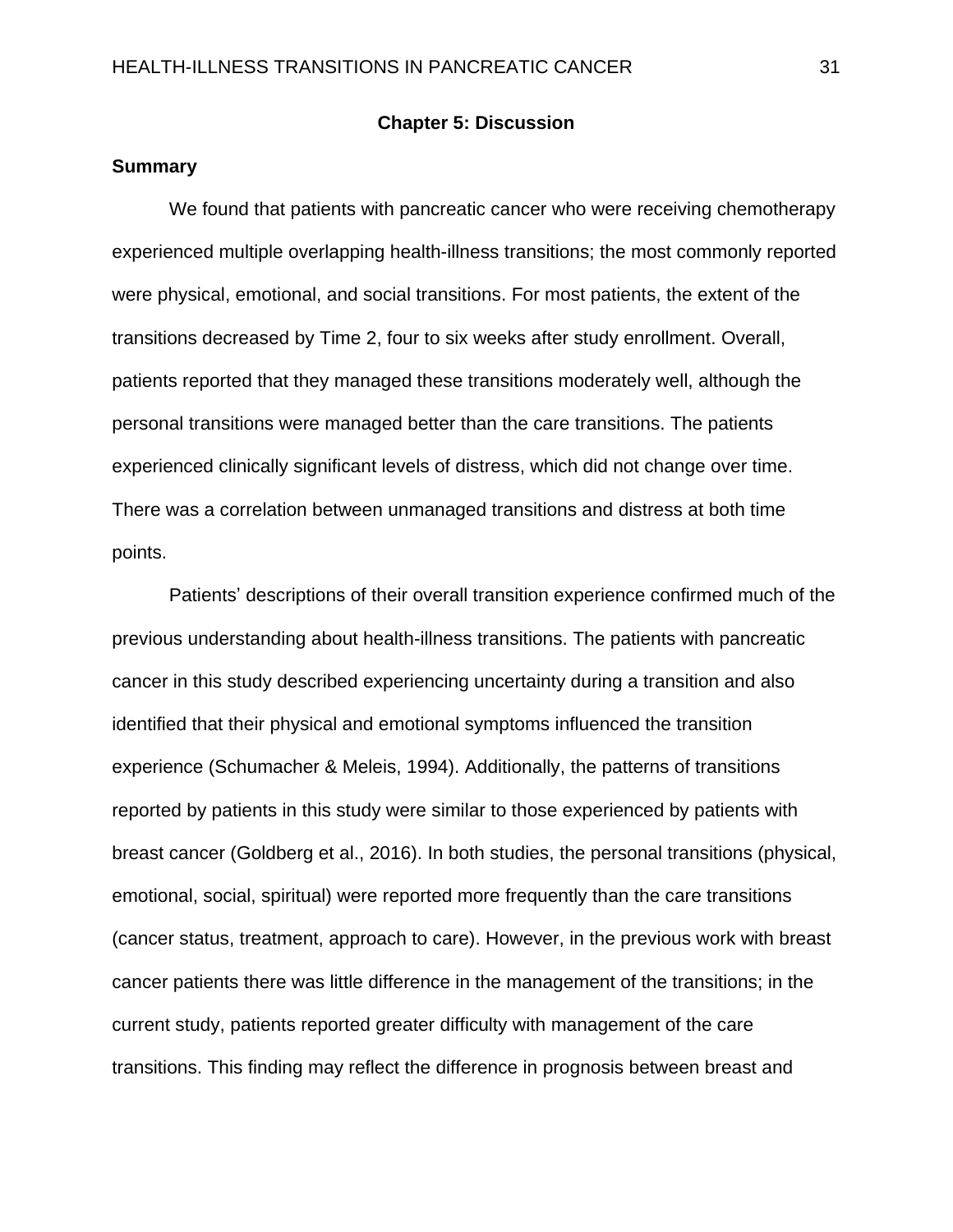pancreatic cancer; perhaps the patients with pancreatic cancer found managing their transitions more difficult in the context of a poor prognosis.

The MOT-CA was designed to describe the broad categories of health-illness transitions (Schulman-Green et al., 2017). This tool has not been extensively used in previous research, though in this study, seemed to accurately reflect the overall transition domains experienced by patients with pancreatic cancer. However, the patients in this study did describe transitions that were not included in the MOT-CA. Many patients reported experiencing significant financial stress and associated financial transitions. This finding is consistent with a growing body of literature which highlights that patients with advanced cancer may experience financial toxicity related to transitions (Kayser, Smith, Washington, Harris, & Head, 2021) and often report that their out-of-pocket costs were higher than they expected (Chino et al., 2017). There is evidence that in patients with cancer, financial toxicity is associated with worse quality of life outcomes (Arastu et al., 2020).

 Additionally, many patients in this study described that their family caregivers underwent their own transitions as a result of the cancer diagnosis. However, this is from the patient's perspective only; it is not yet clear whether the caregivers would confirm this observation. The health-illness transition experience of family caregivers is not well understood; much of the research focuses on the caregivers' response when their loved one undergoes a transition (Petrin, Bowen, Alfano, & Bennett, 2009; Wong, George, Godfrey, Le, & Pereira, 2019). Future iterations of the MOT-CA should incorporate these findings and evaluate for the presence of financial and caregiver transitions.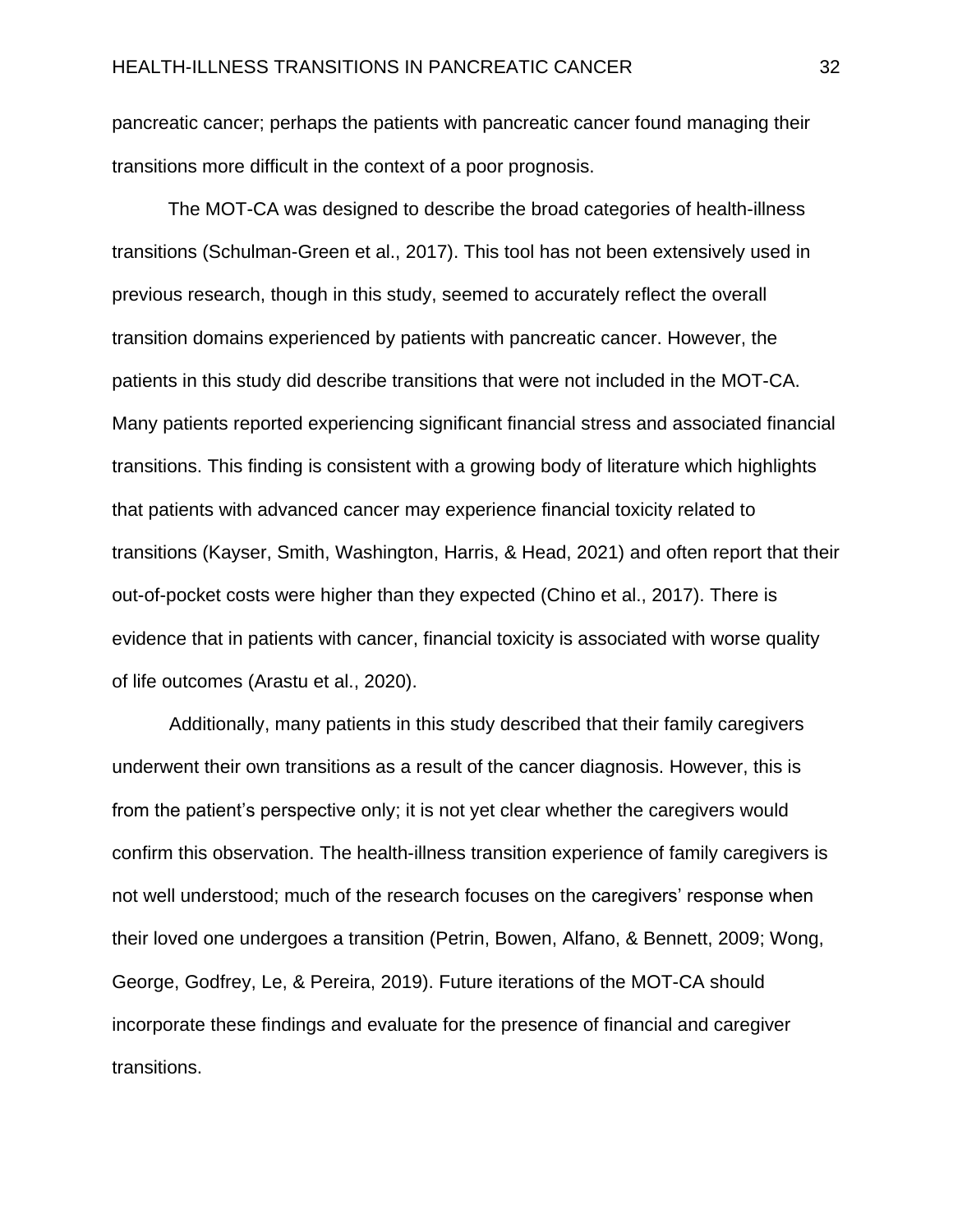One unexpected finding from this study was that overall, the patients reported only moderate levels of transitions. The frequency of transitions was similar between the sample of patients with non-metastatic breast cancer in previous work (Goldberg et al., 2016) and in this sample of patients with advanced and metastatic pancreatic cancer. One possible explanation for this finding may be that patients are unaware or unwilling to acknowledge the presence of a transition. It is possible that there is a difference between unconscious and conscious transitions (Fringer, Hechinger, & Schnepp, 2018). For example, a patient in the early stages of a social transition may start to unconsciously demonstrate increased reliance on their family caregiver. This change could continue unconsciously until the patient and their caregiver are forced to be active in the process and make adjustments to their behavior and decisions. In the seminal work on transition theory, awareness of the transition was identified as a key property of the transition experience (Chick & Meleis, 1986). However, more recent scholarship has challenged this and suggested that a transition may exist regardless of the acknowledgement by the patient; these authors describe that the nurse's knowledge of the transition may be sufficient (A. I. Meleis et al., 2000). Perhaps the use of only patient self-report for the identification of transitions is not sufficient to accurately describe the transition experience.

# **Implications for Nursing**

 Nurses have an opportunity and a responsibility in shaping the health-illness transition experience of patients with cancer. The role of the nurse has always been an important component of the transition theory (Chick & Meleis, 1986) and nurses can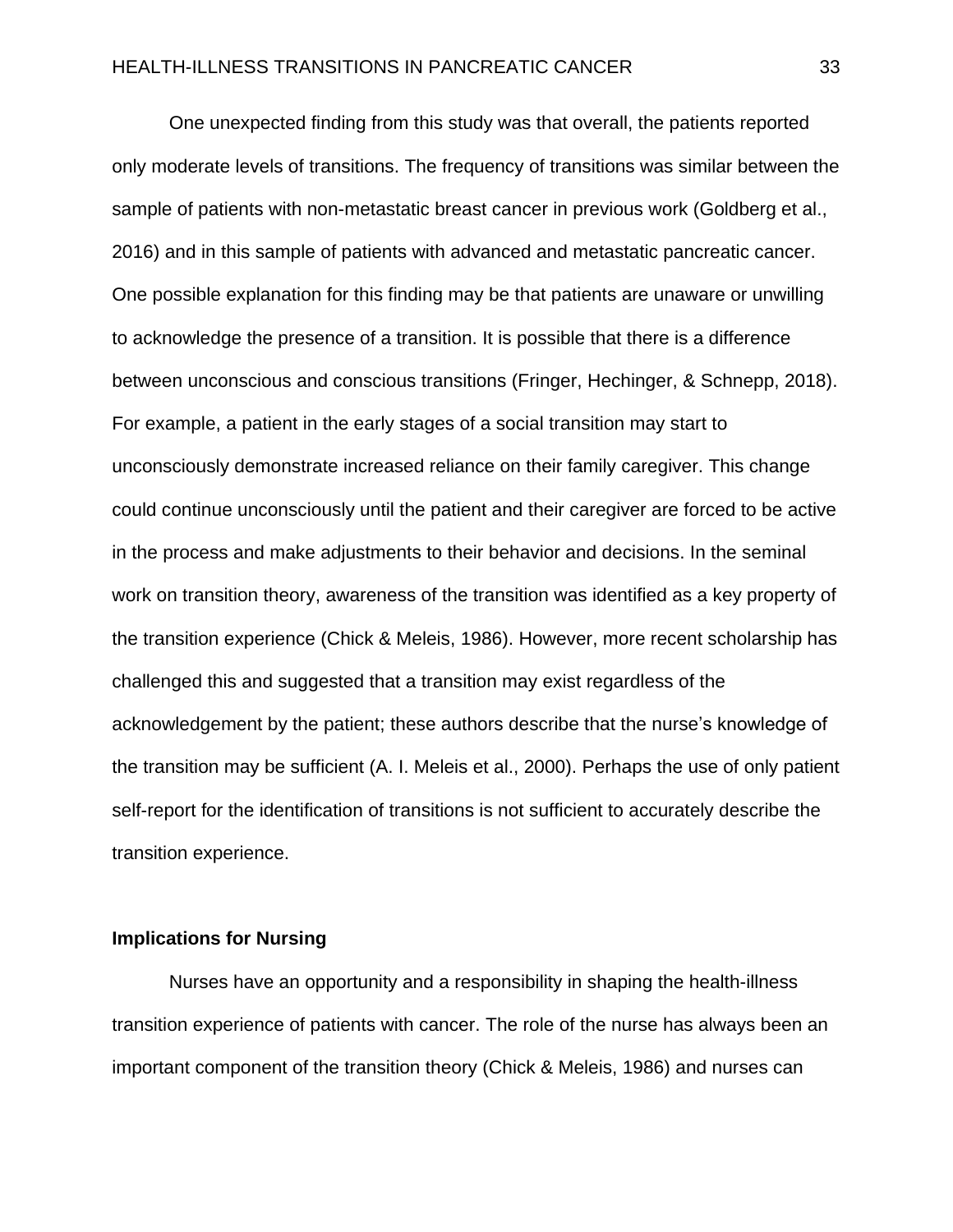### HEALTH-ILLNESS TRANSITIONS IN PANCREATIC CANCER 34

influence the preparation for and education and management of health-illness transitions (Schumacher & Meleis, 1994). Palliative care and hospice nurses in particular, are "transition specialists" (Ferrell, 2021) and are uniquely suited to guide patients through the transition experience.

# **Limitations**

 Our study has a few limitations, including that the sample of patients was largely homogenous in its racial background. In the United States, Black individuals are more likely to be diagnosed with and die from pancreatic cancer as compared to whites regardless of age (Zavala et al., 2021). As a result, it is unclear if the findings from this study would be generalizable to a larger, more diverse population. Additionally, the patients were eligible for enrollment if they were receiving chemotherapy, and therefore patients who were being treated with immunotherapy and other targeted treatments were excluded. As the second- and third-line treatment options for pancreatic cancer continue to evolve beyond the traditional chemotherapy regimens (Sohal et al., 2020), patients may have different transition experiences. The patient sample was also consented from a single oncology clinic in a dedicated cancer center, and therefore may not be generalizable to a different care setting. In addition, the results may have been influenced by the study time period. The timeframe may have been too short for some of the patients to experience a transition, or to acknowledge the presence of a transition.

 The most significant limitation that may have influenced the data of this study was the presence of the COVID-19 pandemic. The patients in this study were all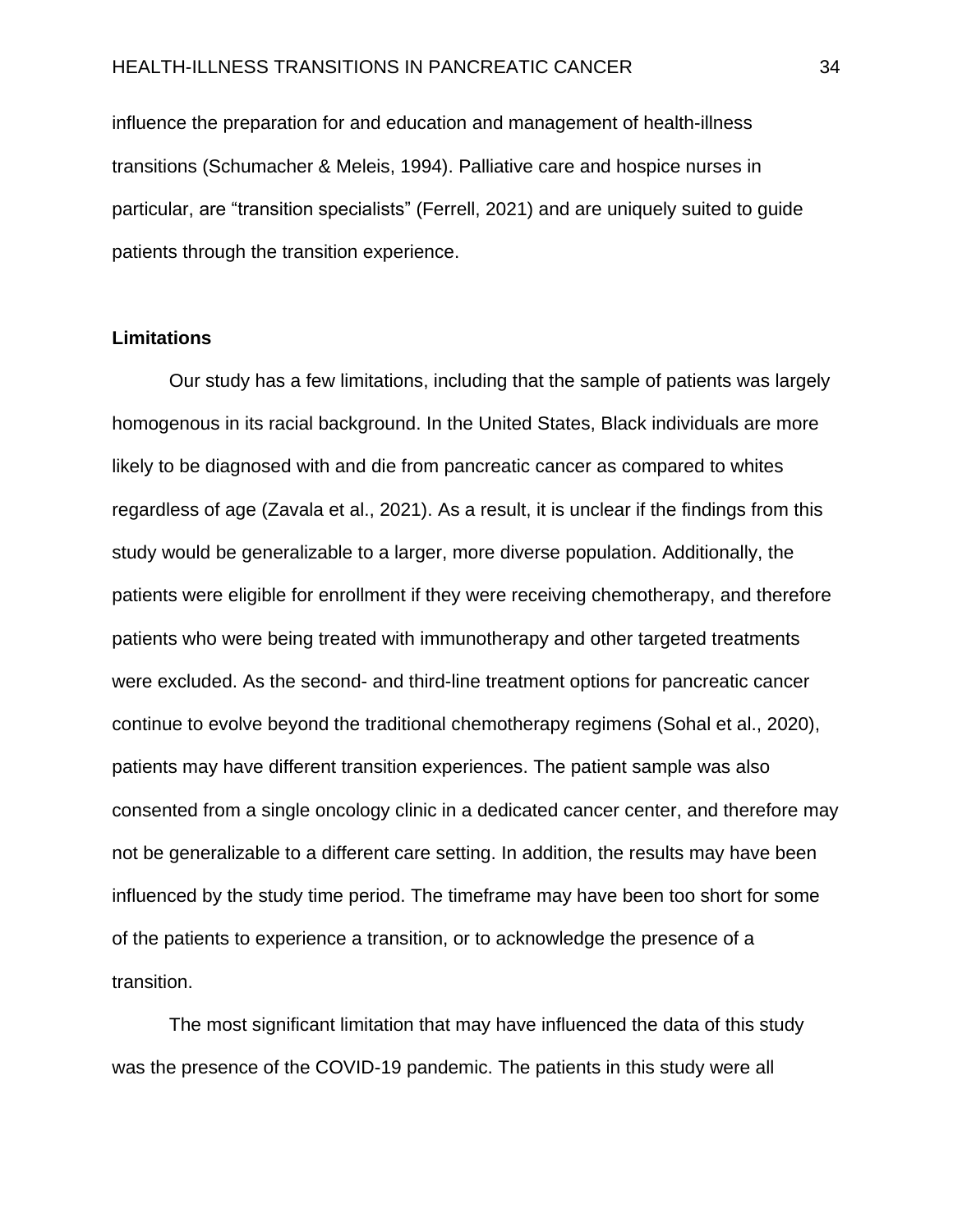enrolled several months after the appearance of COVID in the United States. Cancer care was influenced by COVID; many visits with the oncologist were switched from inperson to telemedicine, and patients were no longer allowed to have companions during office visits or while receiving treatment (Al-Shamsi et al., 2020). These changes may have influenced the transition experience by changing the relationship between the patient and the health-care providers or by impacting the involvement of the family caregivers. Several of the patients enrolled in this study had a previous or concurrent diagnosis of COVID and many described the COVID pandemic as a source of increased distress and uncertainty.

# **Conclusion**

 This study describes health-illness transition experiences of patients with pancreatic cancer and adds to the nascent literature about how the extent and management of transitions varies by tumor type. Future research should focus on the experience of patients with cancers that follow a different disease course, such as patients with hematologic malignancies who are treated with the expectation for cure, minority patients, and those who are uninsured. In addition, more research is needed to identify and describe transition domains particular to family caregivers.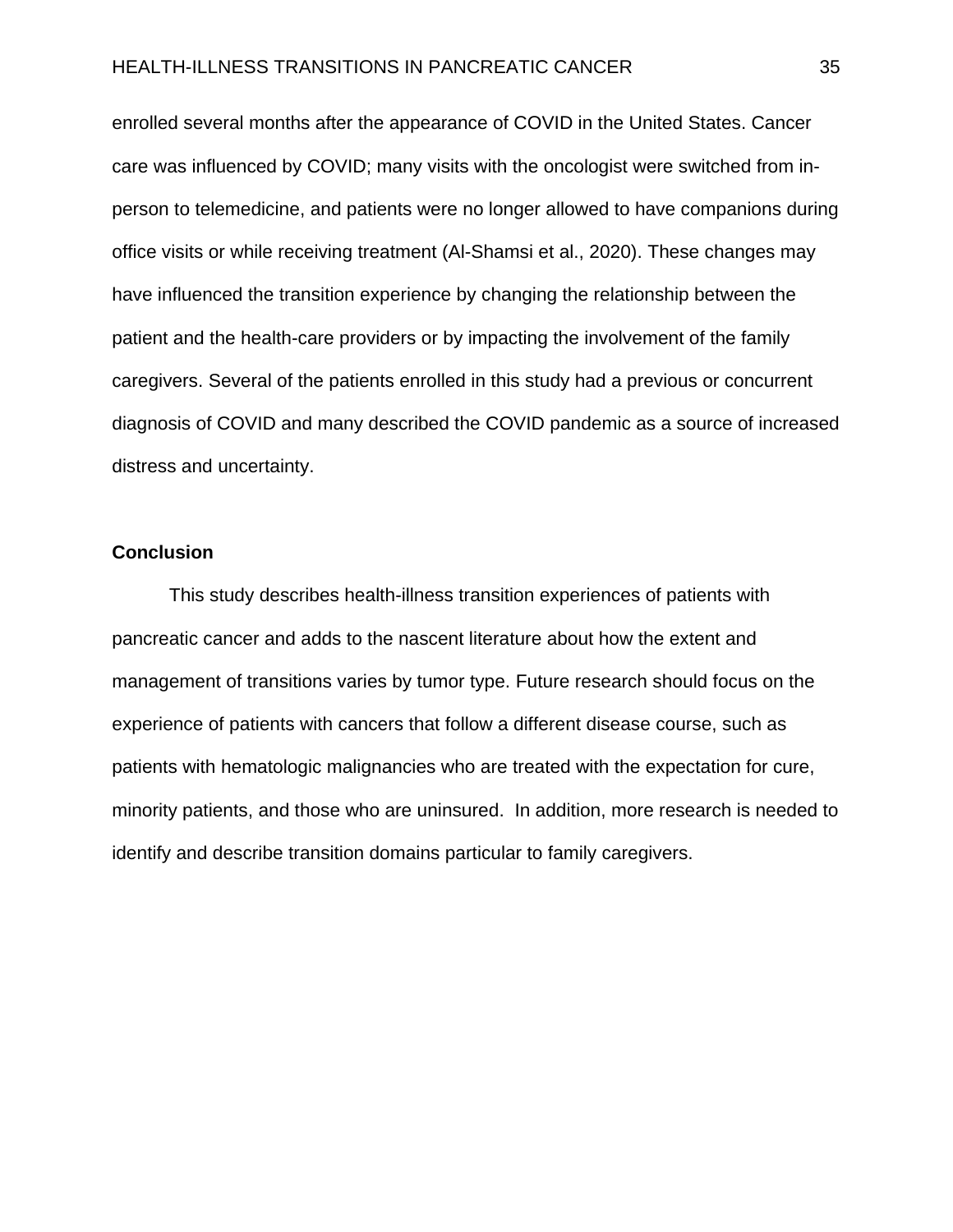

# **Appendix Appendix Figures**

*Figure 1*. Revised Self- and Family Management Framework

Grey, M., Schulman-Green, D., Knafl, K., & Reynolds, N. R. (2015). A revised Self- and Family Management Framework. *Nurs Outlook, 63*(2), 162-170. doi:10.1016/j.outlook.2014.10.003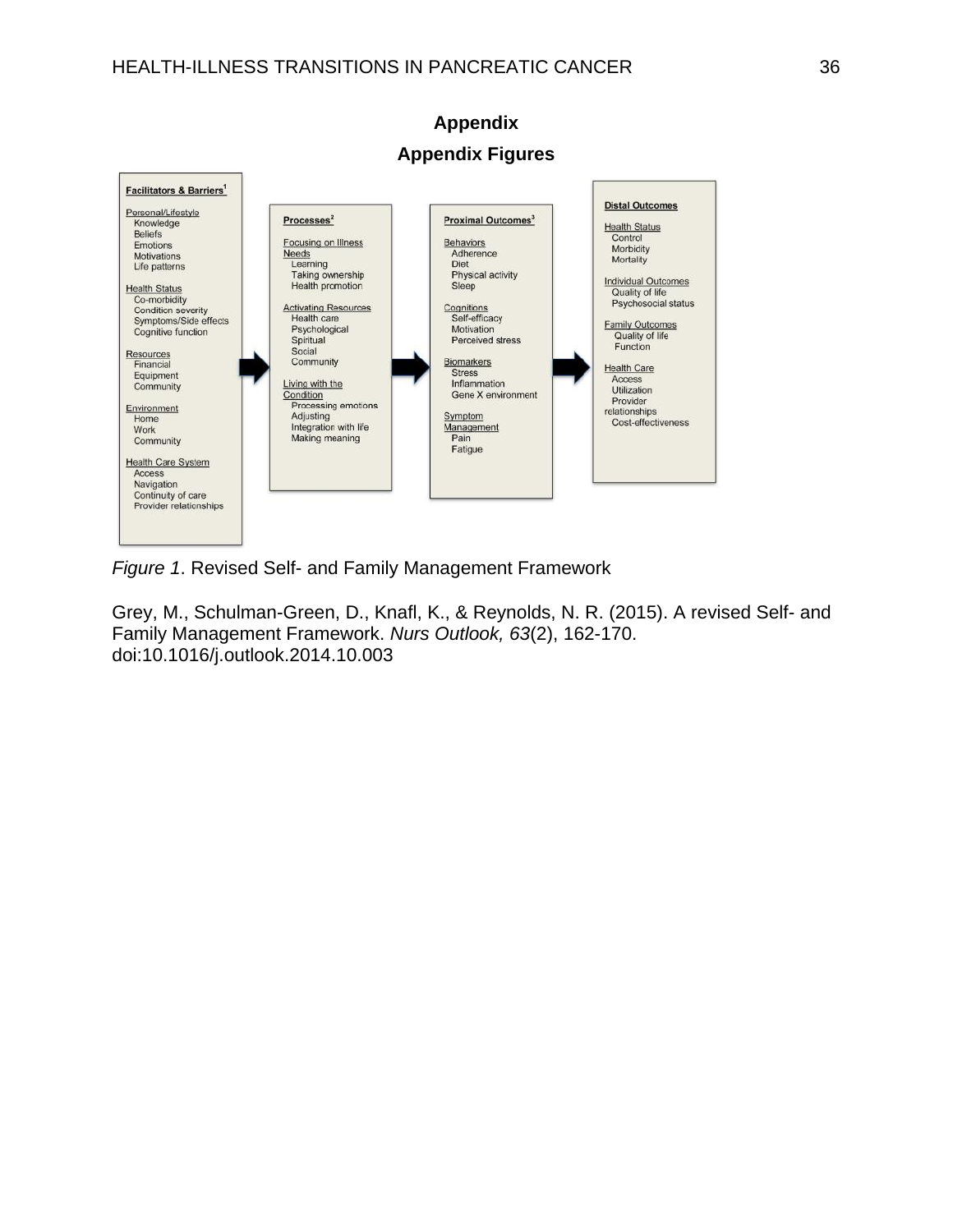

*Figure 2*. Transition Theory

Meleis, A. I., Sawyer, L. M., Im, E. O., Hilfinger Messias, D. K., & Schumacher, K. (2000). Experiencing transitions: an emerging middle-range theory. *ANS Adv Nurs Sci, 23*(1), 12-28.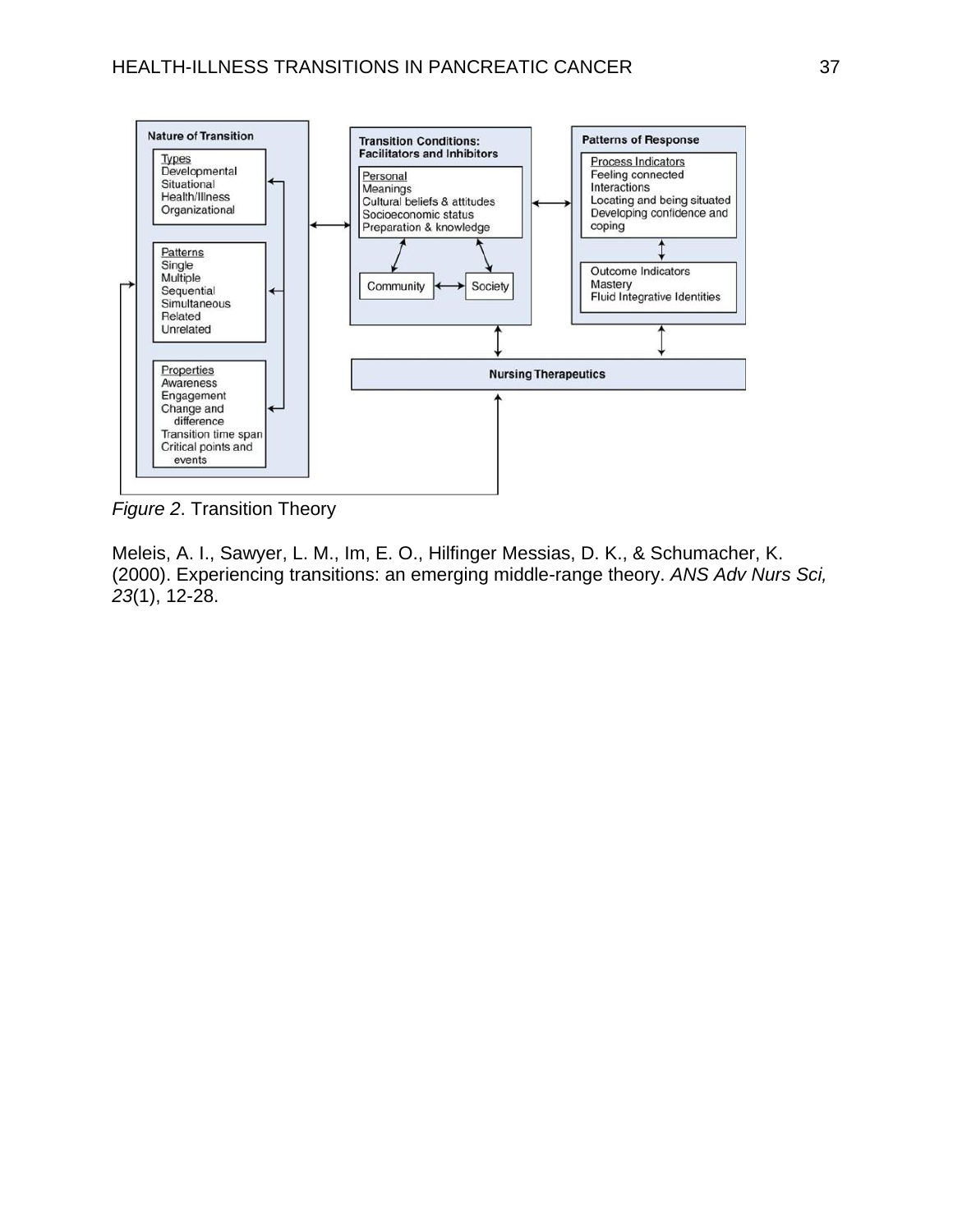

*Figure 3.* Cohort Diagram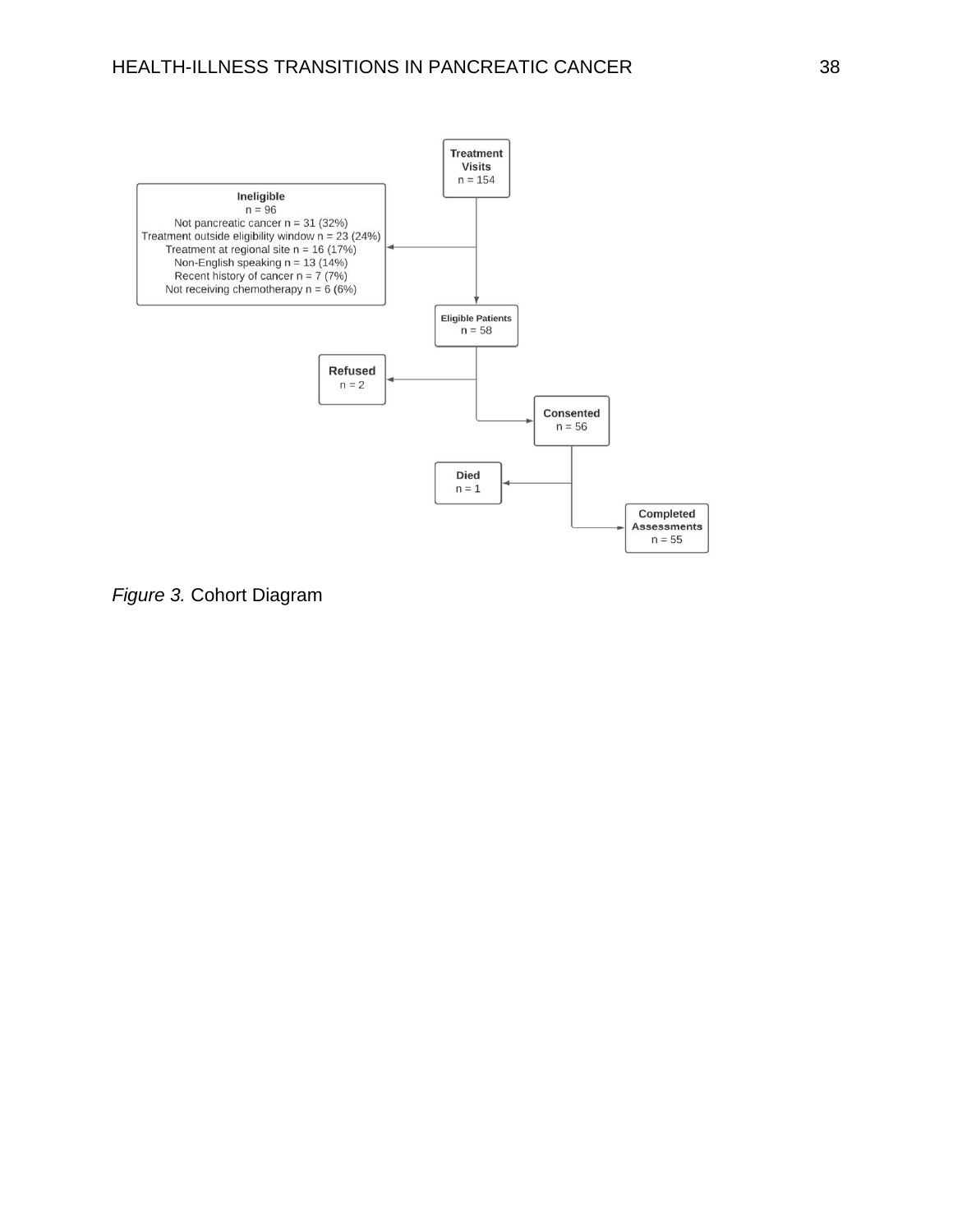# **Appendix Tables**

| <b>Characteristic</b>           | $n$ (%)   | <b>Median (Range)</b> |
|---------------------------------|-----------|-----------------------|
| Age                             |           |                       |
| At diagnosis                    |           | 70 (46-82)            |
| At consent                      |           | 70 (48-82)            |
| <b>Sex</b>                      |           |                       |
| <b>Female</b>                   | 28 (50.9) |                       |
| <b>Male</b>                     | 27 (49.1) |                       |
| Race                            |           |                       |
| Asian                           | 6(10.9)   |                       |
| <b>Black</b>                    | 1(1.8)    |                       |
| <b>White</b>                    | 48 (87.3) |                       |
| Time from diagnosis to consent  |           | $4(0-50)$             |
| (month)                         |           |                       |
| <b>Tumor type</b>               |           |                       |
| Adenocarcinoma                  | 54 (98.2) |                       |
| Neuroendocrine                  | 1(1.8)    |                       |
| <b>Stage</b>                    |           |                       |
| Ш                               | 10(18.2)  |                       |
| Ш                               | 4(7.3)    |                       |
| IV                              | 41 (74.5) |                       |
| <b>Surgery</b>                  |           |                       |
| <b>No</b>                       | 43 (78.2) |                       |
| <b>Yes</b>                      | 12(21.8)  |                       |
| Chemotherapy                    |           |                       |
| <b>FOLFIRINOX</b>               | 25(45.5)  |                       |
| <b>Gemcitabine/Abraxane</b>     | 17 (30.9) |                       |
| <b>FOLFIRI</b>                  | 7(12.7)   |                       |
| <b>FOLFOX</b>                   | 4(7.3)    |                       |
| <b>Gemcitabine/Capecitabine</b> | 1(1.8)    |                       |
| Gemcitabine/Cisplatin/Abraxane  | 1(1.8)    |                       |

*Note.* FOLFIRINOX = folinic acid, fluorouracil, irinotecan, and oxaliplatin; FOLFIRI = folinic acid, fluorouracil, irinotecan; FOLFOX = folinic acid, fluorouracil, oxaliplatin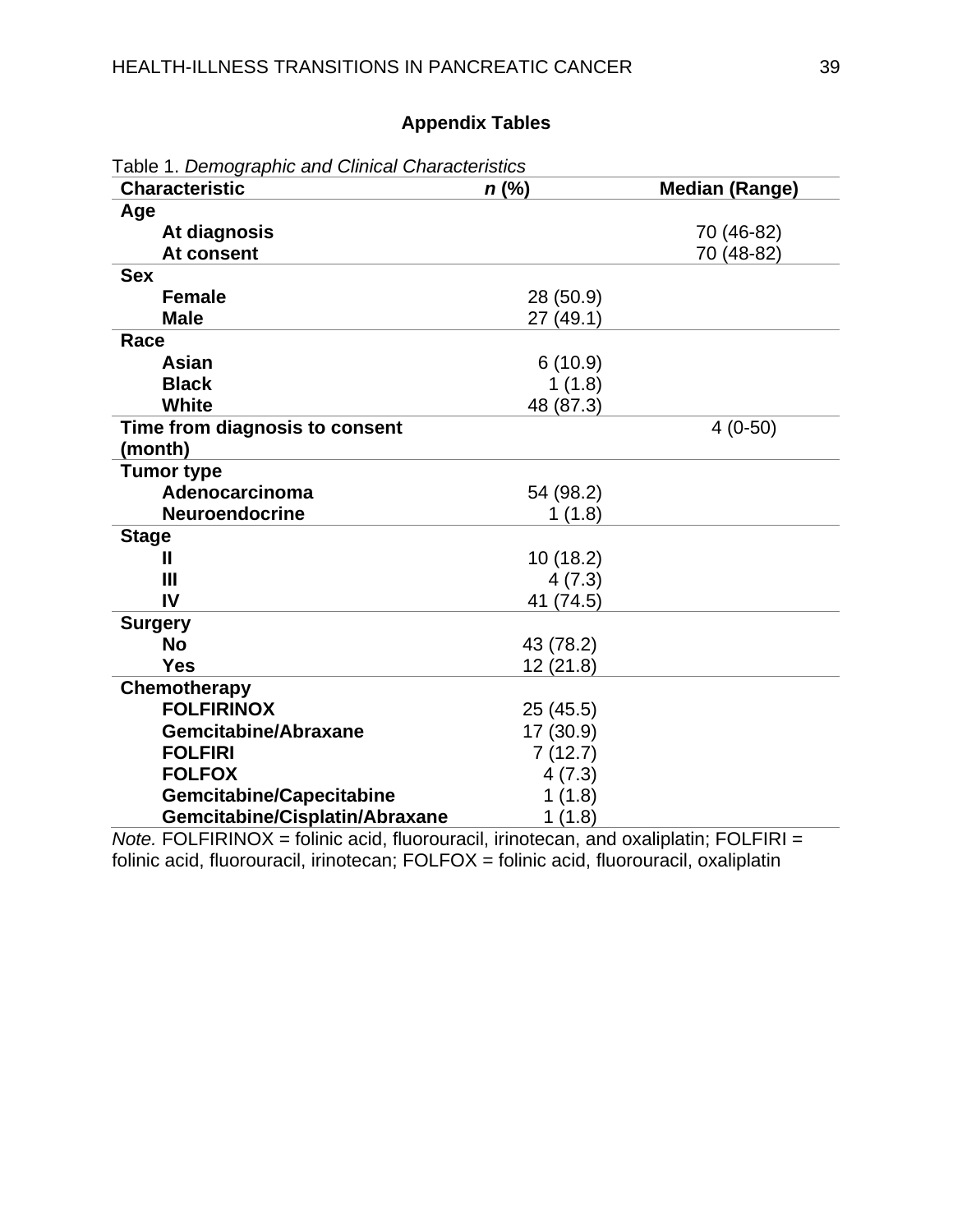| <b>Transition Item</b> | Time 1<br>$n$ (%) | Time 2<br>$n$ (%) | p value* |
|------------------------|-------------------|-------------------|----------|
| <b>Physical</b>        | 52 (95)           | 53 (96)           | >0.9     |
| <b>Emotional</b>       | 51 (93)           | 53 (96)           | 0.7      |
| <b>Social</b>          | 44 (80)           | 39(71)            | 0.3      |
| <b>Spiritual</b>       | 24 (44)           | 19 (35)           | 0.4      |
| <b>Cancer status</b>   | 28 (51)           | 16 (29)           | 0.025    |
| <b>Treatment</b>       | 32(58)            | 8(15)             | < 0.001  |
| Approach to<br>care    | 16 (29)           | 5(9)              | 0.010    |

| Table 2. Frequency of Transitions ( $N = 55$ ) |  |  |  |  |  |
|------------------------------------------------|--|--|--|--|--|
|------------------------------------------------|--|--|--|--|--|

\* McNemar's Test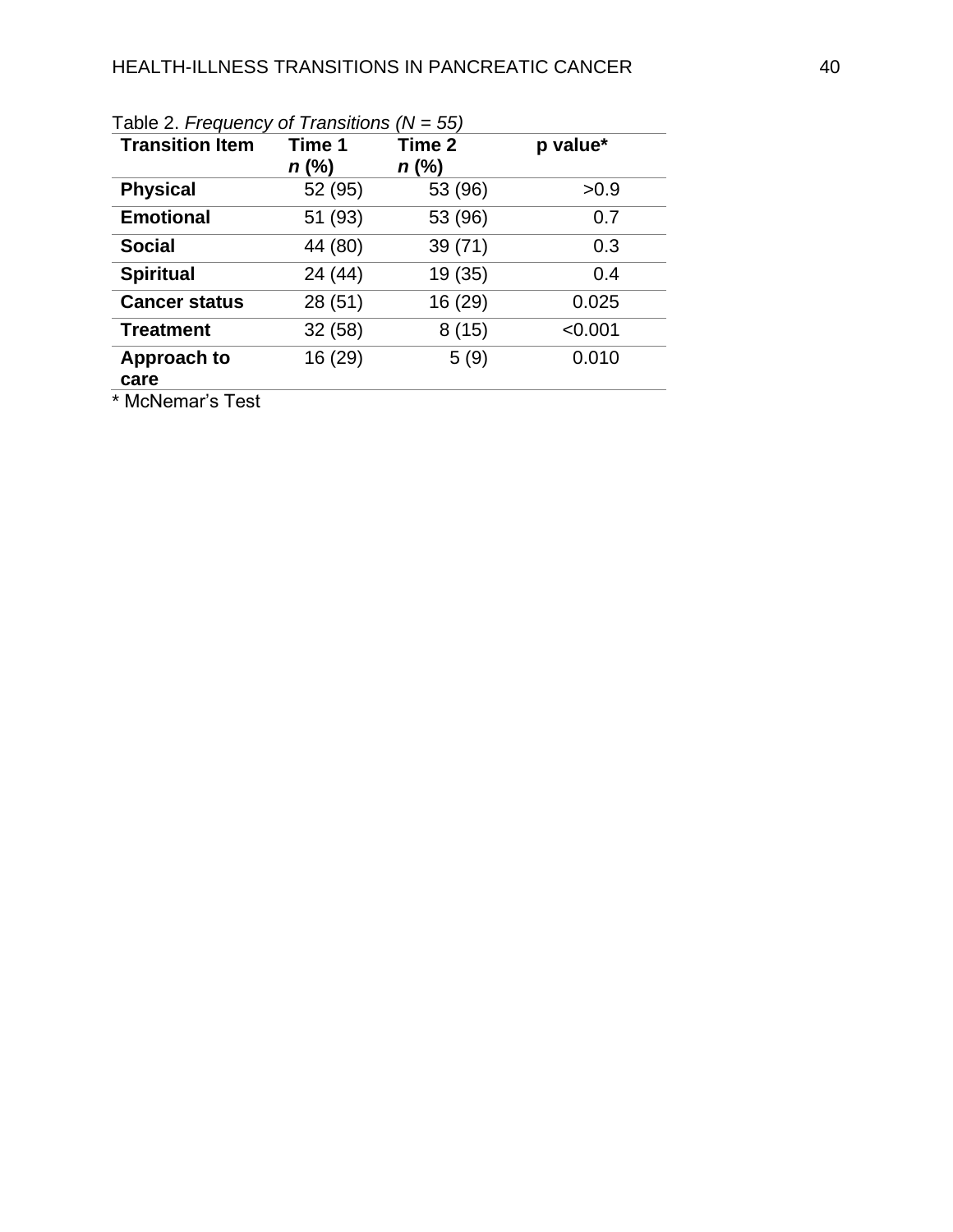| <b>Transition Item</b> | Time 1 |    |           |      |       | Time 2 |      |           |       |
|------------------------|--------|----|-----------|------|-------|--------|------|-----------|-------|
|                        | n      | М  | <b>SD</b> | Mdn  |       | n      | М    | <b>SD</b> | Mdn   |
| <b>Physical</b>        |        | 52 | 5.00      | 2.14 | 5.00  | 53     | 4.70 | 1.85      | 5.00  |
| <b>Emotional</b>       |        | 51 | 4.73      | 2.50 | 5.00  | 53     | 4.43 | 2.37      | 4.00  |
| <b>Social</b>          |        | 44 | 4.14      | 3.15 | 3.00  | 39     | 2.72 | 2.05      | 2.00  |
| <b>Spiritual</b>       |        | 24 | 2.88      | 2.05 | 2.00  | 19     | 2.42 | 1.64      | 2.00  |
| <b>Cancer status</b>   |        | 28 | 7.00      | 3.20 | 8.00  | 16     | 4.44 | 2.53      | 3.50  |
| <b>Treatment</b>       |        | 32 | 8.75      | 2.14 | 10.00 | 8      | 8.38 | 2.83      | 10.00 |
| Approach to            |        | 16 | 5.25      | 3.36 | 5.00  | 5      | 3.20 | 2.17      | 2.00  |
| care                   |        |    |           |      |       |        |      |           |       |

Table 3. *Descriptive Statistics for Extent of Transitions*

*Note.* Data are based on the number of participants who reported experiencing a transition for each transition domain. Higher scores indicate more change.  $M =$  mean; *SD* = standard deviation, *Mdn* = median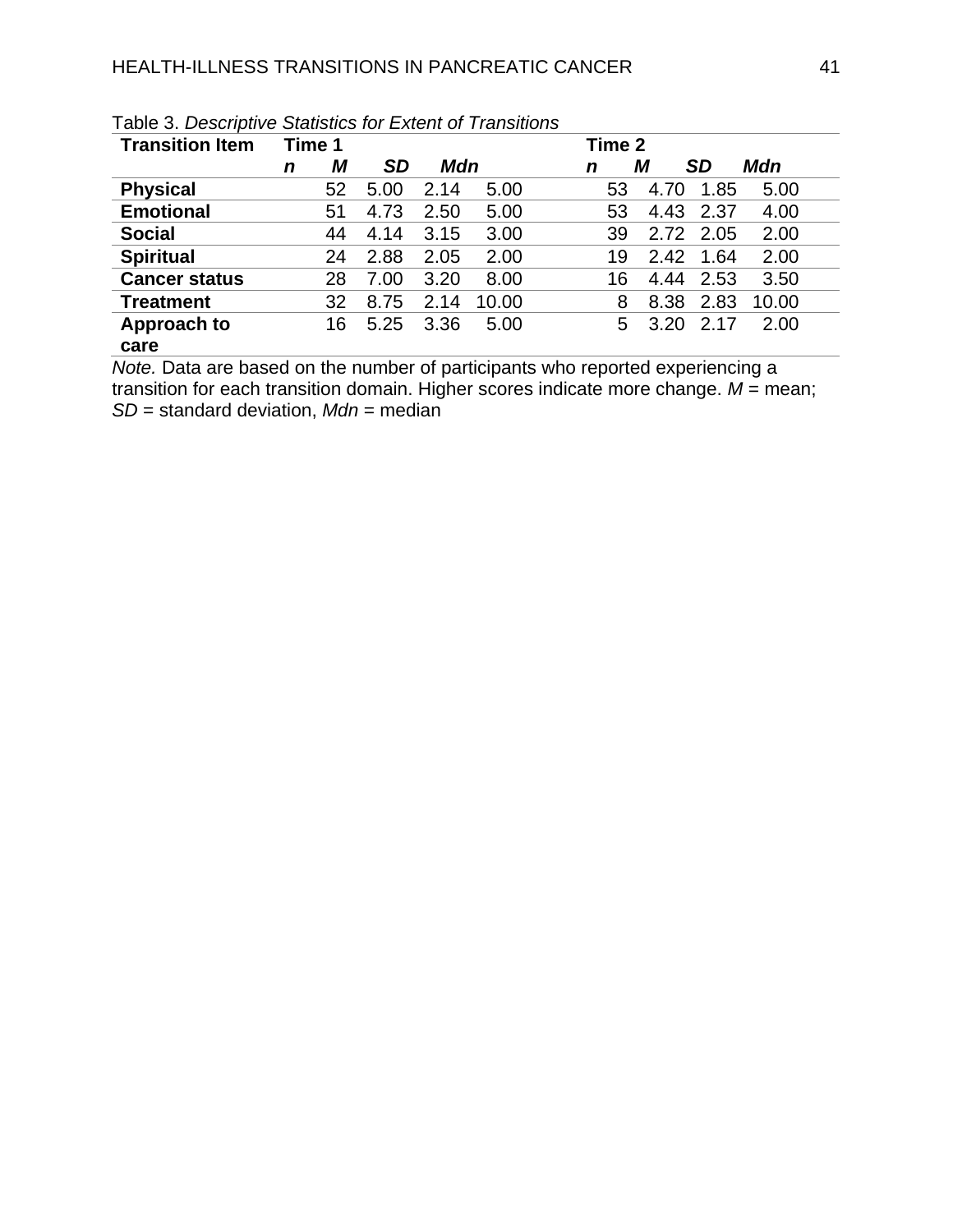| <b>Transition Item</b> |   | Time 1 |           | Time 2 |      |    |      |           |      |
|------------------------|---|--------|-----------|--------|------|----|------|-----------|------|
|                        | n | М      | <b>SD</b> |        | Mdn  | n  | М    | <b>SD</b> | Mdn  |
| <b>Physical</b>        |   | 52     | 6.04      | 1.98   | 6.00 | 53 | 6.02 | 1.90      | 6.00 |
| <b>Emotional</b>       |   | 51     | 5.94      | 2.10   | 6.00 | 53 | 5.98 | 2.15      | 6.00 |
| <b>Social</b>          |   | 44     | 6.91      | 1.91   | 7.00 | 39 | 6.77 | 1.95      | 7.00 |
| <b>Spiritual</b>       |   | 24     | 7.58      | 1.35   | 8.00 | 19 | 7.68 | 1.25      | 8.00 |
| <b>Cancer status</b>   |   | 28     | 4.46      | 1.93   | 4.50 | 16 | 6.19 | 2.23      | 6.00 |
| <b>Treatment</b>       |   | 32     | 5.59      | 1.98   | 5.00 | 8  |      | 4.62 2.00 | 4.50 |
| Approach to            |   | 16     | 5.94      | 1.69   | 5.00 | 5  | 4.80 | 1.79      | 6.00 |
| care                   |   |        |           |        |      |    |      |           |      |

Table 4. *Descriptive Statistics for Management of Transitions*

*Note.* Data are based on the number of participants who reported experiencing a transition for each transition domain. Higher scores indicate better management. *M* = mean; *SD* = standard deviation, *Mdn* = median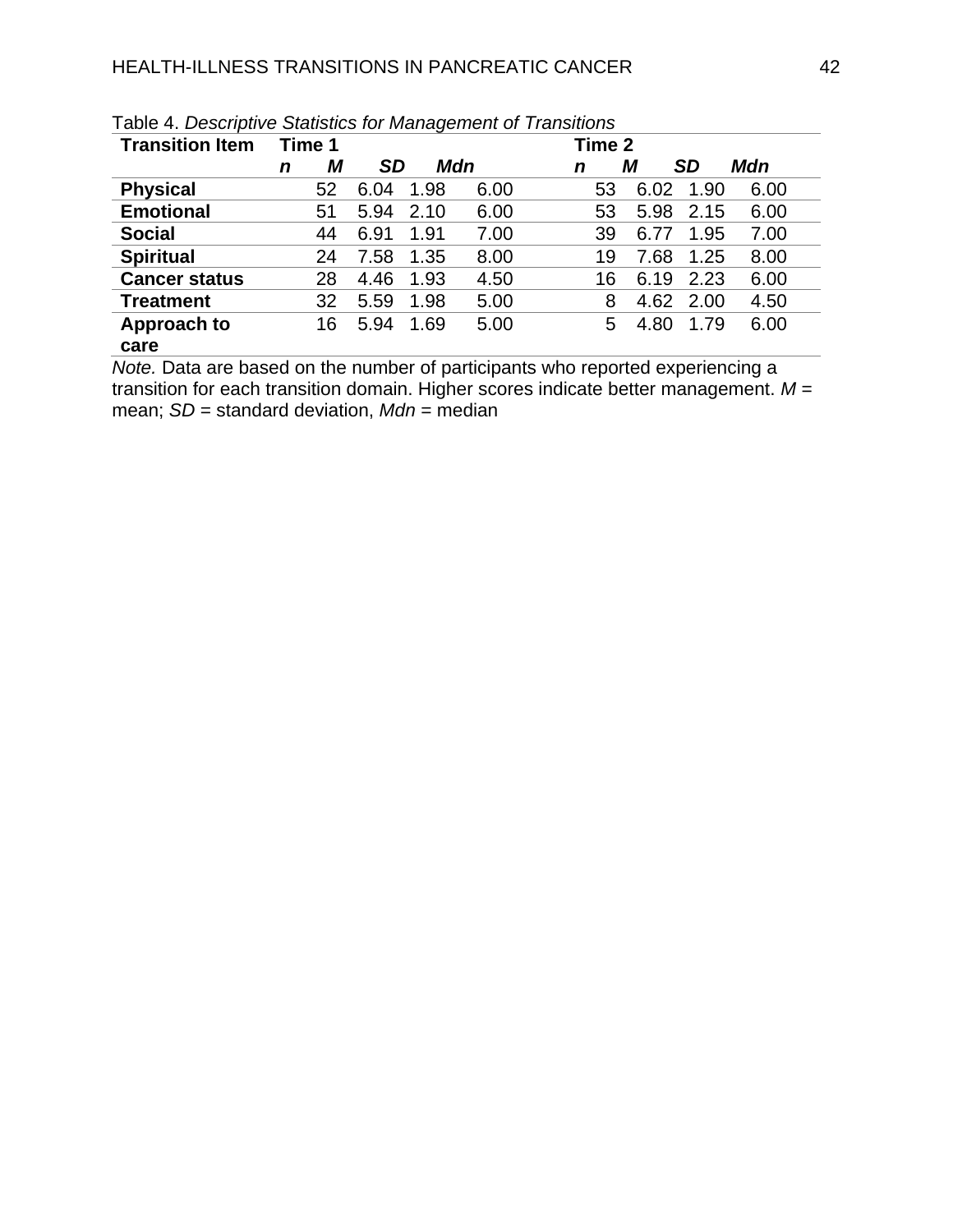| <b>Transition</b>              | Time 1 |           |      | Time 2 |           |      | p value* |
|--------------------------------|--------|-----------|------|--------|-----------|------|----------|
| <b>Item</b>                    | М      | <b>SD</b> | Mdn  | М      | <b>SD</b> | Mdn  |          |
| <b>Physical</b>                | 2.15   | 1.77      | 1.60 | 2.07   | 1.67      | 1.60 | 0.6      |
| <b>Emotional</b>               | 2.08   | 2.01      | 1.60 | 2.12   | 2.03      | 1.40 | 0.8      |
| <b>Social</b>                  | 1.18   | 1.70      | 0.50 | 0.83   | 1.34      | 0.30 | 0.10     |
| <b>Spiritual</b>               | 0.29   | 0.56      | 0.00 | 0.21   | 0.50      | 0.00 | 0.4      |
| <b>Cancer</b><br><b>status</b> | 2.12   | 2.68      | 0.00 | 0.56   | 1.37      | 0.00 | < 0.001  |
| <b>Treatment</b>               | 2.35   | 2.52      | 1.50 | 0.67   | 1.88      | 0.00 | 0.002    |
| <b>Approach to</b><br>care     | 0.66   | 1.39      | 0.00 | 0.17   | 0.73      | 0.00 | 0.028    |

Table 5. *Descriptive Statistics for Proportional Need for Improvement (NFI) Composite Score (N= 55)*

*Note.* The Proportional Need For Improvement (NFI) is a measure of unmanaged burden of transition. Proportional NFI scores of zero could represent either fully successful management or absence of the transition. Higher scores indicate a greater extent of unmanaged transition.  $M$  = mean;  $SD$  = standard deviation,  $Mdn$  = median \* Wilcoxon signed rank test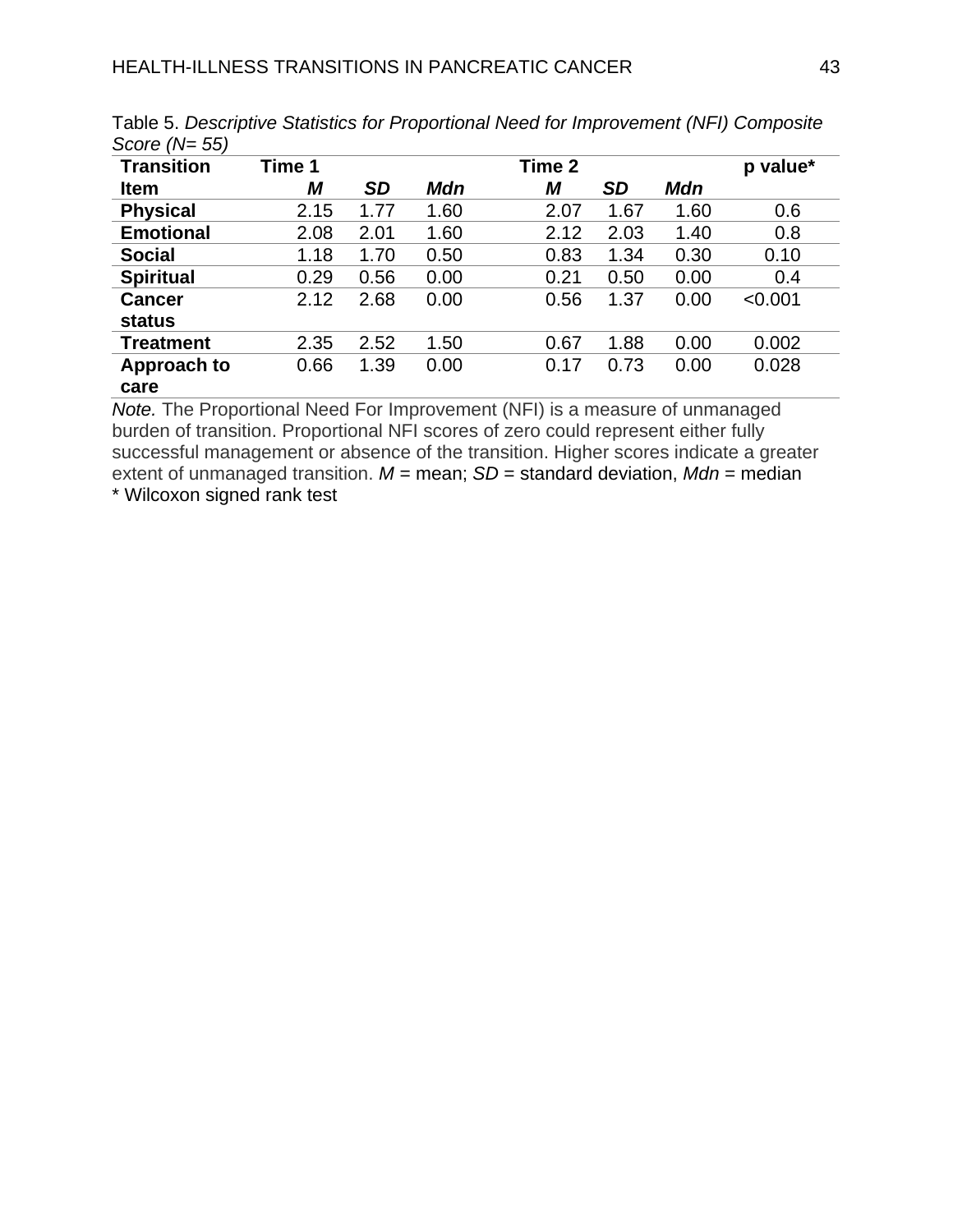| <b>Lable 0. Districts Occile by Time</b> |    |             |      |               |  |  |  |
|------------------------------------------|----|-------------|------|---------------|--|--|--|
| <b>Time Point</b>                        |    | <b>Mean</b> | SD   | <b>Median</b> |  |  |  |
| <b>First MSK visit</b>                   | 51 | 3.87        | 2.92 | 4.00          |  |  |  |
| Time 1                                   | 55 | 4 O7        | 2.15 | 4.00          |  |  |  |
| Time 2                                   | 55 | 4.02        | 2.04 | 3.00          |  |  |  |
|                                          |    |             |      |               |  |  |  |

Table 6. *Distress Score by Time*

*Note. SD* = standard deviation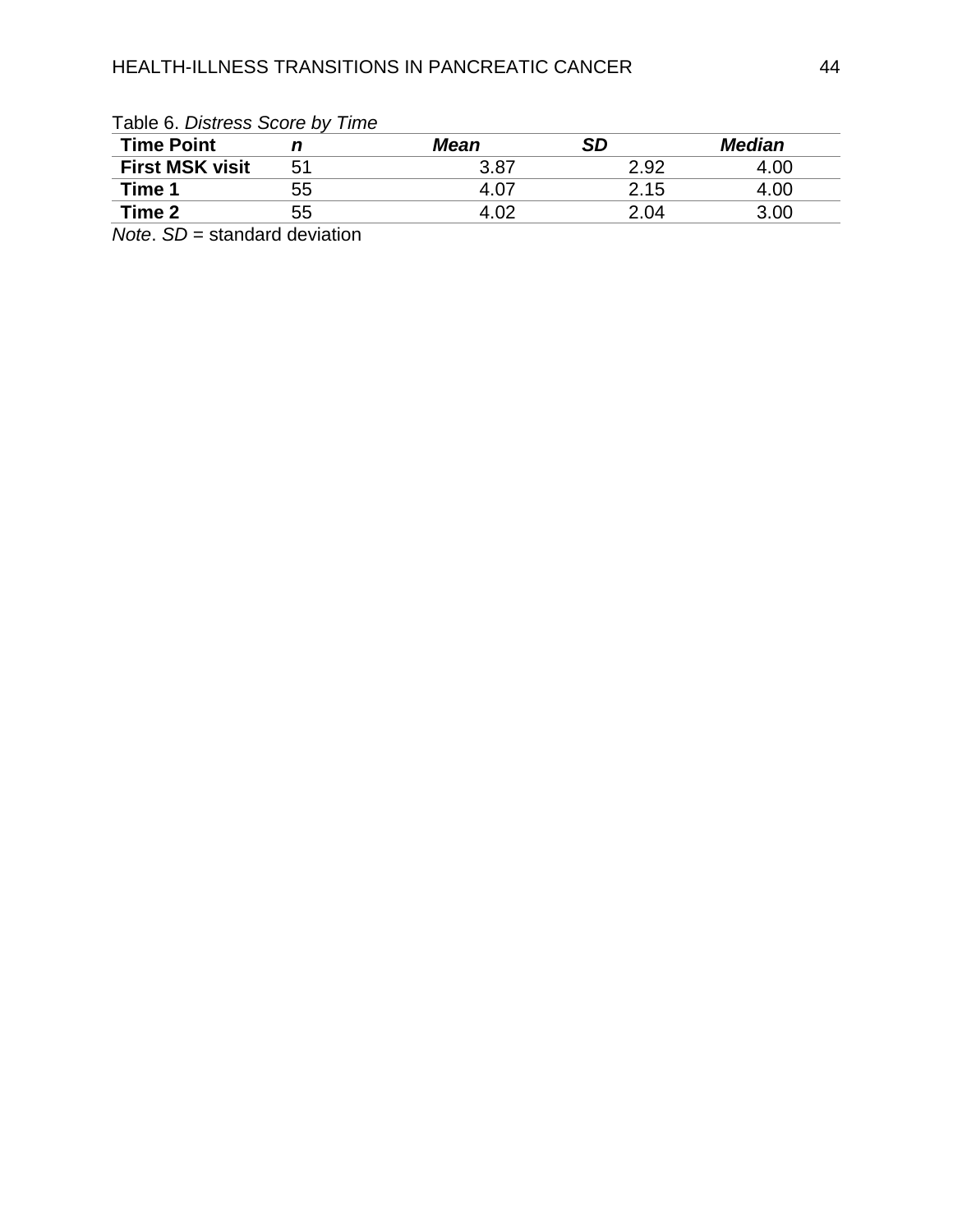| <b>Transition Item</b> | Time 1         | Time 2    |
|------------------------|----------------|-----------|
|                        | r <sub>s</sub> | rs        |
| <b>Physical</b>        | $0.40**$       | $0.59**$  |
| <b>Emotional</b>       | $0.60**$       | $0.82**$  |
| <b>Social</b>          | 0.19           | $0.71***$ |
| <b>Spiritual</b>       | 0.09           | $0.49**$  |
| <b>Cancer status</b>   | $0.28*$        | $0.48**$  |
| <b>Treatment</b>       | 0.06           | $0.33*$   |
| Approach to            | 0.21           | 0.21      |
| care                   |                |           |

Table 7. *Correlation Between Proportional Need for Improvement (NFI) Composite Score and Distress (N = 55)*

*Note. r<sub>s</sub>* = Spearman's rank correlation coefficient

\*  $p < .05$ . \*\*  $p < .01$ .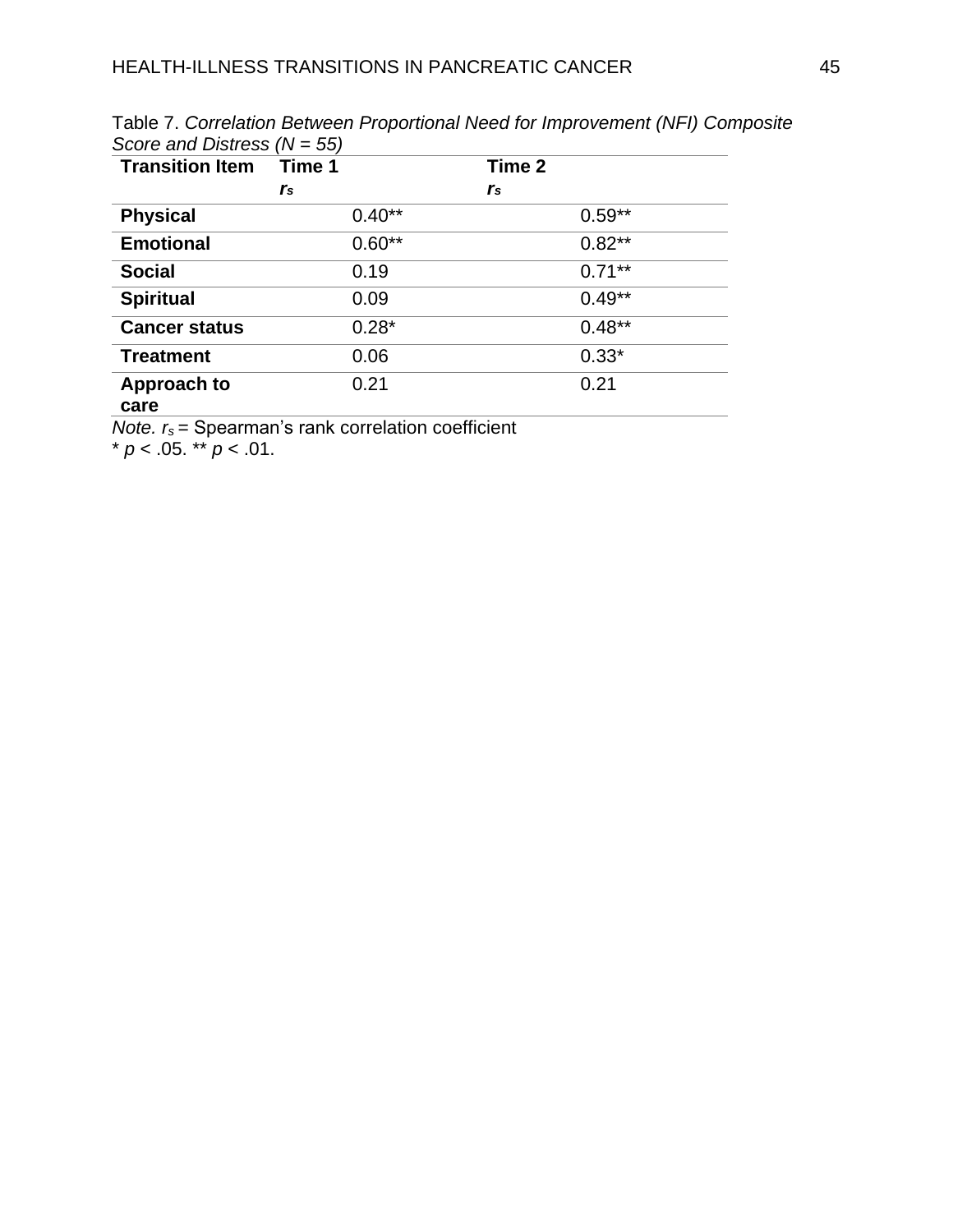| Themes                                    | <b>Codes</b>                        |
|-------------------------------------------|-------------------------------------|
| <b>Alternate transition domains</b>       | <b>Financial transition</b>         |
|                                           | Caregiver transition                |
|                                           | <b>COVID</b> transition             |
| <b>Characteristics of the transition</b>  | Change over time                    |
|                                           | Avoidance                           |
| Influence of transition on self-          | Overwhelmed by physical symptoms    |
| management                                | Overwhelmed by emotional symptoms   |
|                                           | Overwhelmed by prognosis            |
| <b>Facilitators and barriers to self-</b> | In control with knowledge           |
| management                                | Feels supported by family caregiver |
|                                           | Feels supported by nurse            |
|                                           | Feels supported by religion/prayer  |
|                                           | Self-support                        |
|                                           | <b>Financial difficulties</b>       |
|                                           | Lack of support                     |
|                                           | Conflicting demands                 |
|                                           | Dependency guilt                    |
|                                           | Role change                         |
|                                           | <b>Family stress</b>                |

# Table 8. *Transition Themes*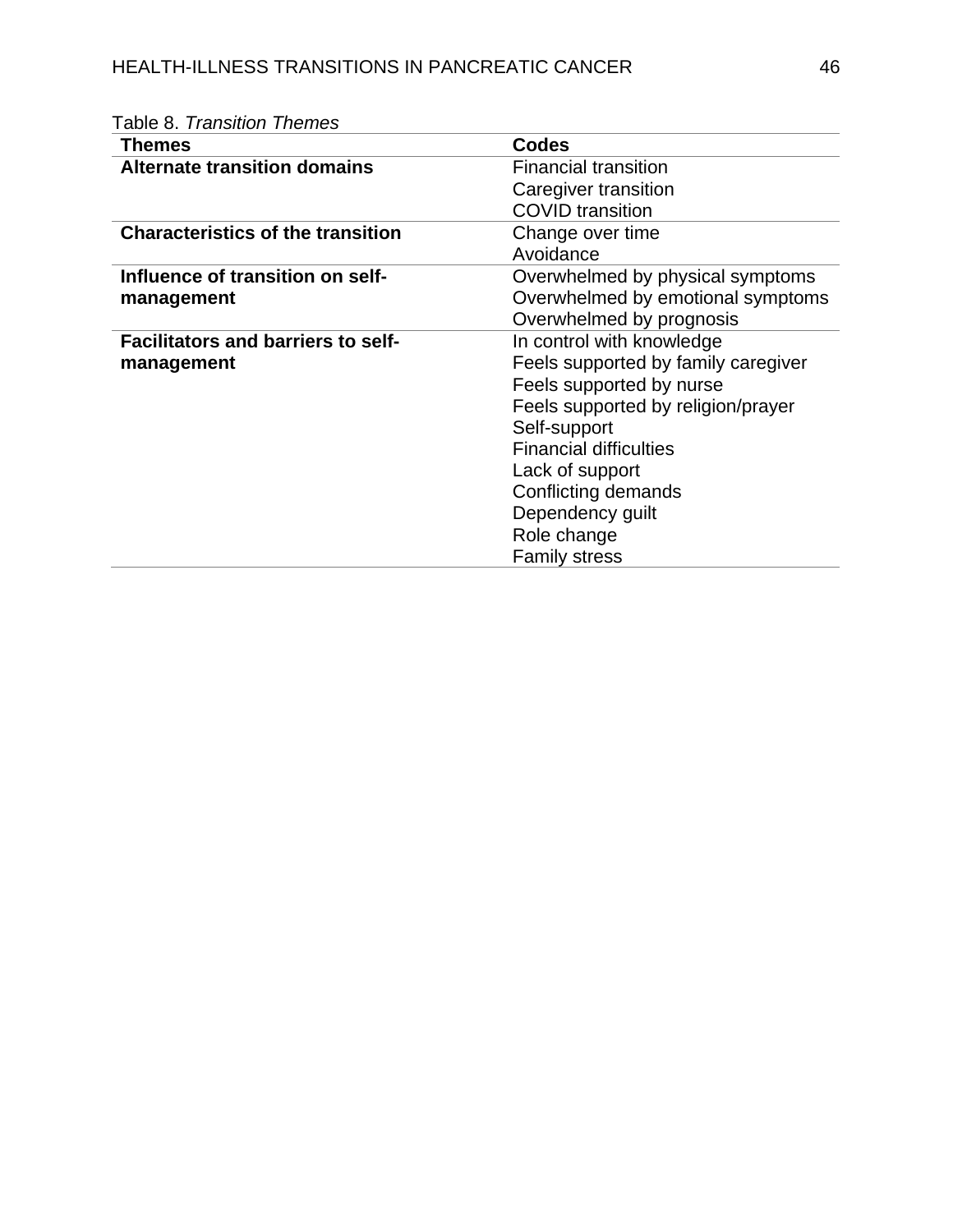|              | Memorial Sloan Kettering<br>Cancer Center                                                          |
|--------------|----------------------------------------------------------------------------------------------------|
|              | Institutional Review Board/Privacy Board                                                           |
|              |                                                                                                    |
| TO:          | Jessica Goldberg<br><b>Department of Nursing</b>                                                   |
| <b>FROM:</b> | John H. Heoley<br>John H Healey, MD<br>Associate Chair, Institutional Review Board/Privacy Board-B |
| DATE:        | 01/28/2020                                                                                         |
| RE:          | IRB Approval: Protocol and Consent Form # 20-038                                                   |

**IRB Letters**

Your protocol and consent form entitled "Health-Illness Transition Experiences Among Patients with Pancreatic Cancer", were reviewed by the expedited review process as per 45 CFR 46.110 and/or 21 CFR 56.110 on 01/27/2020 by the Institutional Review Board/Privacy Board-B. The IRB determined that the protocol meets the requirements as set forth in the regulatory criteria for research approval (45 CFR 46.111 and/or 21 CFR 56.111) and has been granted approval for 12 months.

The IRB/PB has determined that the investigation, presented for approval, is at a low protocol risk level.

The Board determined that the research does not require ongoing Continuing Review Reports in accordance with 45 CFR 46.109(f)(1). For future reviews, an HRPP Progress Report will be required on an annual basis.

The request for a Limited Waiver of Authorization for the recruitment activities outlined in your above protocol is granted based on a finding that the criteria in 45 CFR 164.512(i)(2) are met. The limited access to, handling and maintenance of the potential subjects' protected health information (PHI) that will occur during the recruitment and enrollment process involves no more than minimal risk to the privacy of the patients whose information will be used and disclosed for these purposes. It would be impracticable to seek individual authorization from those potential subjects. The limited use and disclosure of PHI described in the protocol is necessary to enable you, the principal investigator and research team to identify potential research subjects and to approach those subjects about the research study. If the subject agrees to participate, informed consent and a research authorization will be obtained.

The IRB correspondence for sites that are engaged in human subjects research and not reliant on the MSK IRB must be submitted to the Multicenter Office before the site commences any research activities. Please see participating site submission instructions within the Multicenter Toolkit on the Clinical Research Portal. Note: For protocols under an MSK IND, FDA approval is required prior to distributing protocol documents to the sites.

The IRB Reviewed the Following:

Memorial Sloan-Kettering Cancer Center<br>1275 York Avenue, New York, New York 10065 Telephone 212.639.7592

NCI-designated Comprehensive Cancer Center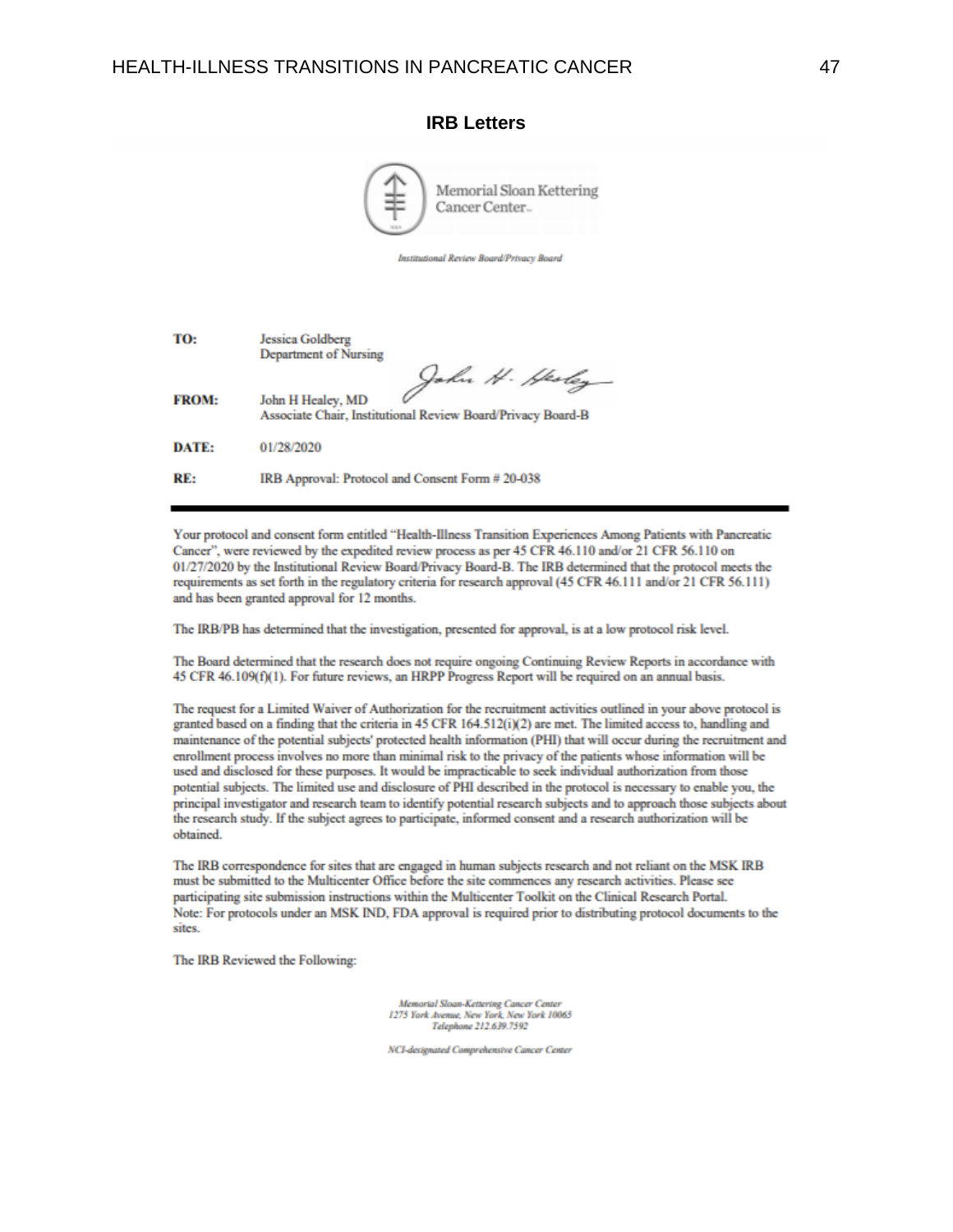Jessica Goldberg 1/28/2020 Page 2

> ·NUR19-007\_Appendix\_Measurements of Transitions Scale ·NUR19-007 Biostats Resp ·NUR19-007\_Biostats\_Resp2 ·NUR19-007 Biostats Resp 3 NUR19-007 Consent ·NUR19-007 Distress Thermometer NUR19-007 MED Resp NUR19-007 NUR Resp ·NUR19-007 Protocol NUR19-007 RC Resp NUR19-007 RPSF Locked

If you have any questions, please contact the IRB Office.

### **IRB-B Determination of Risk**

#### **Protocol:** Low

Children: N/A

Device: N/A

Memorial Sloan-Kettering Cancer Center 1275 York Avenue, New York, New York 10065 Telephone 212.639.7592

NCI-designated Comprehensive Cancer Center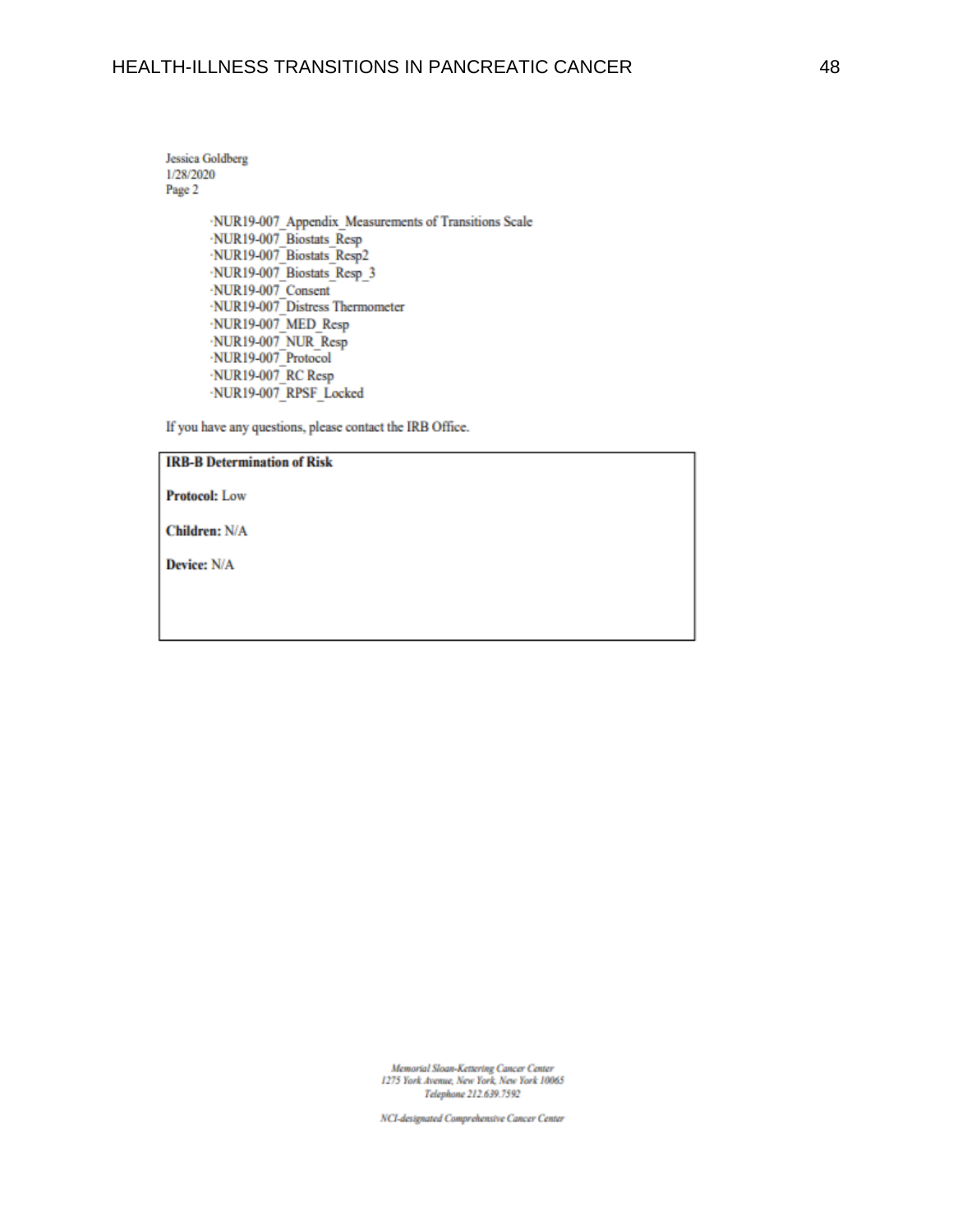

University Integrated Institutional Review Board 205 East 42<sup>nd</sup> Street New York, NY 10017 http://www.cuny.edu/research/compliance.html

**Approval Notice Initial Application** 

05/21/2020

Jessica Goldberg, PhD The Graduate School & University Center

RE: IRB File #2020-0174 Health-Illness Transition Experiences Among Patients with Pancreatic Cancer

Dear Jessica Goldberg,

Your Initial Application was reviewed and approved on 05/21/2020. You may begin this research.

Please note the following information about your approved research protocol:

| Protocol Approval Period:    | 05/21/2020                                                                                                                                                                                                                                                                                                                                                                                                                                                                                                                                                                                                                                |
|------------------------------|-------------------------------------------------------------------------------------------------------------------------------------------------------------------------------------------------------------------------------------------------------------------------------------------------------------------------------------------------------------------------------------------------------------------------------------------------------------------------------------------------------------------------------------------------------------------------------------------------------------------------------------------|
| Protocol Risk Determination: | Minimal                                                                                                                                                                                                                                                                                                                                                                                                                                                                                                                                                                                                                                   |
| Expedited Categor(ies):      | (7) Research on individual or group characteristics or behavior<br>(including, but not limited to, research on perception, cognition,<br>motivation, identity, language, communication, cultural beliefs<br>or practices, and social behavior) or research employing survey,<br>interview, oral history, focus group, program evaluation, human<br>factors evaluation, or quality assurance methodologies. (NOTE:<br>Some research in this category may be exempt from the HHS<br>regulations for the protection of human subjects. 45 CFR 46.101(b)<br>$(2)$ and $(b)(3)$ . This listing refers only to research that is not<br>exempt.) |
| Funding Source:              | Robert Wood Johnson Foundation                                                                                                                                                                                                                                                                                                                                                                                                                                                                                                                                                                                                            |
| Grant/Contract Title:        | Robert Wood Johnson Future of Nursing Scholars Program                                                                                                                                                                                                                                                                                                                                                                                                                                                                                                                                                                                    |
| Grant/Contract Number:       | n/a                                                                                                                                                                                                                                                                                                                                                                                                                                                                                                                                                                                                                                       |

Documents / Materials:

| Type                      | <b>Description</b>                             | Version# | Date       |
|---------------------------|------------------------------------------------|----------|------------|
| Survey(s)                 | Distress Thermometer.docx                      |          | 10/09/2019 |
| Survey(s)                 | Measurement of Transition in Cancer Scale.docx |          | 10/09/2019 |
| Site Letter of Compliance | MSK letter of support                          |          | 02/19/2020 |
| Site Letter of Compliance | <b>MSK CITI certificates</b>                   |          | 02/19/2020 |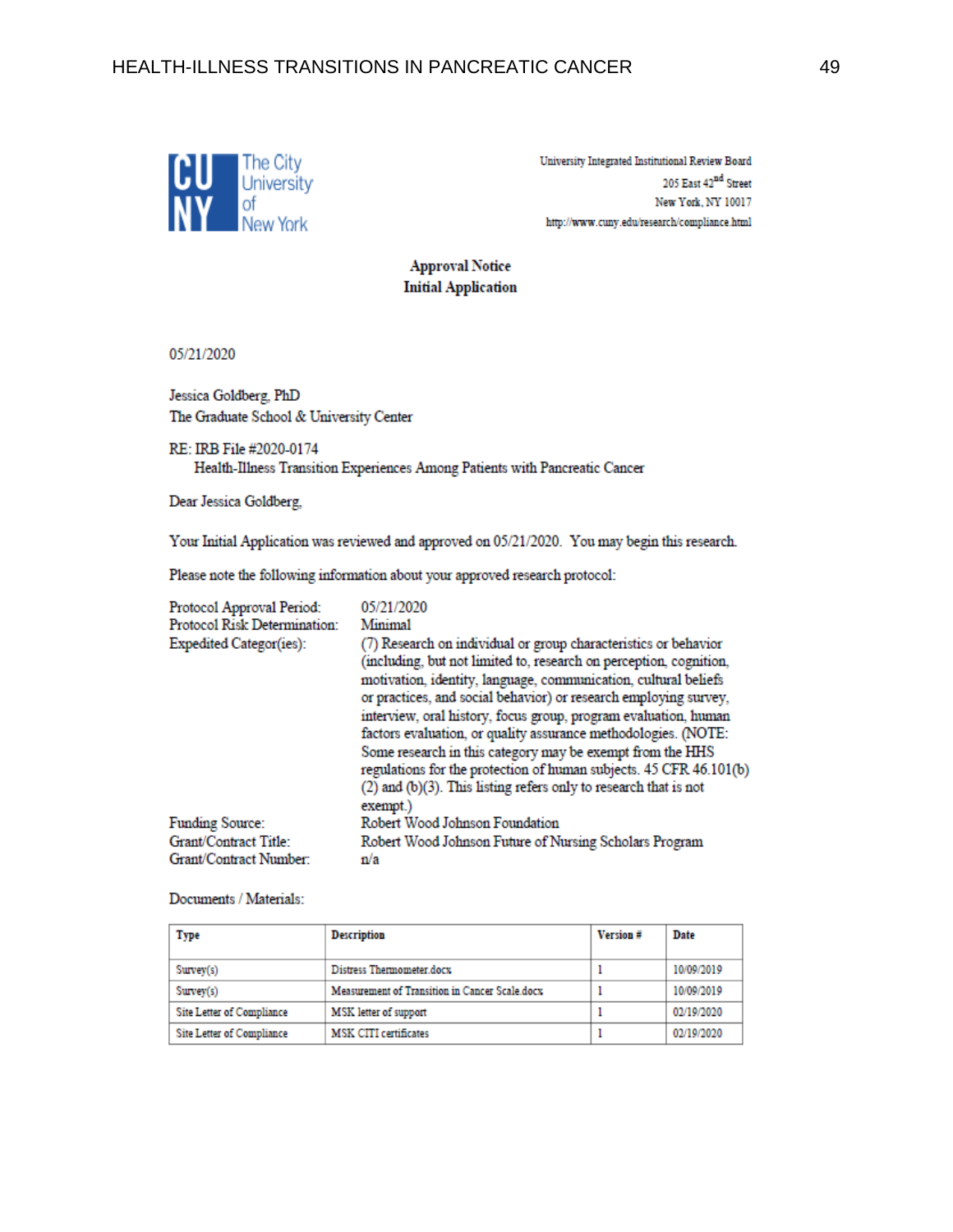

University Integrated Institutional Review Board 205 East 42<sup>nd</sup> Street New York, NY 10017 http://www.cuny.edu/research/compliance.html

| Site Letter of Compliance        | MSK IRB documentation   | 02/19/2020 |
|----------------------------------|-------------------------|------------|
| Site Letter of Compliance        | MSK protocol            | 02/19/2020 |
| <b>Site Letter of Compliance</b> | MSK eligibility         | 02/19/2020 |
| <b>Recruitment Script</b>        | Consent script.doc      | 02/19/2020 |
| <b>Site Letter of Compliance</b> | <b>MSK</b> consent      | 04/22/2020 |
| Site Letter of Compliance        | MSK IRB approval letter | 05/04/2020 |

Please remember to:

- Use the IRB file number 2020-0174 on all documents or correspondence with the IRB concerning your research protocol.

- Review and comply with CUNY Human Research Protection Program policies and procedures.

- The IRB has the authority to ask additional questions, request further information, require additional revisions, and monitor the conduct of your research and the consent process.

- Any modifications to currently approved research must be submitted to and approved by the CUNY-UI IRB before implementation.

If you have any questions, please contact: Alan Teller at4599@hunter.cuny.edu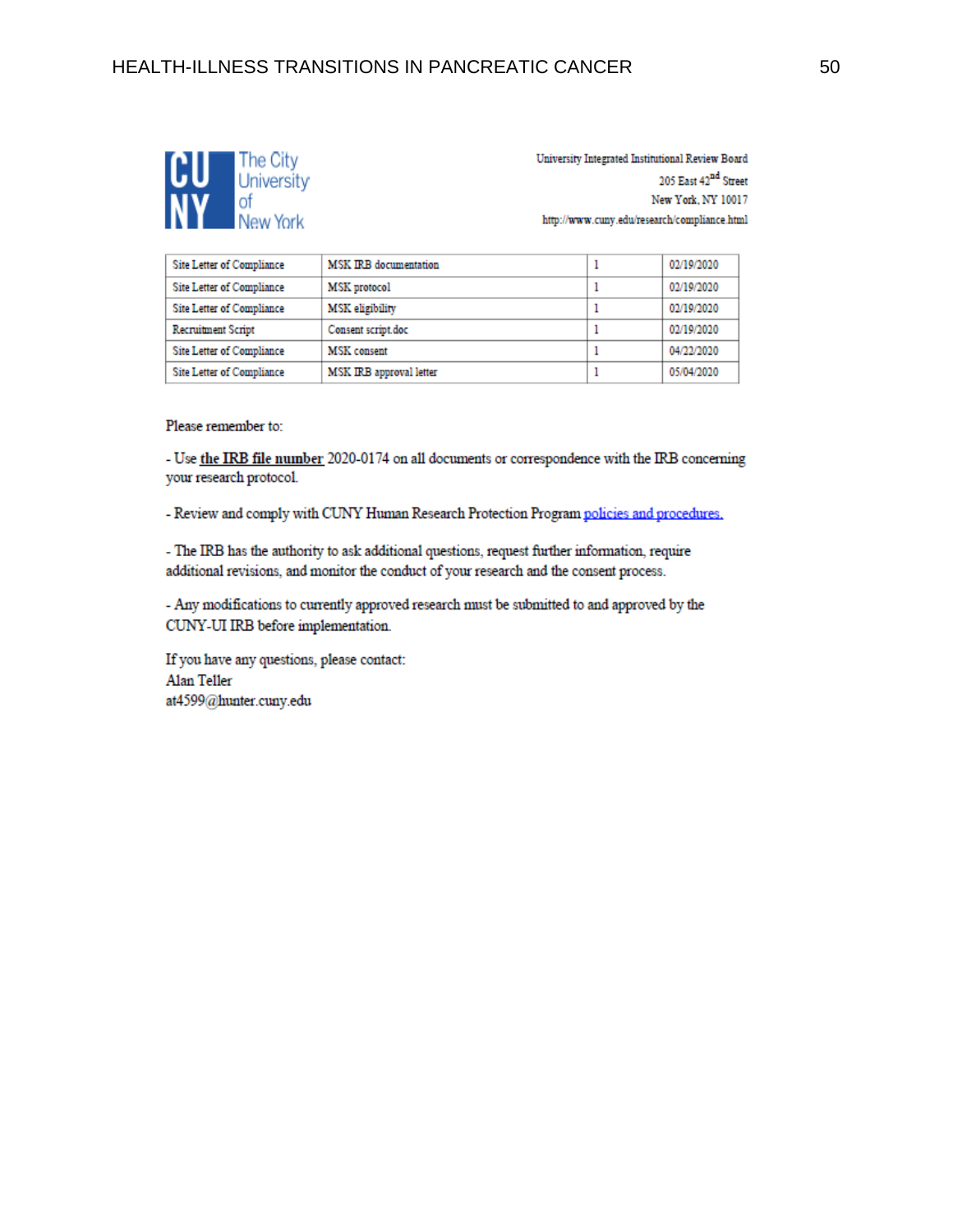### **References**

- Al-Shamsi, H. O., Alhazzani, W., Alhuraiji, A., Coomes, E. A., Chemaly, R. F., Almuhanna, M., . . . Xie, C. (2020). A Practical Approach to the Management of Cancer Patients During the Novel Coronavirus Disease 2019 (COVID-19) Pandemic: An International Collaborative Group. *Oncologist, 25*(6), e936-e945. doi:10.1634/theoncologist.2020-0213
- Andersen, B. L., DeRubeis, R. J., Berman, B. S., Gruman, J., Champion, V. L., Massie, M. J., . . . Rowland, J. H. (2014). Screening, assessment, and care of anxiety and depressive symptoms in adults with cancer: an American Society of Clinical Oncology guideline adaptation. *Journal of Clinical Oncology, 32*(15), 1605-1619. doi:10.1200/jco.2013.52.4611
- Arastu, A., Patel, A., Mohile, S. G., Ciminelli, J., Kaushik, R., Wells, M., . . . Loh, K. P. (2020). Assessment of Financial Toxicity Among Older Adults With Advanced Cancer. *JAMA Network Open, 3*(12), e2025810.

doi:10.1001/jamanetworkopen.2020.25810

Barlow, J., Wright, C., Sheasby, J., Turner, A., & Hainsworth, J. (2002). Selfmanagement approaches for people with chronic conditions: a review. *Patient Education and Counseling, 48*(2), 177-187.

Beesley, V. L., Janda, M., Goldstein, D., Gooden, H., Merrett, N. D., O'Connell, D. L., . . . Neale, R. E. (2016). A tsunami of unmet needs: pancreatic and ampullary cancer patients' supportive care needs and use of community and allied health services. *Psychooncology, 25*(2), 150-157. doi:10.1002/pon.3887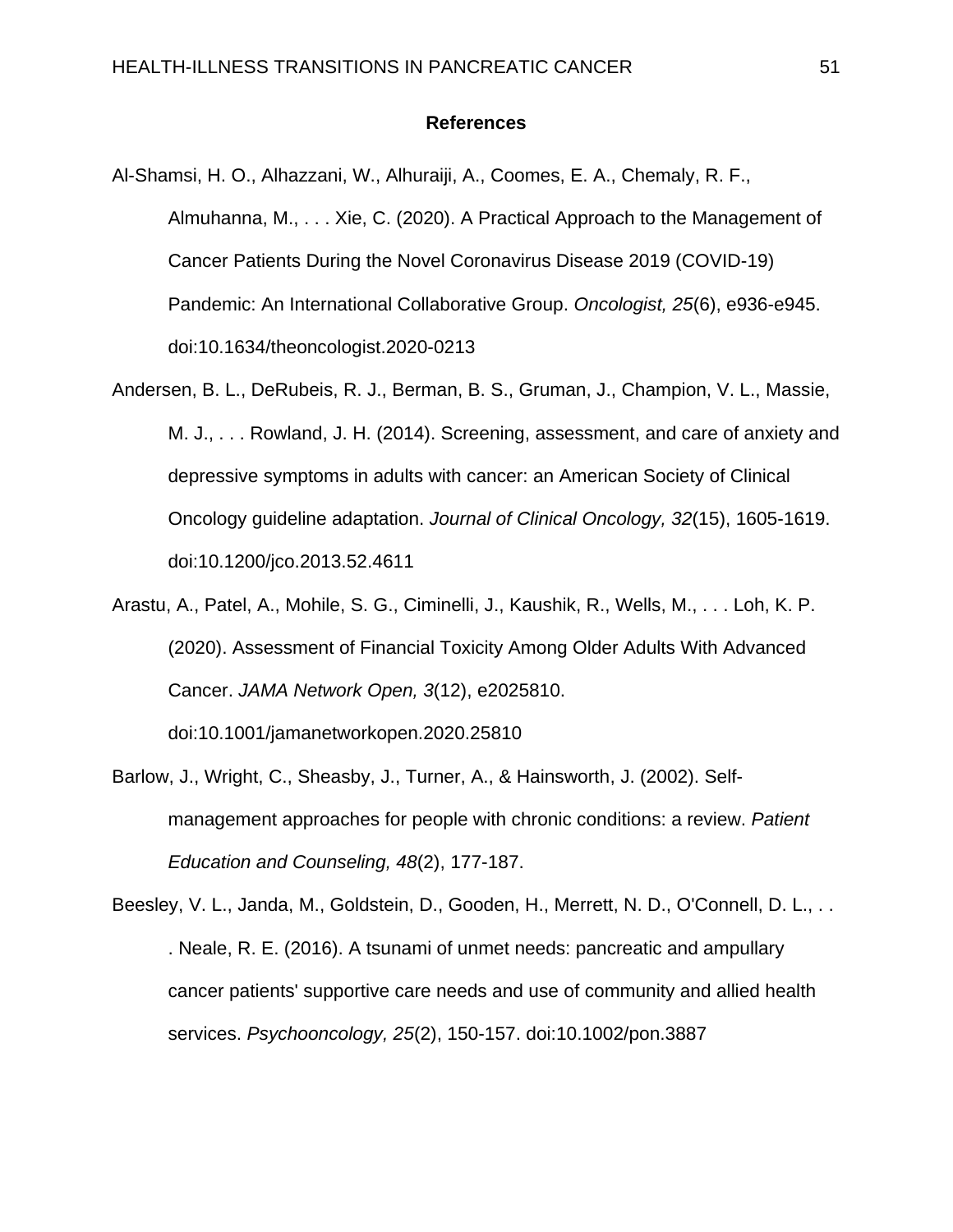- Braun, V. & Clarke, V (2006). Using thematic analysis in psychology. *Qualitative Research in Psychology,* 3, 77-101.
- Brown, K. W., Levy, A. R., Rosberger, Z., & Edgar, L. (2003). Psychological distress and cancer survival: a follow-up 10 years after diagnosis. *Psychosomatic Medicine, 65*(4), 636-643.
- Carlson, L. E., Zelinski, E. L., Toivonen, K. I., Sundstrom, L., Jobin, C. T., Damaskos, P., & Zebrack, B. (2018). Prevalence of psychosocial distress in cancer patients across 55 North American cancer centers. *Journal of Psychosocial Oncology*, 1- 17. doi:10.1080/07347332.2018.1521490
- Chambers, S. K., Zajdlewicz, L., Youlden, D. R., Holland, J. C., & Dunn, J. (2014). The validity of the distress thermometer in prostate cancer populations. *Psychooncology, 23*(2), 195-203. doi:10.1002/pon.3391

Chick, N., & Meleis, A. L. (1986). *Transitions: A nursing concern*. Gaithersburg, MD.

- Chien, C. H., Liu, K. L., Chien, H. T., & Liu, H. E. (2014). The effects of psychosocial strategies on anxiety and depression of patients diagnosed with prostate cancer: a systematic review. *International Journal of Nursing Studies, 51*(1), 28-38. doi:10.1016/j.ijnurstu.2012.12.019
- Chino, F., Peppercorn, J. M., Rushing, C., Kamal, A. H., Altomare, I., Samsa, G., & Zafar, S. Y. (2017). Out-of-Pocket Costs, Financial Distress, and Underinsurance in Cancer Care. *JAMA Oncology, 3*(11), 1582-1584. doi:10.1001/jamaoncol.2017.2148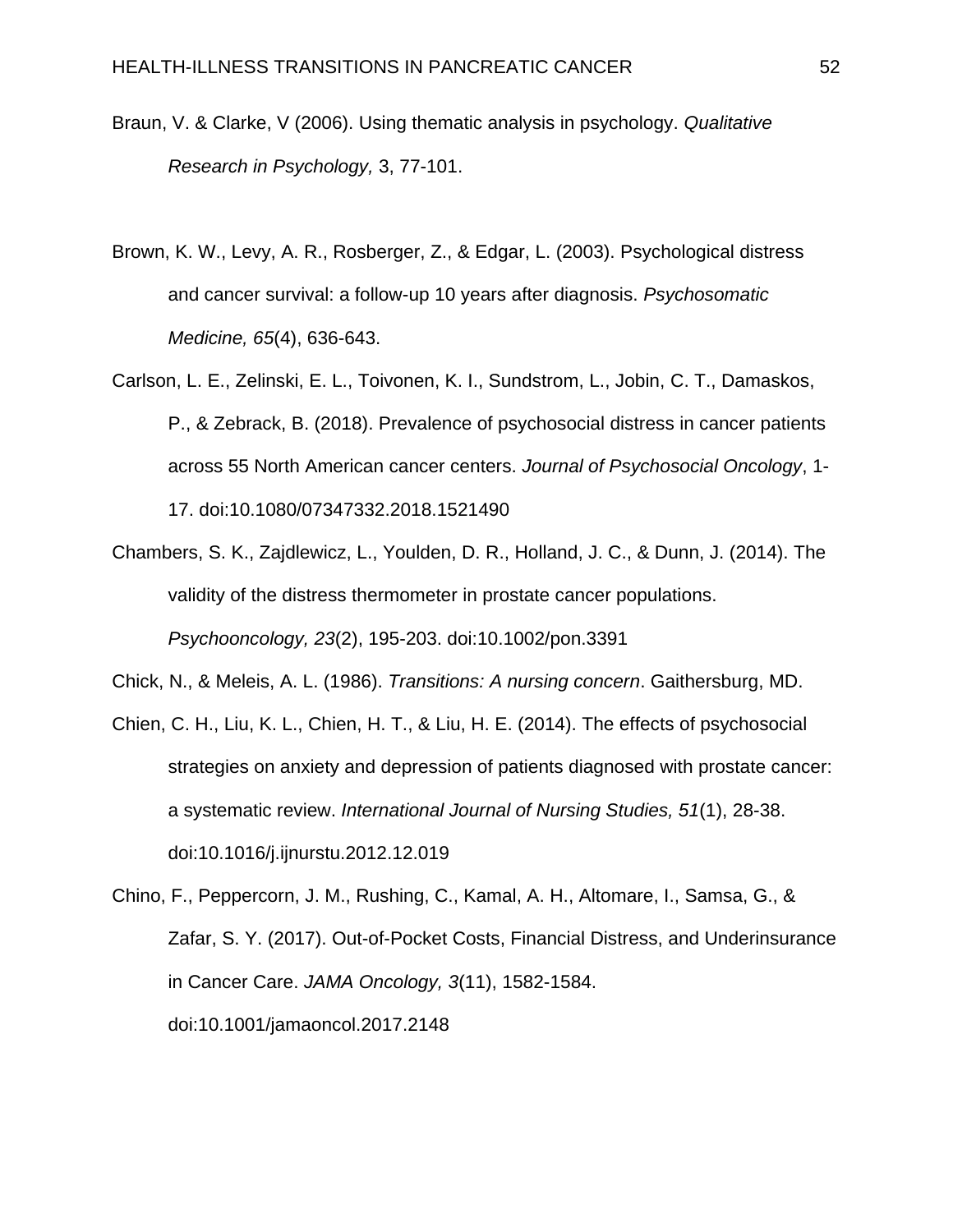- Clark, K. L., Loscalzo, M., Trask, P. C., Zabora, J., & Philip, E. J. (2010). Psychological distress in patients with pancreatic cancer--an understudied group. *Psychooncology, 19*(12), 1313-1320. doi:10.1002/pon.1697
- Coleman, E. A., Smith, J. D., Frank, J. C., Eilertsen, T. B., Thiare, J. N., & Kramer, A. M. (2002). Development and testing of a measure designed to assess the quality of care transitions. *International Journal of Integrated Care, 2*, e02.
- Conroy, T., Desseigne, F., Ychou, M., Bouche, O., Guimbaud, R., Becouarn, Y., . . . Ducreux, M. (2011). FOLFIRINOX versus gemcitabine for metastatic pancreatic cancer. *New England Journal of Medicine, 364*(19), 1817-1825. doi:10.1056/NEJMoa1011923
- D'Egidio, V., Sestili, C., Mancino, M., Sciarra, I., Cocchiara, R., Backhaus, I., . . . La Torre, G. (2017). Counseling interventions delivered in women with breast cancer to improve health-related quality of life: a systematic review. *Quality of Life Research, 26*(10), 2573-2592. doi:10.1007/s11136-017-1613-6
- Deshields, T. L., Penalba, V., Liu, J., & Avery, J. (2017). Comparing the symptom experience of cancer patients and non-cancer patients. *Supportive Care in Cancer, 25*(4), 1103-1109. doi:10.1007/s00520-016-3498-2
- Deshields, T. L., Potter, P., Olsen, S., Liu, J., & Dye, L. (2011). Documenting the symptom experience of cancer patients. *Journal of Supportive Oncology, 9*(6), 216-223. doi:10.1016/j.suponc.2011.06.003
- Donovan, K. A., Grassi, L., McGinty, H. L., & Jacobsen, P. B. (2014). Validation of the distress thermometer worldwide: state of the science. *Psychooncology, 23*(3), 241-250. doi:10.1002/pon.3430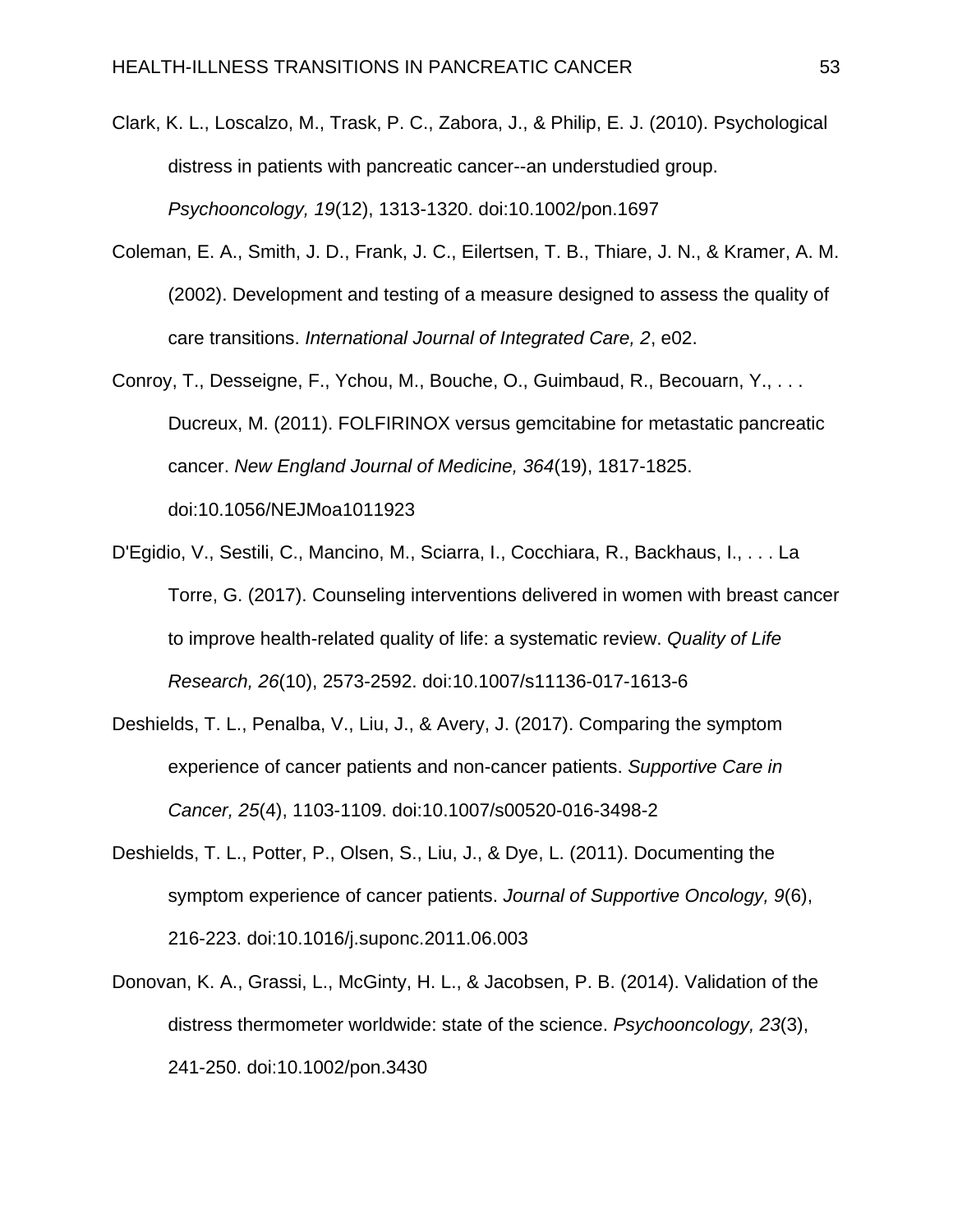Duggleby, W. D., Penz, K. L., Goodridge, D. M., Wilson, D. M., Leipert, B. D., Berry, P. H., . . . Justice, C. J. (2010). The transition experience of rural older persons with advanced cancer and their families: a grounded theory study. *BMC Palliative Care, 9*, 5. doi:10.1186/1472-684x-9-5

Duijts, S. F., Faber, M. M., Oldenburg, H. S., van Beurden, M., & Aaronson, N. K. (2011). Effectiveness of behavioral techniques and physical exercise on psychosocial functioning and health-related quality of life in breast cancer patients and survivors--a meta-analysis. *Psychooncology, 20*(2), 115-126. doi:10.1002/pon.1728

Faller, H., Schuler, M., Richard, M., Heckl, U., Weis, J., & Kuffner, R. (2013). Effects of psycho-oncologic interventions on emotional distress and quality of life in adult patients with cancer: systematic review and meta-analysis. *Journal of Clinical Oncology, 31*(6), 782-793. doi:10.1200/jco.2011.40.8922

- Faul, F., Erdfelder, E., Lang, A. G., & Buchner, A. (2007). G\*Power 3: a flexible statistical power analysis program for the social, behavioral, and biomedical sciences. *Behavioral Research Methods, 39*(2), 175-191.
- Ferrell, B. R. (2021). TRANSITIONS. *Journal of Hospica and Palliative Nursing, 23*(2), 109-110. doi:10.1097/njh.0000000000000740

Fringer, A., Hechinger, M., & Schnepp, W. (2018). Transitions as experienced by persons in palliative care circumstances and their families - a qualitative metasynthesis. *BMC Palliative Care, 17*(1), 22. doi:10.1186/s12904-018-0275-7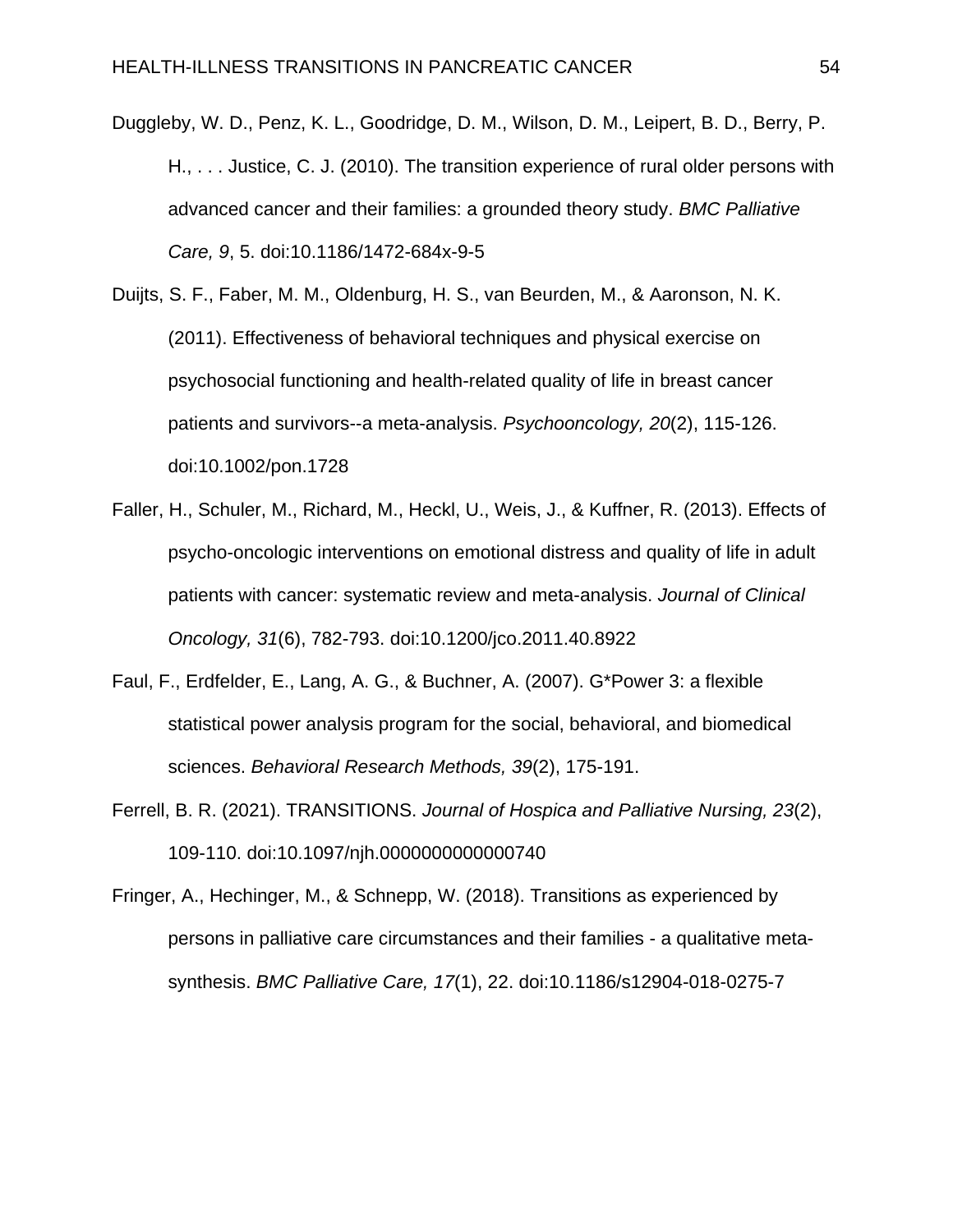- Geary, C. R., & Schumacher, K. L. (2012). Care transitions: integrating transition theory and complexity science concepts. *ANS Advancing Nursing Science, 35*(3), 236- 248. doi:10.1097/ANS.0b013e31826260a5
- Gessler, S., Low, J., Daniells, E., Williams, R., Brough, V., Tookman, A., & Jones, L. (2008). Screening for distress in cancer patients: is the distress thermometer a valid measure in the UK and does it measure change over time? A prospective validation study. *Psychooncology, 17*(6), 538-547. doi:10.1002/pon.1273
- Goldberg, J., Hinchey, J., Feder, S., & Schulman-Green, D. (2016). Developing and Evaluating a Self-Management Intervention for Women With Breast Cancer. *Western Journal of Nursing Research, 38*(10), 1243-1263. doi:10.1177/0193945916650675
- Graves, K. D. (2003). Social cognitive theory and cancer patients' quality of life: a metaanalysis of psychosocial intervention components. *Health Psychology, 22*(2), 210-219.
- Grey, M., Knafl, K., & McCorkle, R. (2006). A framework for the study of self- and family management of chronic conditions. *Nursing Outlook, 54*(5), 278-286. doi:10.1016/j.outlook.2006.06.004
- Grey, M., Schulman-Green, D., Knafl, K., & Reynolds, N. R. (2015). A revised Self- and Family Management Framework. *Nursing Outlook, 63*(2), 162-170. doi:10.1016/j.outlook.2014.10.003
- Hamer, M., Chida, Y., & Molloy, G. J. (2009). Psychological distress and cancer mortality. *Journal of Psychosomatic Research, 66*(3), 255-258. doi:10.1016/j.jpsychores.2008.11.002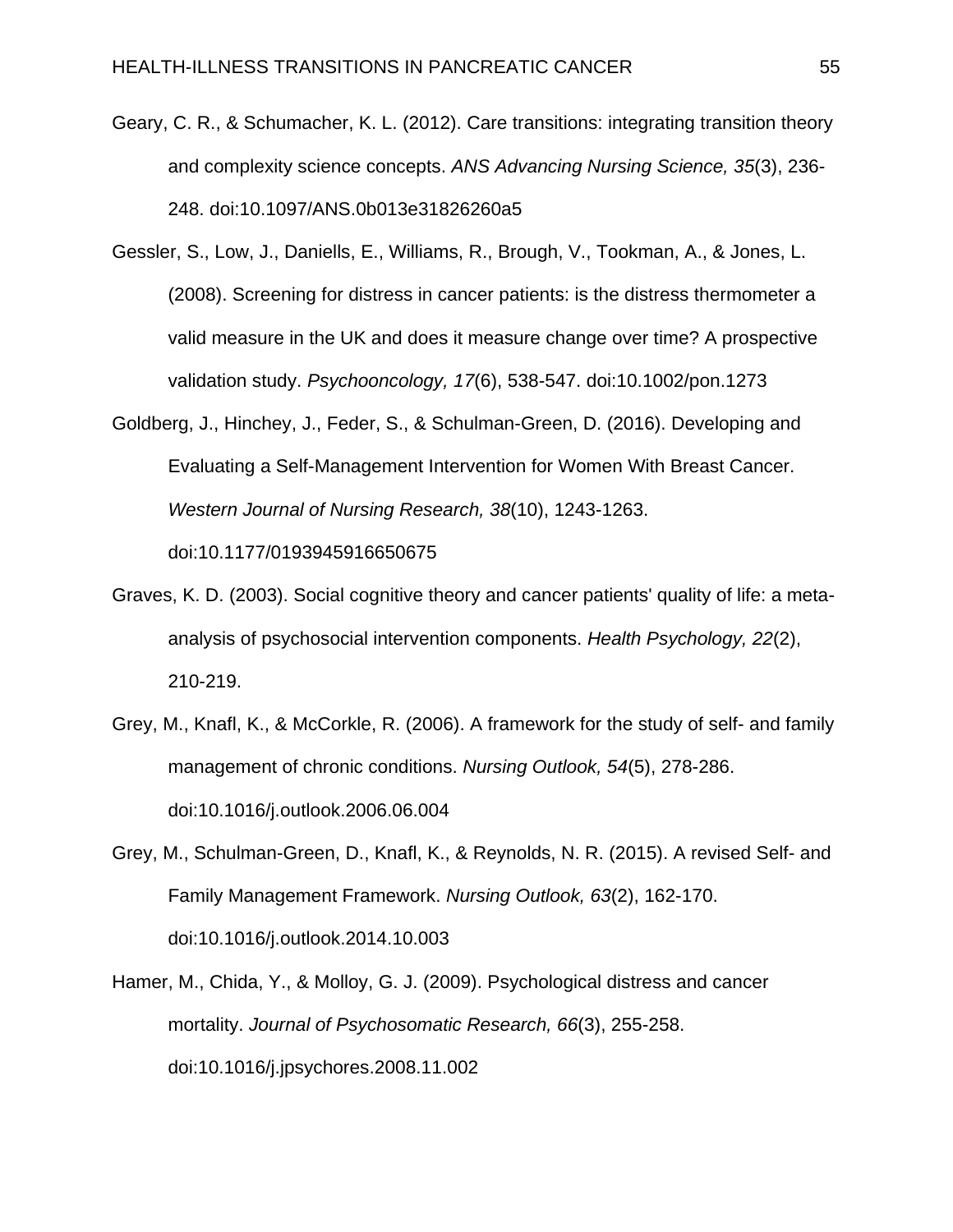- Harris, P. A., Taylor, R., Thielke, R., Payne, J., Gonzalez, N., & Conde, J. G. (2009). Research electronic data capture (REDCap)--a metadata-driven methodology and workflow process for providing translational research informatics support. *Journal of Biomedical Informatics, 42*(2), 377-381. doi:10.1016/j.jbi.2008.08.010
- Harrison, M. B. (2004). Transitions, continuity, and nursing practice. *Canadian Journal of Nursing Research, 36*(2), 3-6.
- Hersch, J., Juraskova, I., Price, M., & Mullan, B. (2009). Psychosocial interventions and quality of life in gynaecological cancer patients: a systematic review. *Psychooncology, 18*(8), 795-810. doi:10.1002/pon.1443
- Hinkle, D. E., Wiersma, W., & Jurs, S. G. (2002). *Applied Statistics for the Behavioral Sciences* (5th edition ed.): Houghton Mifflin.
- Holland, J., Watson, M., & Dunn, J. (2011). The IPOS new International Standard of Quality Cancer Care: integrating the psychosocial domain into routine care. *Psychooncology, 20*(7), 677-680. doi:10.1002/pon.1978
- Holland, J. C. (2013). Distress screening and the integration of psychosocial care into routine oncologic care. *Journal of the National Comprehensive Cancer Network, 11*(5 Suppl), 687-689.
- Holland, J. C., Andersen, B., Breitbart, W. S., Buchmann, L. O., Compas, B., Deshields, T. L., . . . Freedman-Cass, D. A. (2013). Distress management. *Journal of the National Comprehensive Cancer Network, 11*(2), 190-209.
- Howell, D., Harth, T., Brown, J., Bennett, C., & Boyko, S. (2017). Self-management education interventions for patients with cancer: a systematic review. *Supportive Care in Cancer, 25*(4), 1323-1355. doi:10.1007/s00520-016-3500-z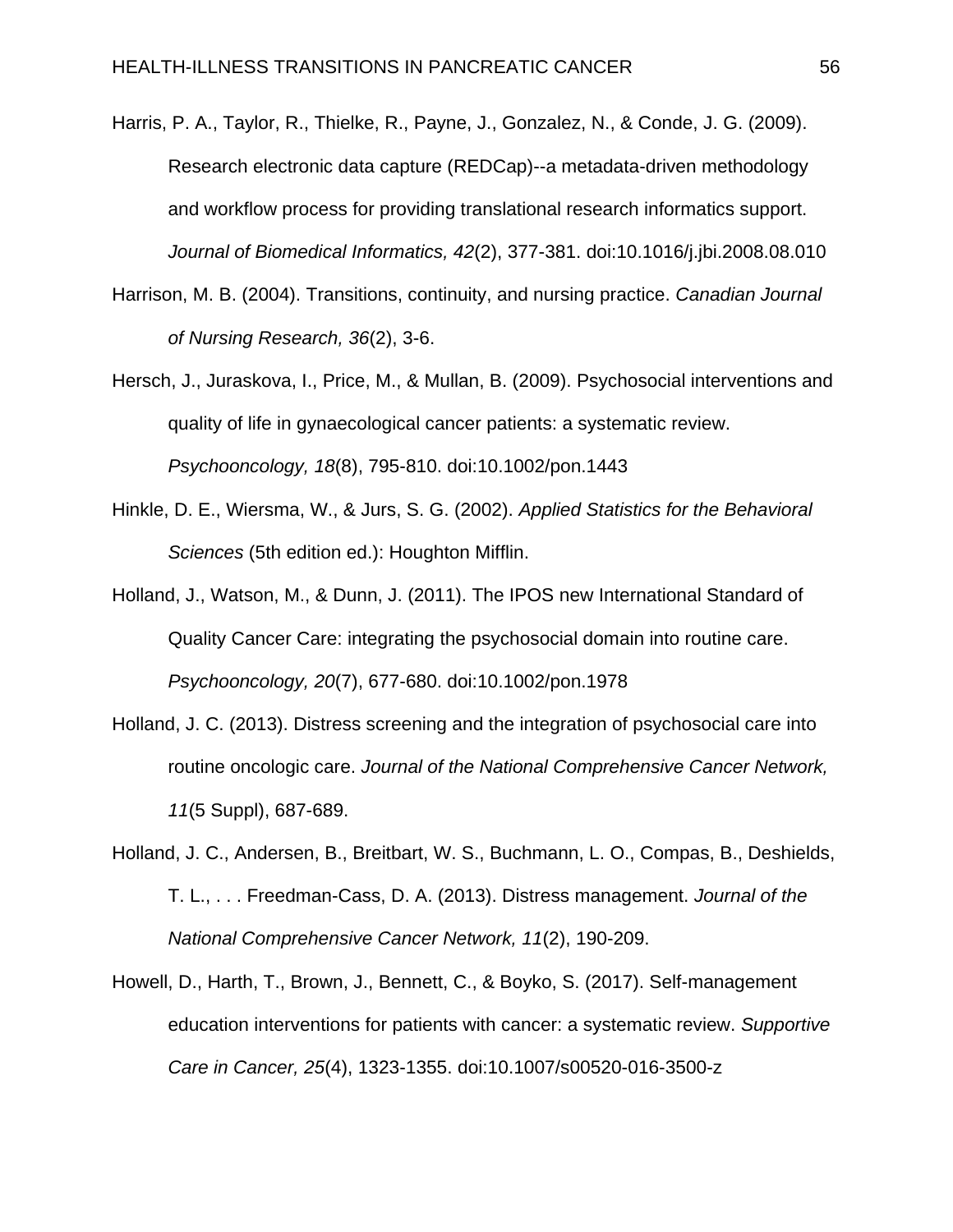- Hronek, J. W., & Reed, M. (2015). Nursing Implications of Chemotherapy Agents and Their Associated Side Effects in Patients With Pancreatic Cancer. *Clinical Journal of Oncology Nursing, 19*(6), 751-757. doi:10.1188/15.cjon.751-757
- Huang, H. P., He, M., Wang, H. Y., & Zhou, M. (2016). A meta-analysis of the benefits of mindfulness-based stress reduction (MBSR) on psychological function among breast cancer (BC) survivors. *Breast Cancer, 23*(4), 568-576. doi:10.1007/s12282-015-0604-0
- Im, E. O. (2011). Transitions theory: a trajectory of theoretical development in nursing. *Nursing Outlook, 59*(5), 278-285.e272. doi:10.1016/j.outlook.2011.03.008
- Jeon, S., Schulman-Green, D., McCorkle, R., & Dixon, J. K. (2019). Four Approaches for Determining Composite Scores for the Measurement of Transition in Cancer Scale. *Nursing Research, 68*(1), 57-64. doi:10.1097/nnr.0000000000000318
- Jimenez, A., Madero, R., Alonso, A., Martinez-Marin, V., Vilches, Y., Martinez, B., . . . Feliu, J. (2011). Symptom clusters in advanced cancer. *Journal of Pain and Symptom Management, 42*(1), 24-31. doi:10.1016/j.jpainsymman.2010.10.266
- Kantsiper, M., McDonald, E. L., Geller, G., Shockney, L., Snyder, C., & Wolff, A. C. (2009). Transitioning to breast cancer survivorship: perspectives of patients, cancer specialists, and primary care providers. *Journal of General Internal Medicine, 24 Suppl 2*, S459-466. doi:10.1007/s11606-009-1000-2
- Kayser, K., Smith, L., Washington, A., Harris, L. M., & Head, B. (2021). Living with the financial consequences of cancer: A life course perspective. *Journal of Psychosocial Oncology, 39*(1), 17-34. doi:10.1080/07347332.2020.1814933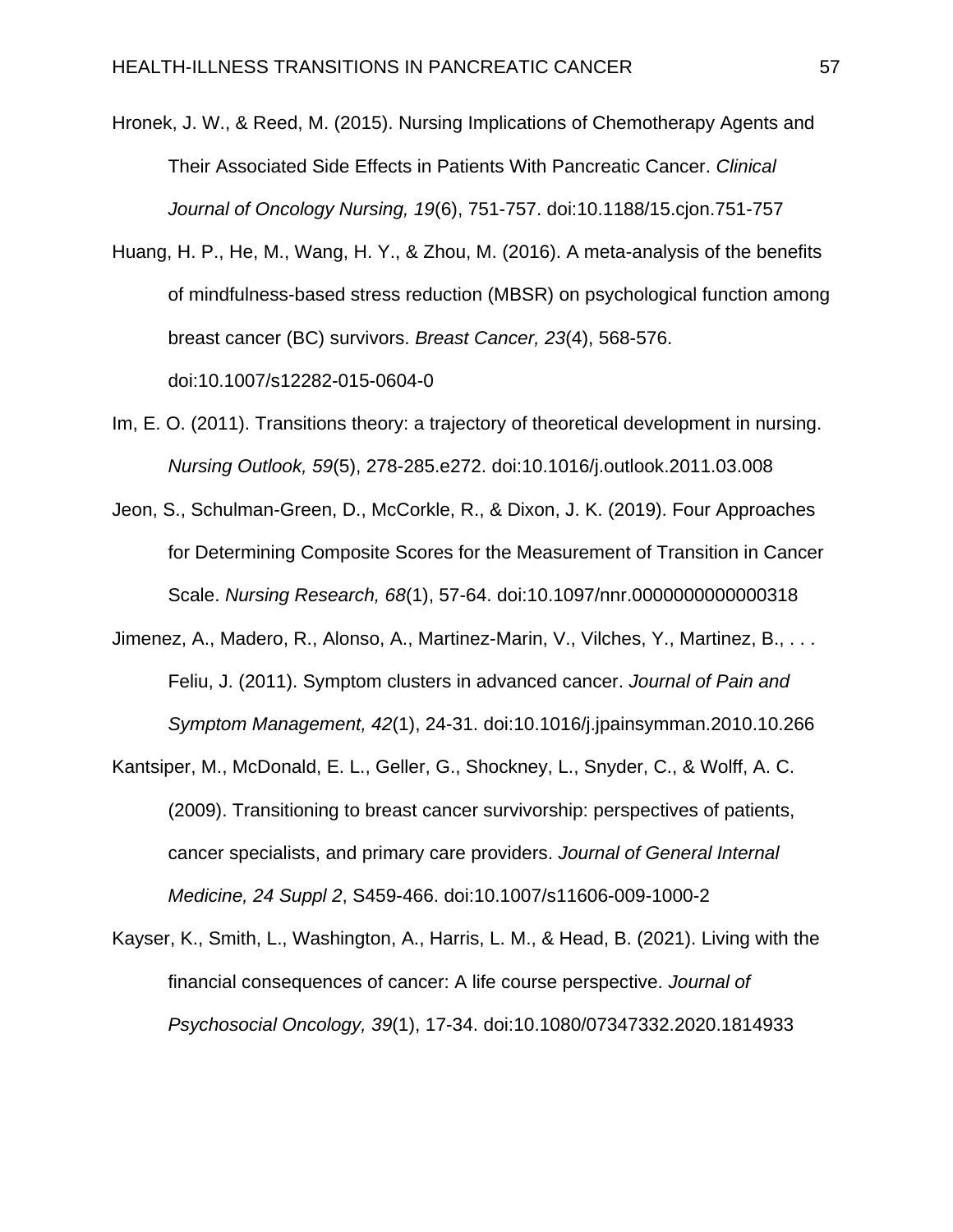Krebber, A. M., Jansen, F., Cuijpers, P., Leemans, C. R., & Verdonck-de Leeuw, I. M. (2016). Screening for psychological distress in follow-up care to identify head and neck cancer patients with untreated distress. *Supportive Care in Cancer, 24*(6), 2541-2548. doi:10.1007/s00520-015-3053-6

- Lorig, K. R., & Holman, H. (2003). Self-management education: history, definition, outcomes, and mechanisms. *Annals of Behavioral Medicine, 26*(1), 1-7. doi:10.1207/s15324796abm2601\_01
- Loud, J. T., & Murphy, J. (2017). Cancer Screening and Early Detection in the 21(st) Century. *Semin Oncol Nurs, 33*(2), 121-128. doi:10.1016/j.soncn.2017.02.002
- Ma, J., & Jemal, A. (2013). The rise and fall of cancer mortality in the USA: why does pancreatic cancer not follow the trend? *Future of Oncology, 9*(7), 917-919. doi:10.2217/fon.13.76
- Ma, X., Zhang, J., Zhong, W., Shu, C., Wang, F., Wen, J., . . . Liu, L. (2014). The diagnostic role of a short screening tool--the distress thermometer: a metaanalysis. *Supportive Care in Cancer, 22*(7), 1741-1755. doi:10.1007/s00520-014- 2143-1
- McCorkle, R., Ercolano, E., Lazenby, M., Schulman-Green, D., Schilling, L. S., Lorig, K., & Wagner, E. H. (2011). Self-management: Enabling and empowering patients living with cancer as a chronic illness. *CA Cancer Journal of Clinicians, 61*(1), 50- 62. doi:10.3322/caac.20093
- Mehnert, A., Hartung, T. J., Friedrich, M., Vehling, S., Brahler, E., Harter, M., . . . Faller, H. (2018). One in two cancer patients is significantly distressed: Prevalence and indicators of distress. *Psychooncology, 27*(1), 75-82. doi:10.1002/pon.4464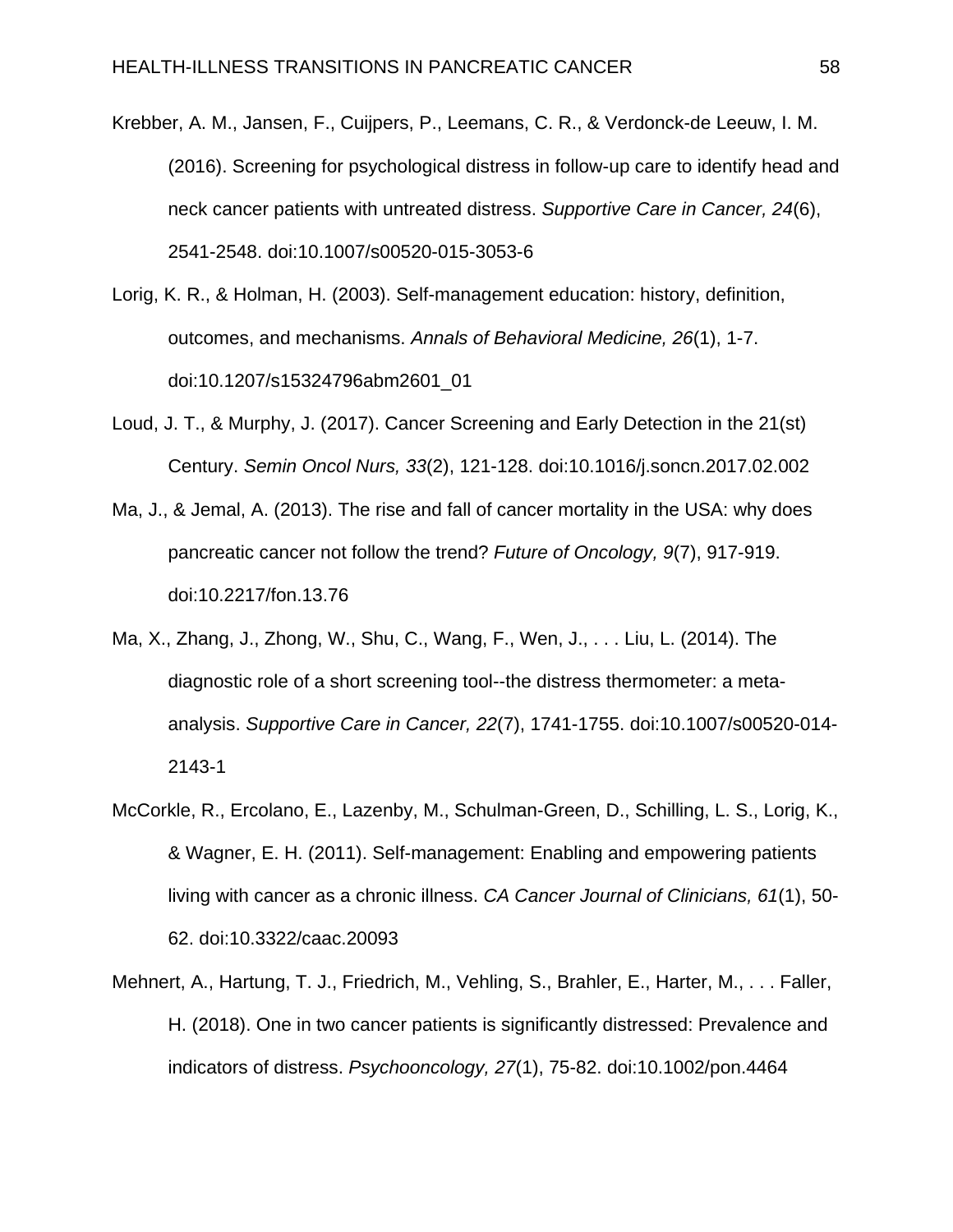- Meleis, A. I. (Ed.) (2010). *Transitions theory: Middle-range and situation specific theories in nursing research and practice.* New York, NY: Springer Publisher.
- Meleis, A. I., Sawyer, L. M., Im, E. O., Hilfinger Messias, D. K., & Schumacher, K. (2000). Experiencing transitions: an emerging middle-range theory. *ANS Advancing Nursing Science, 23*(1), 12-28.
- Meleis, A. I., & Trangenstein, P. A. (1994). Facilitating transitions: redefinition of the nursing mission. *Nursing Outlook, 42*(6), 255-259.
- Miller, S. J., Desai, N., Pattison, N., Droney, J. M., King, A., Farquhar-Smith, P., & Gruber, P. C. (2015). Quality of transition to end-of-life care for cancer patients in the intensive care unit. *Annals of Intensive Care, 5*(1), 59. doi:10.1186/s13613- 015-0059-7
- Mitchell, A. J., Chan, M., Bhatti, H., Halton, M., Grassi, L., Johansen, C., & Meader, N. (2011). Prevalence of depression, anxiety, and adjustment disorder in oncological, haematological, and palliative-care settings: a meta-analysis of 94 interview-based studies. *Lancet Oncology, 12*(2), 160-174. doi:10.1016/s1470- 2045(11)70002-x
- NCCN practice guidelines for the management of psychosocial distress. National Comprehensive Cancer Network. (1999). *Oncology (Williston Park), 13*(5a), 113- 147.
- Petrin, K., Bowen, D. J., Alfano, C. M., & Bennett, R. (2009). Adjusting to pancreatic cancer: perspectives from first-degree relatives. *Palliative and Supportive Care, 7*(3), 281-288. doi:10.1017/s1478951509990204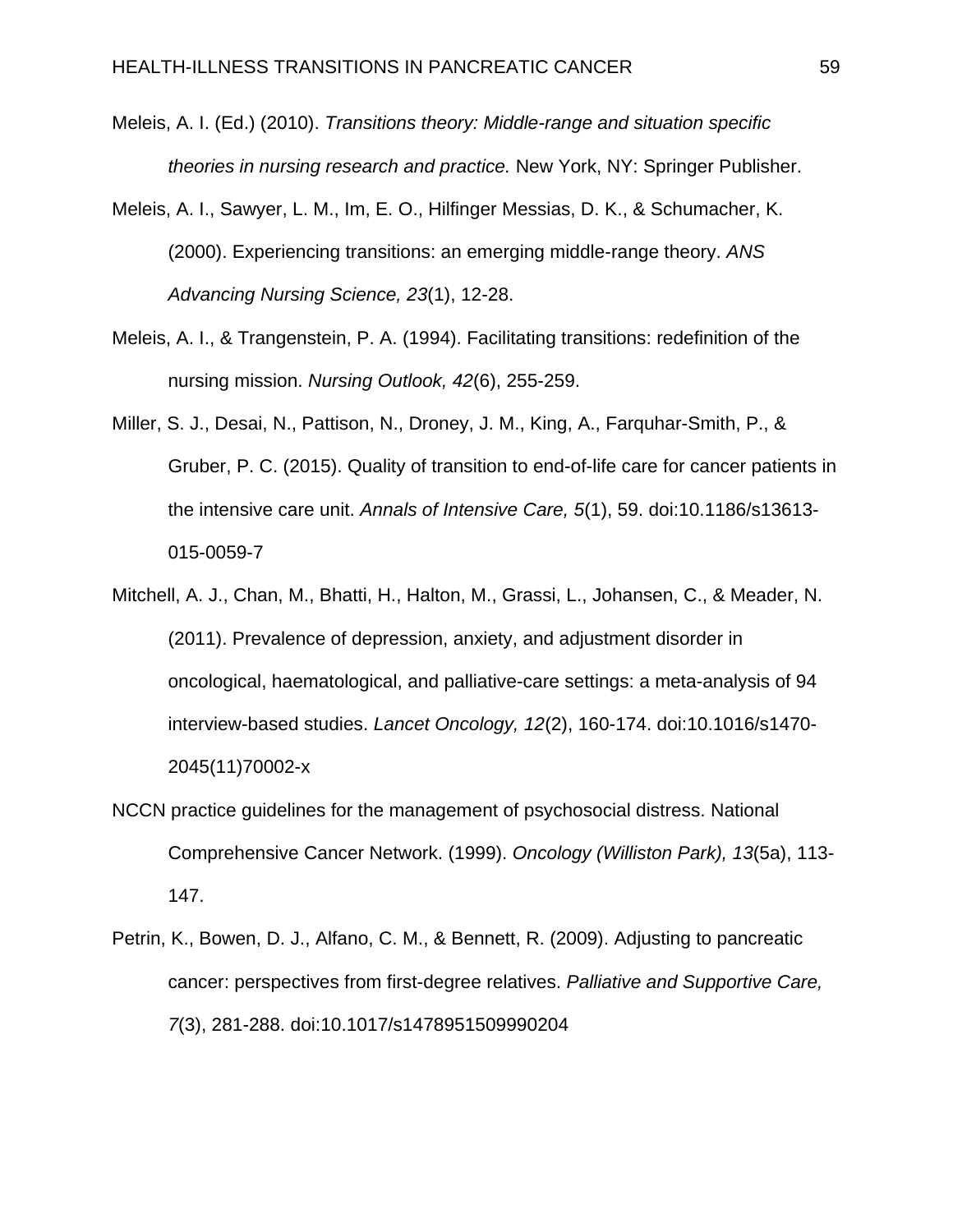- Pirl, W. F., Fann, J. R., Greer, J. A., Braun, I., Deshields, T., Fulcher, C., . . . Bardwell, W. A. (2014). Recommendations for the implementation of distress screening programs in cancer centers: report from the American Psychosocial Oncology Society (APOS), Association of Oncology Social Work (AOSW), and Oncology Nursing Society (ONS) joint task force. *Cancer, 120*(19), 2946-2954. doi:10.1002/cncr.28750
- Rahib, L., Smith, B. D., Aizenberg, R., Rosenzweig, A. B., Fleshman, J. M., & Matrisian, L. M. (2014). Projecting cancer incidence and deaths to 2030: the unexpected burden of thyroid, liver, and pancreas cancers in the United States. *Cancer Research, 74*(11), 2913-2921. doi:10.1158/0008-5472.can-14-0155
- Richard, A. A., & Shea, K. (2011). Delineation of self-care and associated concepts. *J Nursing Scholarship, 43*(3), 255-264. doi:10.1111/j.1547-5069.2011.01404.x
- Roth, A. J., Kornblith, A. B., Batel-Copel, L., Peabody, E., Scher, H. I., & Holland, J. C. (1998). Rapid screening for psychologic distress in men with prostate carcinoma: a pilot study. *Cancer, 82*(10), 1904-1908.
- Russ, T. C., Stamatakis, E., Hamer, M., Starr, J. M., Kivimaki, M., & Batty, G. D. (2012). Association between psychological distress and mortality: individual participant pooled analysis of 10 prospective cohort studies. *British Medical Journal, 345*, e4933. doi:10.1136/bmj.e4933
- Sahin, I. H., Elias, H., Chou, J. F., Capanu, M., & O'Reilly, E. M. (2018). Pancreatic adenocarcinoma: insights into patterns of recurrence and disease behavior. *BMC Cancer, 18*(1), 769. doi:10.1186/s12885-018-4679-9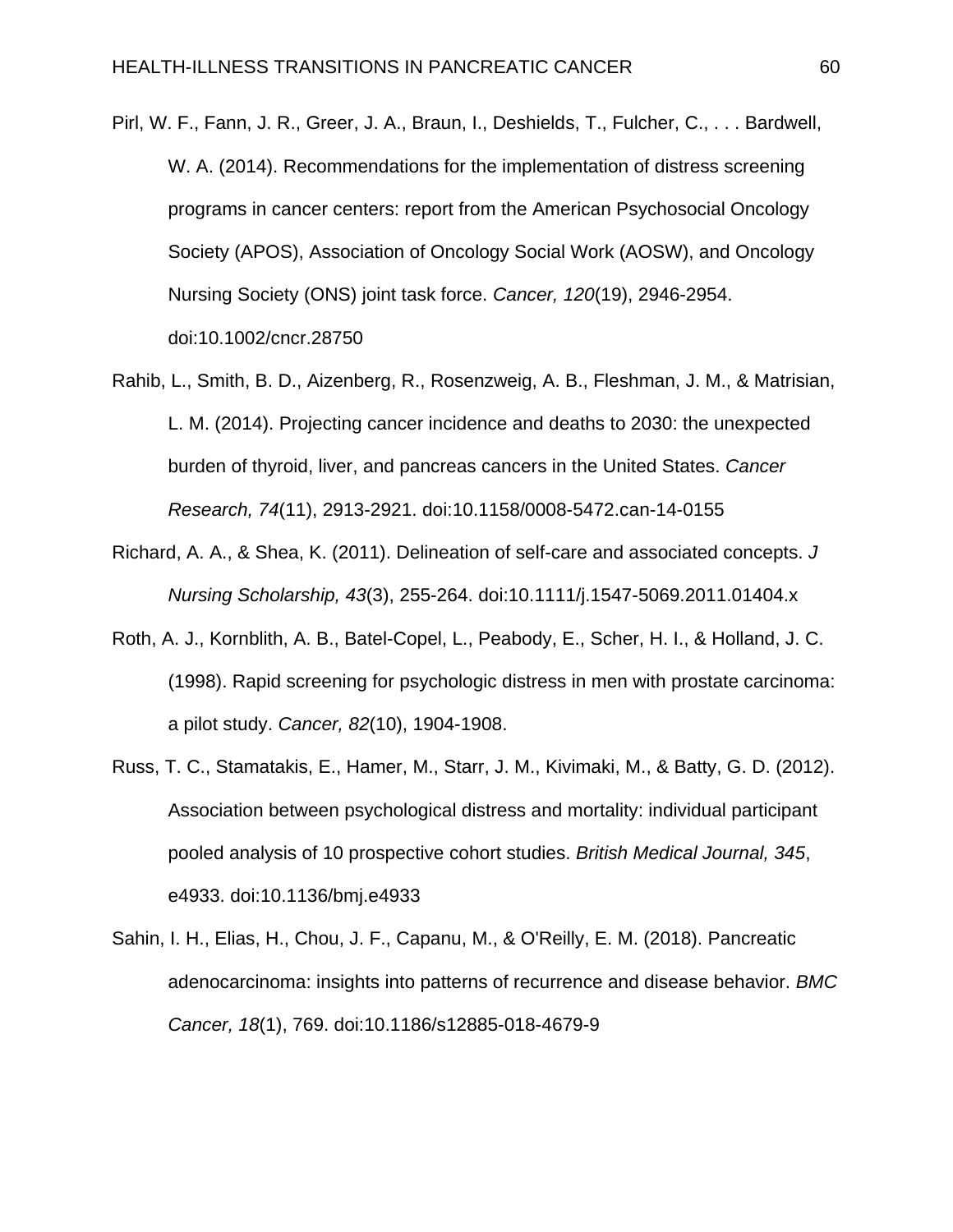Schulman-Green, D., Bradley, E. H., Knobf, M. T., Prigerson, H., DiGiovanna, M. P., & McCorkle, R. (2011). Self-management and transitions in women with advanced breast cancer. *Journal of Pain and Symptom Management, 42*(4), 517-525. doi:10.1016/j.jpainsymman.2010.12.007

Schulman-Green, D., Bradley, E. H., Nicholson, N. R., Jr., George, E., Indeck, A., & McCorkle, R. (2012). One step at a time: self-management and transitions among women with ovarian cancer. *Oncology Nursing Forum, 39*(4), 354-360. doi:10.1188/12.onf.354-360

Schulman-Green, D., Brody, A., Gilbertson-White, S., Whittemore, R., & McCorkle, R. (2018). Supporting self-management in palliative care throughout the cancer care trajectory. *Current Opinions in Supportive and Palliative Care, 12*(3), 299-307. doi:10.1097/spc.0000000000000373

Schulman-Green, D., Jaser, S., Martin, F., Alonzo, A., Grey, M., McCorkle, R., . . . Whittemore, R. (2012). Processes of self-management in chronic illness. *Journal of Nursing Scholarship, 44*(2), 136-144. doi:10.1111/j.1547-5069.2012.01444.x

Schulman-Green, D., Jaser, S. S., Park, C., & Whittemore, R. (2016). A metasynthesis of factors affecting self-management of chronic illness. *Journal of Advanced Nursing, 72*(7), 1469-1489. doi:10.1111/jan.12902

Schulman-Green, D., Jeon, S., McCorkle, R., & Dixon, J. (2017). The Measurement of Transitions in Cancer Scale. *Journal of Nursing Measurement, 25*(1), 103-120. doi:10.1891/1061-3749.25.1.103

Schumacher, K. L., & Meleis, A. I. (1994). Transitions: a central concept in nursing. *Image Journal of Nursing Scholarship, 26*(2), 119-127.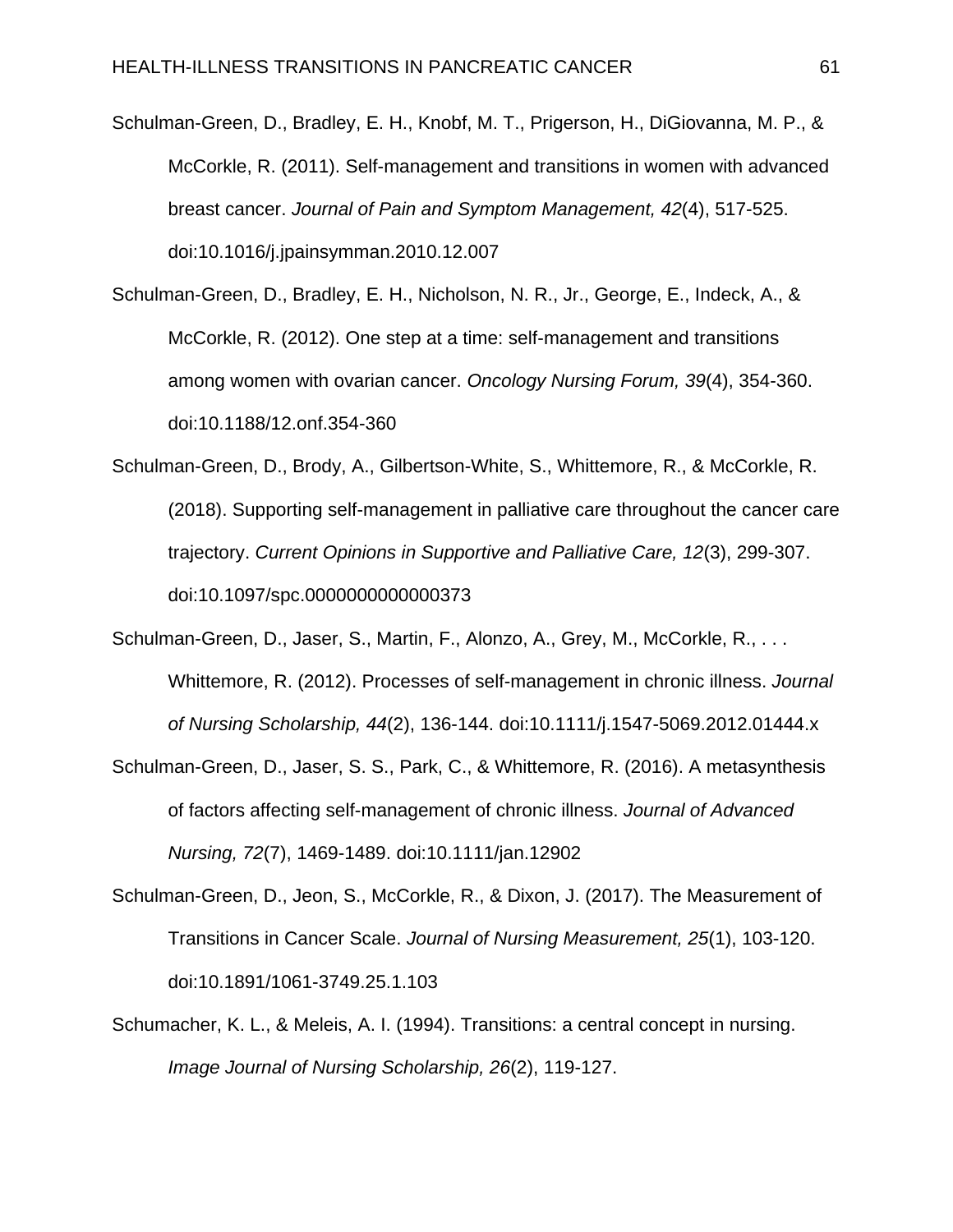- Siegel, R. L., Miller, K. D., Fuchs, H. E., & Jemal, A. (2021). Cancer Statistics, 2021. *CA Cancer Journal for Clinicians, 71*(1), 7-33. doi:10.3322/caac.21654
- Siegel, R. L., Miller, K. D., & Jemal, A. (2019). Cancer statistics, 2019. *CA Cancer Journal for Clinicians, 69*(1), 7-34. doi:10.3322/caac.21551
- Sohal, D. P. S., Kennedy, E. B., Cinar, P., Conroy, T., Copur, M. S., Crane, C. H., . . . Laheru, D. (2020). Metastatic Pancreatic Cancer: ASCO Guideline Update. *Journal of Clinical Oncology*, Jco2001364. doi:10.1200/jco.20.01364
- Stark, L., Tofthagen, C., Visovsky, C., & McMillan, S. C. (2012). The Symptom Experience of Patients with Cancer. *Journal of Hospice and Palliative Nursing, 14*(1), 61-70. doi:10.1097/NJH.0b013e318236de5c
- Tempero, M. A., Malafa, M. P., Chiorean, E. G., Czito, B., Scaife, C., Narang, A. K., . . . Zuccarino-Catania, G. (2019). Pancreatic Adenocarcinoma, Version 1.2019. *Journal of the National Comprehensive Cancer Network, 17*(3), 202-210. doi:10.6004/jnccn.2019.0014
- Thiagarajan, M., Chan, C. M., Fuang, H. G., Beng, T. S., Atiliyana, M. A., & Yahaya, N. A. (2016). Symptom Prevalence and Related Distress in Cancer Patients Undergoing Chemotherapy. *Asian Pacific Journal of Cancer Prevention, 17*(1), 171-176.
- Thomas, J., & Harden, A. (2008). Methods for the thematic synthesis of qualitative research in systematic reviews. *BMC Medical Research Methodology, 8*, 45. doi:10.1186/1471-2288-8-45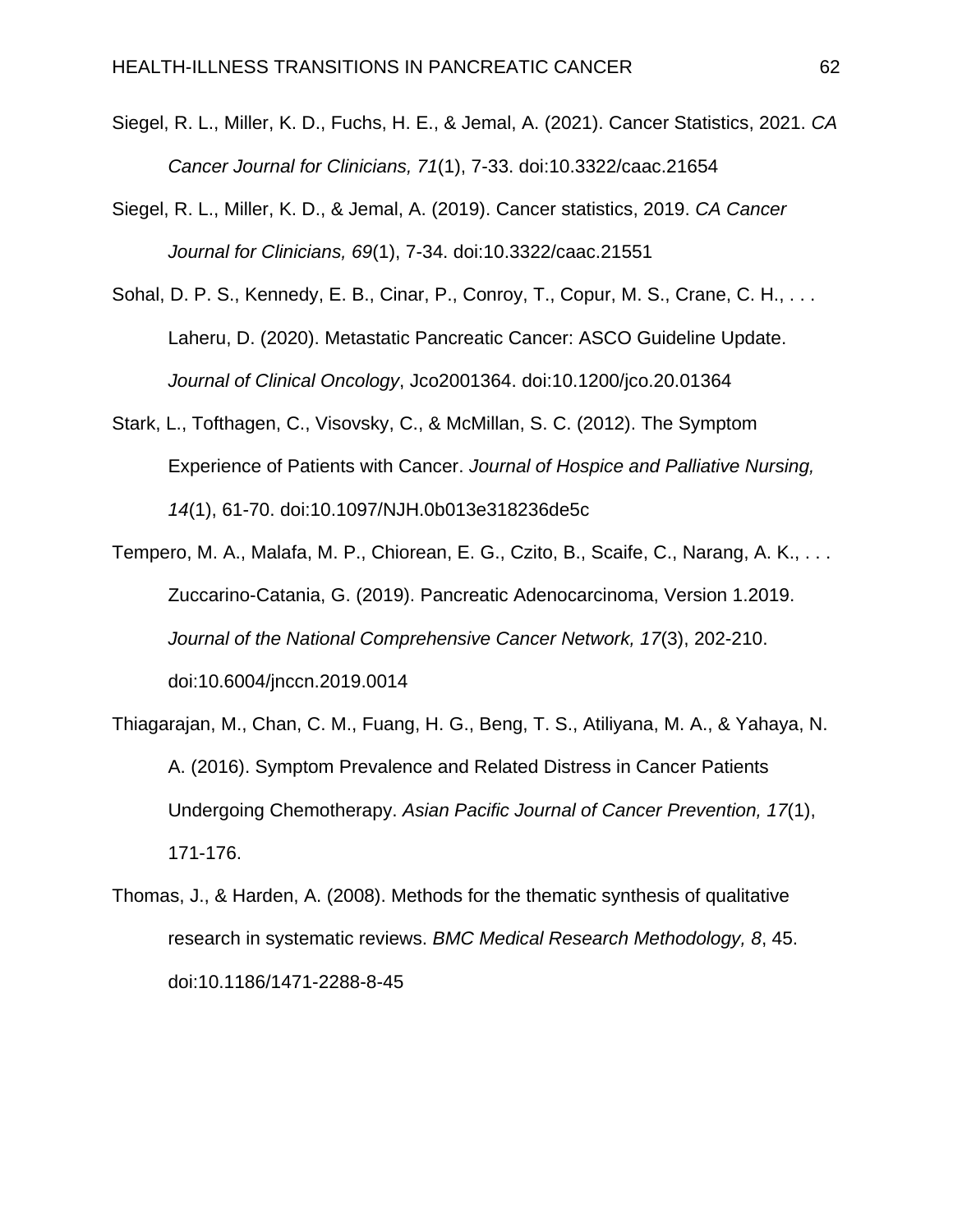- Vaartio, H., Kiviniemi, K., & Suominen, T. (2003). Men's experiences and their resources from cancer diagnosis to recovery. *European Journal of Oncology Nursing, 7*(3), 182-190.
- Von Hoff, D. D., Ervin, T., Arena, F. P., Chiorean, E. G., Infante, J., Moore, M., . . . Renschler, M. F. (2013). Increased survival in pancreatic cancer with nabpaclitaxel plus gemcitabine. *New England Journal of Medicine, 369*(18), 1691- 1703. doi:10.1056/NEJMoa1304369
- White, R. R., & Lowy, A. M. (2017). Clinical Management: Resectable Disease. *Cancer Journal, 23*(6), 343-349. doi:10.1097/ppo.0000000000000291
- Wiener, L., Battles, H., Zadeh, S., Widemann, B. C., & Pao, M. (2017). Validity, specificity, feasibility and acceptability of a brief pediatric distress thermometer in outpatient clinics. *Psychooncology, 26*(4), 461-468. doi:10.1002/pon.4038
- Wochna Loerzel, V. (2015). Symptom Experience in Older Adults Undergoing Treatment for Cancer. *Oncology Nursing Forum, 42*(3), E269-278. doi:10.1188/15.onf.e269-e278
- Wong, S. S., George, T. J., Jr., Godfrey, M., Le, J., & Pereira, D. B. (2019). Using photography to explore psychological distress in patients with pancreatic cancer and their caregivers: a qualitative study. *Supportive Care in Cancer, 27*(1), 321- 328. doi:10.1007/s00520-018-4330-y
- Zabora, J., BrintzenhofeSzoc, K., Curbow, B., Hooker, C., & Piantadosi, S. (2001). The prevalence of psychological distress by cancer site. *Psychooncology, 10*(1), 19- 28.